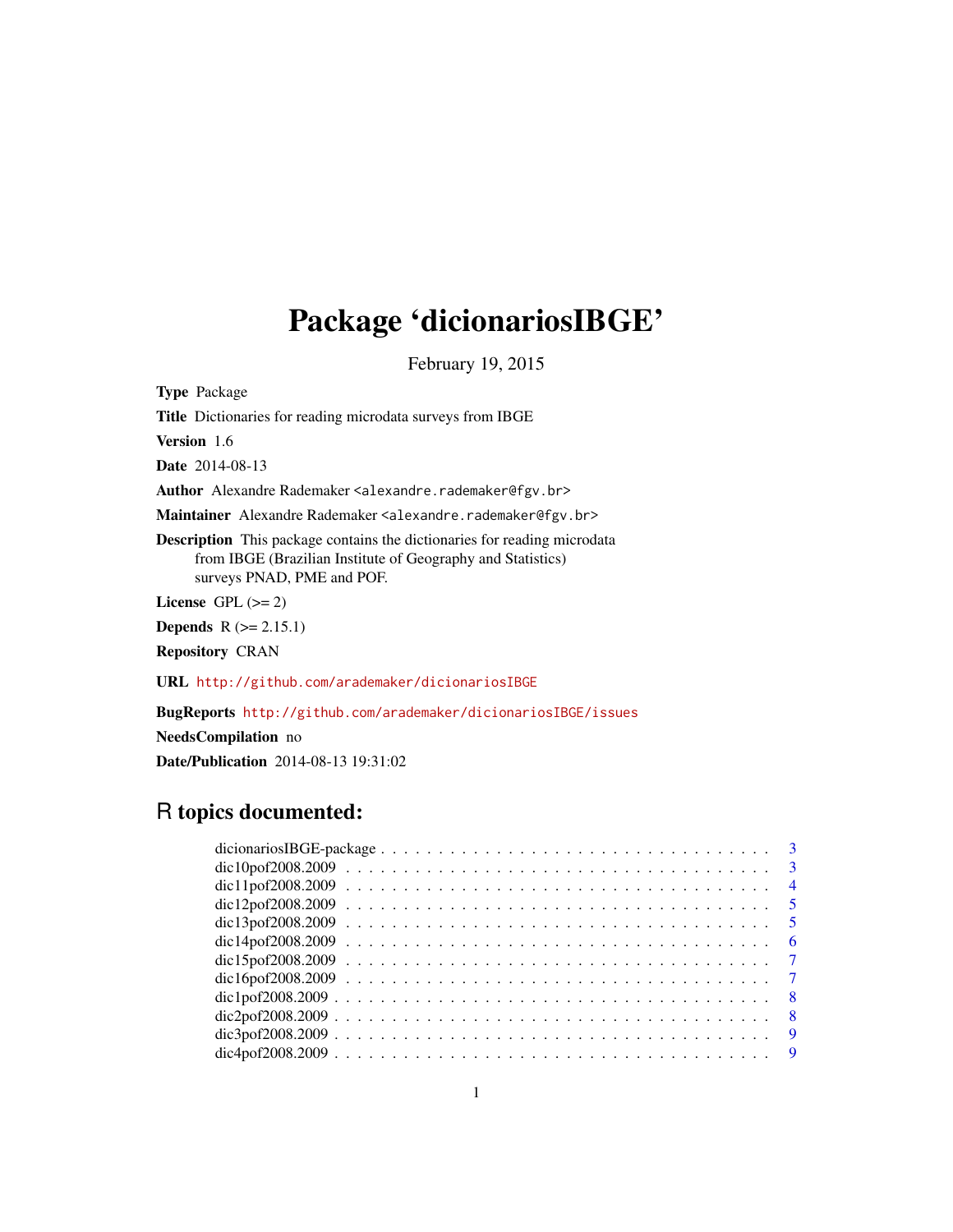|                   |               | 11 |
|-------------------|---------------|----|
|                   |               | 11 |
|                   |               | 12 |
|                   |               | 13 |
|                   |               | 13 |
|                   |               | 15 |
|                   |               | 15 |
|                   |               | 17 |
|                   |               | 17 |
|                   |               | 19 |
|                   |               | 20 |
| dicpes2006        |               | 20 |
| dicpes2006supl    |               | 22 |
| dicpes2007        |               | 22 |
| dicpes 2008       |               | 24 |
| dicpes 2009       |               | 24 |
| dicpes2012        |               | 25 |
|                   |               | 26 |
| dicPNAD           |               | 26 |
|                   |               | 27 |
|                   |               | 27 |
|                   |               | 28 |
|                   |               | 28 |
|                   |               | 29 |
| dicPOF            |               | 29 |
|                   |               | 30 |
|                   |               | 32 |
|                   |               | 33 |
| rot10pof2008.2009 |               | 35 |
| rot11pof2008.2009 |               | 35 |
| rot12pof2008.2009 |               | 36 |
| rot13pof2008.2009 |               | 36 |
| rot14pof2008.2009 |               | 37 |
| rot15pof2008.2009 |               | 37 |
| rot16pof2008.2009 |               | 38 |
| rot1pof2008.2009  |               | 38 |
| rot2pof2008.2009  |               | 39 |
| rot3pof2008.2009. |               | 39 |
| rot4pof2008.2009. |               | 40 |
| rot5pof2008.2009. |               | 40 |
| rot6pof2008.2009. |               | 41 |
| rot7pof2008.2009. |               | 41 |
| rot8pof2008.2009. |               | 42 |
| rot9pof2008.2009. |               | 42 |
|                   |               | 43 |
|                   | rotpes $2009$ | 43 |
|                   |               |    |

**Index**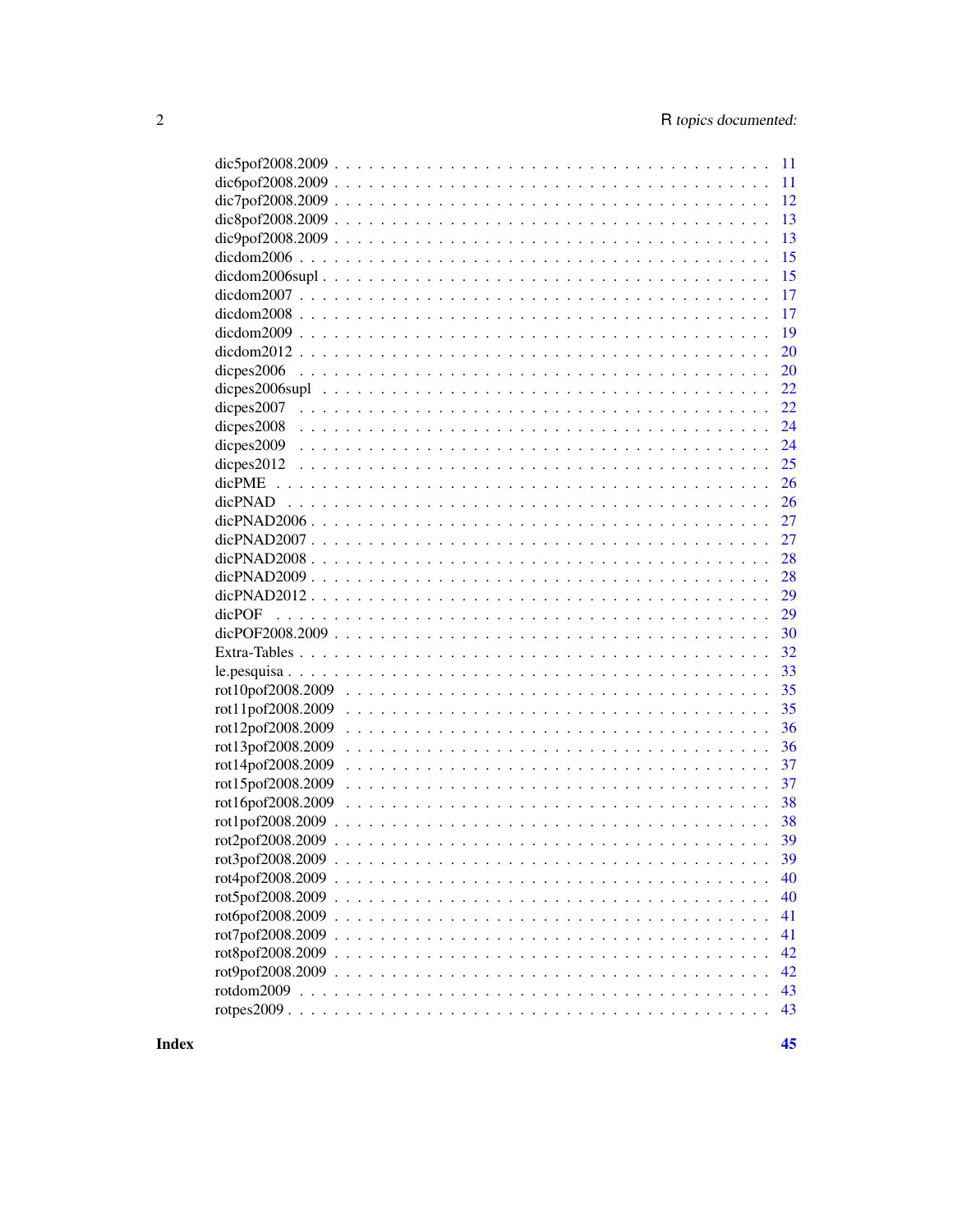<span id="page-2-0"></span>dicionariosIBGE-package

*Dictionaries for reading survey microdata from IBGE*

## Description

This package contains dictionaries for reading the following IBGE surveys: PNAD(1983, 1988, 1993-2007), PME(2002-2009) and POF(1987/1988, 1995/1996, 2002/2003, 2008/2009). The data can be read using the function le.pesquisa from package IBGEPesq.

# Details

| Package:  | dicionariosIBGE           |
|-----------|---------------------------|
| Type:     | Package                   |
| Version:  | 1.1                       |
| Date:     | 2010-05-14                |
| License:  | <b>GNU</b> Public Licence |
| LazyLoad: | yes                       |

#### Author(s)

Erick Fonseca <erick.fonseca@fgv.br>, Alexandre Rademaker <alexandre.rademaker@fgv.br>

# References

Surveys PNAD, PME and POF from IBGE

# Examples

```
## show all available dictionaries in the package
data(package = "dicionariosIBGE")
## load dictionaries for PNAD 1993
data(dicPNAD1993)
ls()
```
dic10pof2008.2009 *Dictionary for estimated rent record POF 2008-2009 survey*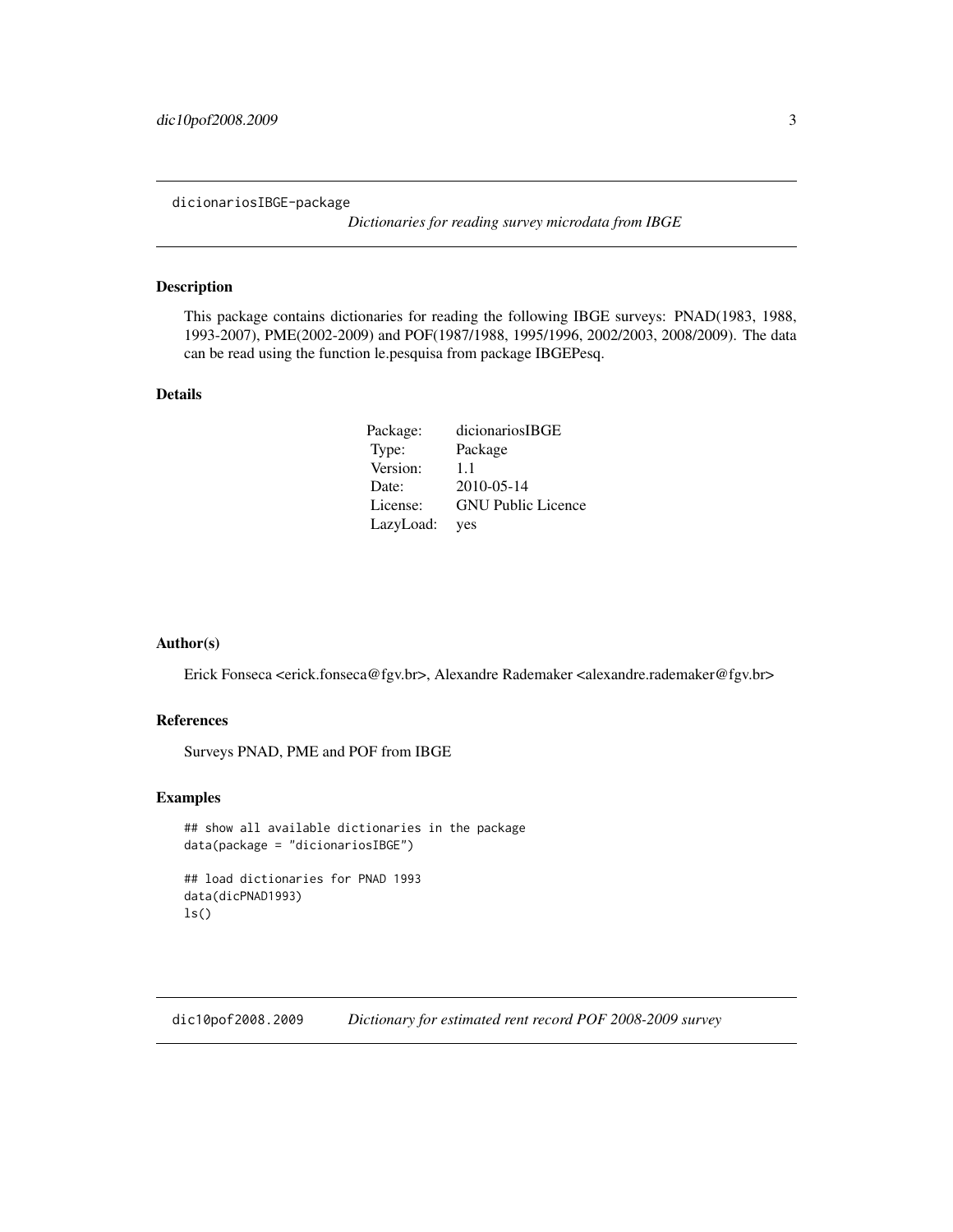#### <span id="page-3-0"></span>**Description**

Data dictionary for reading "T\_ALUGUEL\_ESTIMADO\_S.txt" file (estimated rent (type 10) record from POF 2008-2009 survey).

#### Format

This dictionary is a data frame with one line for each variable, and it has 4 columms, with important information of each variable.

|                            | inicio numeric Position of the value's first character in the data file |
|----------------------------|-------------------------------------------------------------------------|
|                            | cod character Variable code                                             |
| tamanho numeric Field size |                                                                         |
|                            | desc character Short description                                        |

## Source

The dictionaries were made based on the documentation of the PNAD survey available at [http:](http://www.ibge.gov.br) [//www.ibge.gov.br](http://www.ibge.gov.br).

dic11pof2008.2009 *Dictionary for book of outgoing record POF 2008-2009 survey*

# Description

Data dictionary for reading "T\_CADERNETA\_DESPESA\_S.txt" file (book of outgoing (type 11) record from POF 2008-2009 survey).

The COD\_LOCAL\_COMPRA (site of acquisition) appers in the file 'Descricoes dos registros POF 2008- 2009.doc' (documentation provided by IBGE) as having the level 88801 associated to the label ignorado, but in the files 'Classificacoes POF 2008-2009.doc' and 'Cadastro de local de aquisicoes da POF 2008-2009.xls' appears the same label associated to other level, 99902. In the file 'Descricoes dos registros POF 2008-2009.doc' the level ZERO is associated to the label nao aplicavel.

#### Format

This dictionary is a data frame with one line for each variable, and it has 4 columms, with important information of each variable.

|                            | inicio numeric Position of the value's first character in the data file |
|----------------------------|-------------------------------------------------------------------------|
|                            | cod character Variable code                                             |
| tamanho numeric Field size |                                                                         |
|                            | desc character Short description                                        |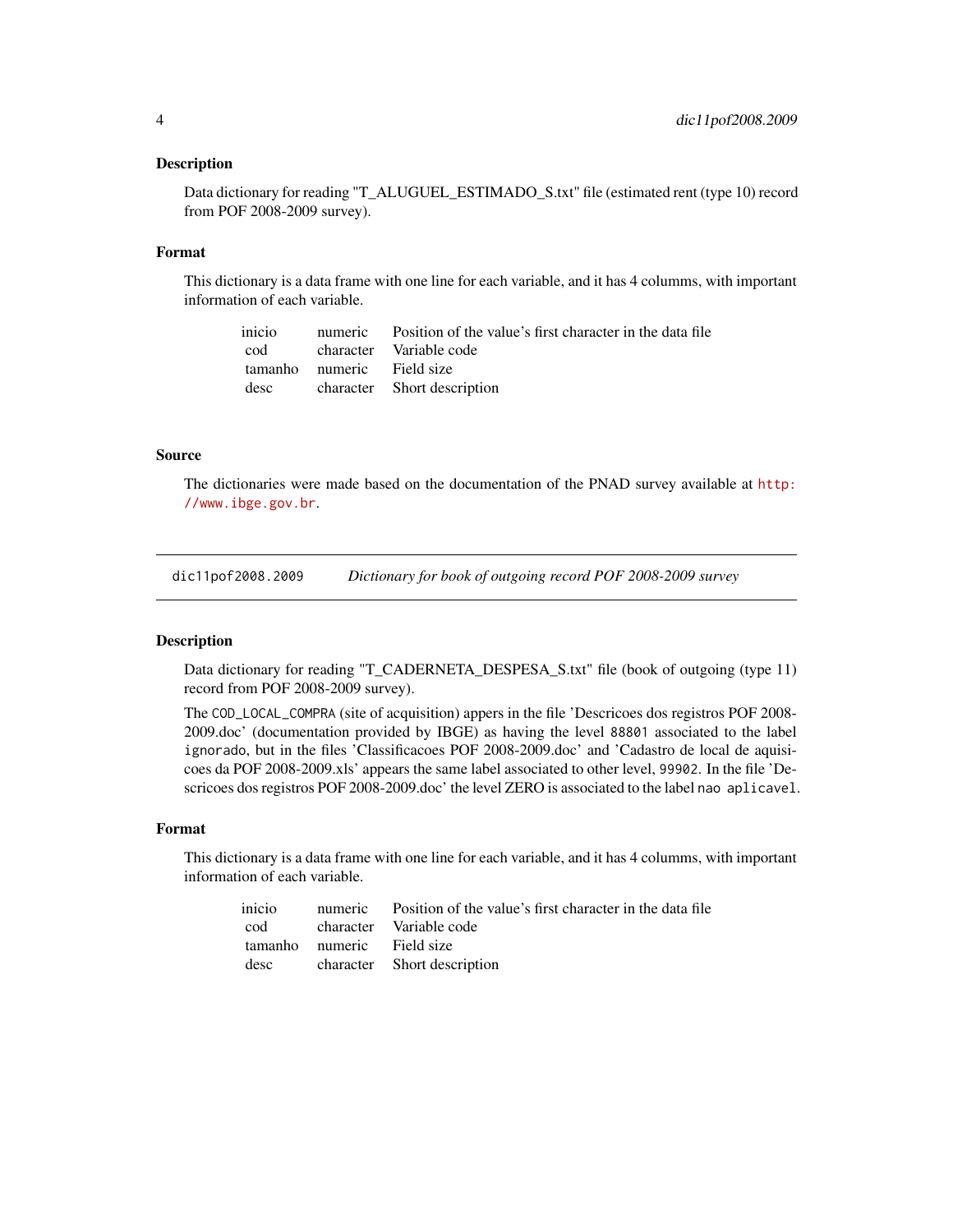<span id="page-4-0"></span>The dictionaries were made based on the documentation of the PNAD survey available at [http:](http://www.ibge.gov.br) [//www.ibge.gov.br](http://www.ibge.gov.br).

dic12pof2008.2009 *Dictionary for individual outgoing record POF 2008-2009 survey*

#### Description

Data dictionary for reading "T\_DESPESA\_S.txt" file (individual outgoing (type 12) record from POF 2008-2009 survey).

The COD\_LOCAL\_COMPRA (site of acquisition) appers in the file 'Descricoes dos registros POF 2008- 2009.doc' (documentation provided by IBGE) as having the level 88801 associated to the label ignorado, but in the files 'Classificacoes POF 2008-2009.doc' and 'Cadastro de local de aquisicoes da POF 2008-2009.xls' appears the same label associated to other level, 99902. In the file 'Descricoes dos registros POF 2008-2009.doc' the level ZERO is associated to the label nao aplicavel.

The variable COD\_CARACTERISTICA (characteristic of the drugs) has the value ZERO, when reading the data file, but that value is not related to any category in any of the documentation files (provided by IBGE).Because of that appears NAs in the categorical variables when you read the data using the rotulos parameter of the [le.pesquisa](#page-32-1) function.

# Format

This dictionary is a data frame with one line for each variable, and it has 4 columms, with important information of each variable.

|                            | inicio numeric Position of the value's first character in the data file |
|----------------------------|-------------------------------------------------------------------------|
|                            | cod character Variable code                                             |
| tamanho numeric Field size |                                                                         |
|                            | desc character Short description                                        |

#### Source

The dictionaries were made based on the documentation of the PNAD survey available at [http:](http://www.ibge.gov.br) [//www.ibge.gov.br](http://www.ibge.gov.br).

dic13pof2008.2009 *Dictionary for vehicle outgoing record POF 2008-2009 survey*

#### **Description**

Data dictionary for reading "T\_DESPESA\_VEICULO\_S.txt" file (vehicle outgoing (type 13) record from POF 2008-2009 survey).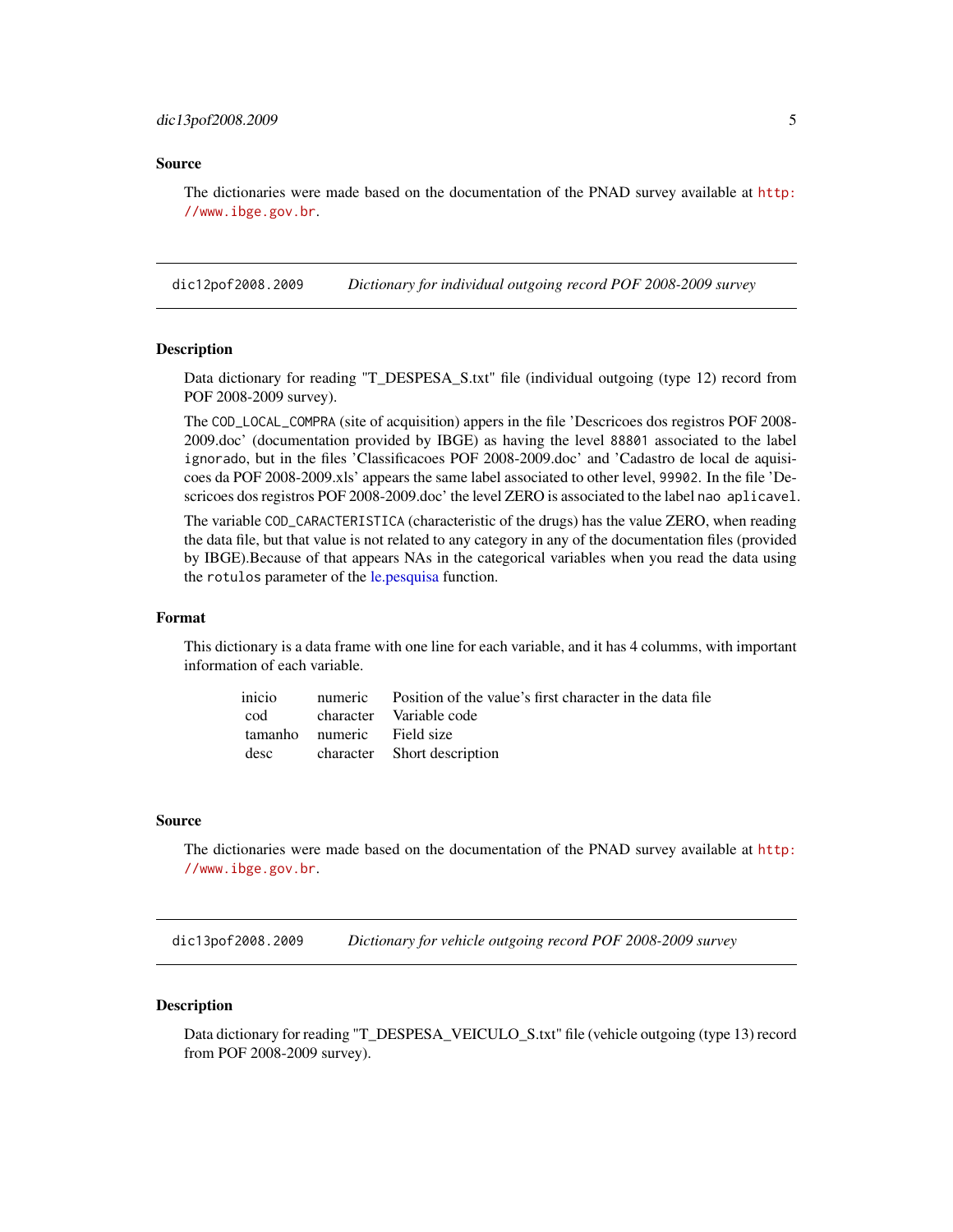<span id="page-5-0"></span>The COD\_LOCAL\_COMPRA (site of acquisition) appers in the file 'Descricoes dos registros POF 2008- 2009.doc' (documentation provided by IBGE) as having the level 88801 associated to the label ignorado, but in the files 'Classificacoes POF 2008-2009.doc' and 'Cadastro de local de aquisicoes da POF 2008-2009.xls' appears the same label associated to other level, 99902. In the file 'Descricoes dos registros POF 2008-2009.doc' the level ZERO is associated to the label nao aplicavel.

#### Format

This dictionary is a data frame with one line for each variable, and it has 4 columms, with important information of each variable.

|                            | inicio numeric Position of the value's first character in the data file |
|----------------------------|-------------------------------------------------------------------------|
|                            | cod character Variable code                                             |
| tamanho numeric Field size |                                                                         |
|                            | desc character Short description                                        |

## Source

The dictionaries were made based on the documentation of the PNAD survey available at [http:](http://www.ibge.gov.br) [//www.ibge.gov.br](http://www.ibge.gov.br).

dic14pof2008.2009 *Dictionary for income and deductions record POF 2008-2009 survey*

# Description

Data dictionary for reading "T\_RENDIMENTOS\_S.txt" file (income and deductions (type 14) record from POF 2008-2009 survey).

# Format

This dictionary is a data frame with one line for each variable, and it has 4 columms, with important information of each variable.

|                            | inicio numeric Position of the value's first character in the data file |
|----------------------------|-------------------------------------------------------------------------|
|                            | cod character Variable code                                             |
| tamanho numeric Field size |                                                                         |
|                            | desc character Short description                                        |

## Source

The dictionaries were made based on the documentation of the PNAD survey available at [http:](http://www.ibge.gov.br) [//www.ibge.gov.br](http://www.ibge.gov.br).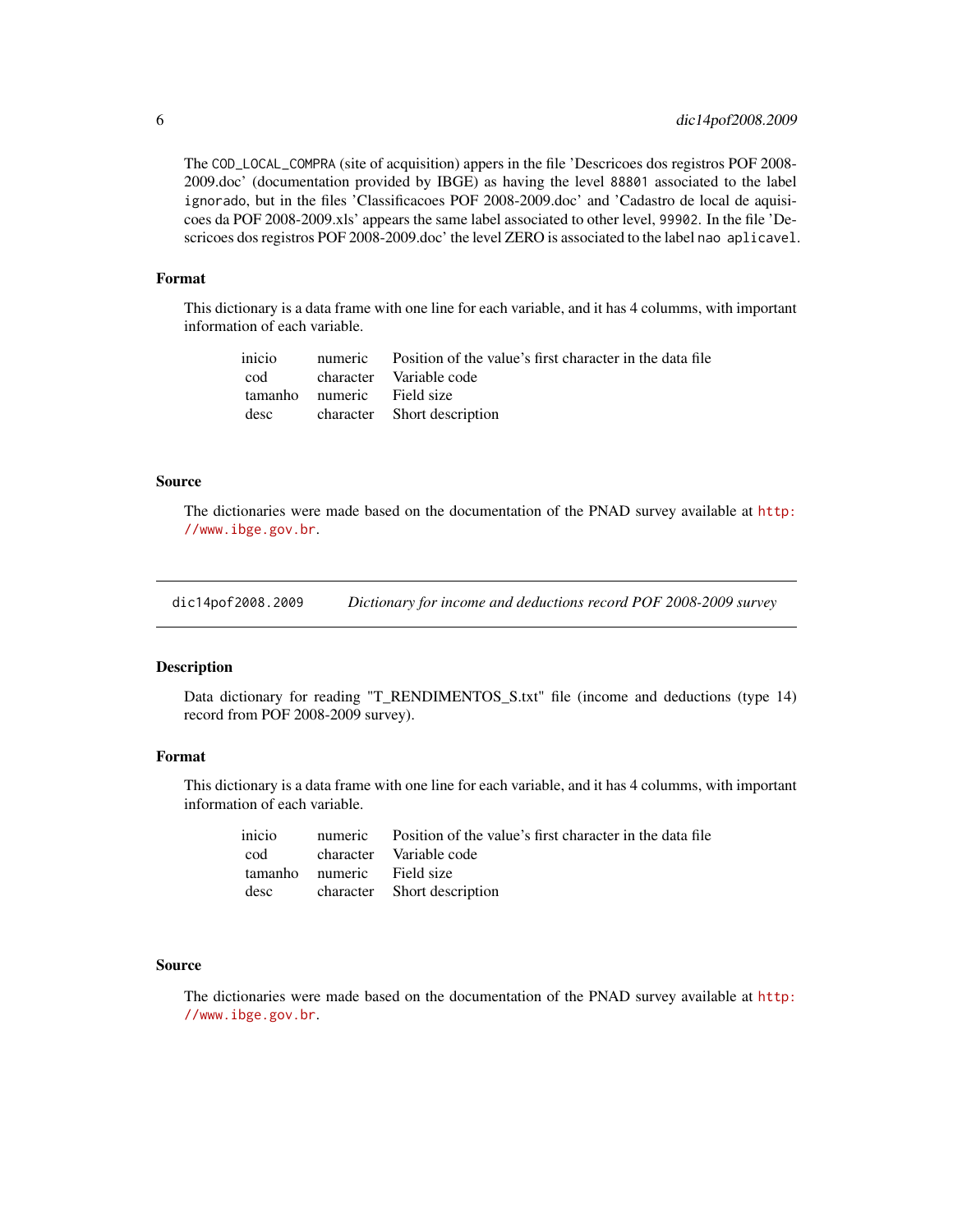<span id="page-6-0"></span>dic15pof2008.2009 *Dictionary for others income record POF 2008-2009 survey*

#### Description

Data dictionary for reading "T\_OUTROS\_RECI\_S.txt" file (others income (type 15) record from POF 2008-2009 survey).

## Format

This dictionary is a data frame with one line for each variable, and it has 4 columms, with important information of each variable.

|                            | inicio numeric Position of the value's first character in the data file |
|----------------------------|-------------------------------------------------------------------------|
|                            | cod character Variable code                                             |
| tamanho numeric Field size |                                                                         |
|                            | desc character Short description                                        |

#### Source

The dictionaries were made based on the documentation of the PNAD survey available at [http:](http://www.ibge.gov.br) [//www.ibge.gov.br](http://www.ibge.gov.br).

dic16pof2008.2009 *Dictionary for food consumption record POF 2008-2009 survey*

#### Description

Data dictionary for reading "T\_CONSUMO\_S.txt" file (food consumption (type 16) record from POF 2008-2009 survey).

The COD\_PREPARACAO (code for way of preparation) appers in the file 'Descricoes dos registros POF 2008-2009.doc' (documentation provided by IBGE) as having the level 99 associated to the label nao aplicavel, but in the file 'Classificacoes POF 2008-2009.doc' appears the same label associated to other level, 16. We choose the level 99, because it's the one that appears when reading the data file.

# Format

This dictionary is a data frame with one line for each variable, and it has 4 columms, with important information of each variable.

| inicio |                            | numeric Position of the value's first character in the data file |
|--------|----------------------------|------------------------------------------------------------------|
|        |                            | cod character Variable code                                      |
|        | tamanho numeric Field size |                                                                  |
| desc   |                            | character Short description                                      |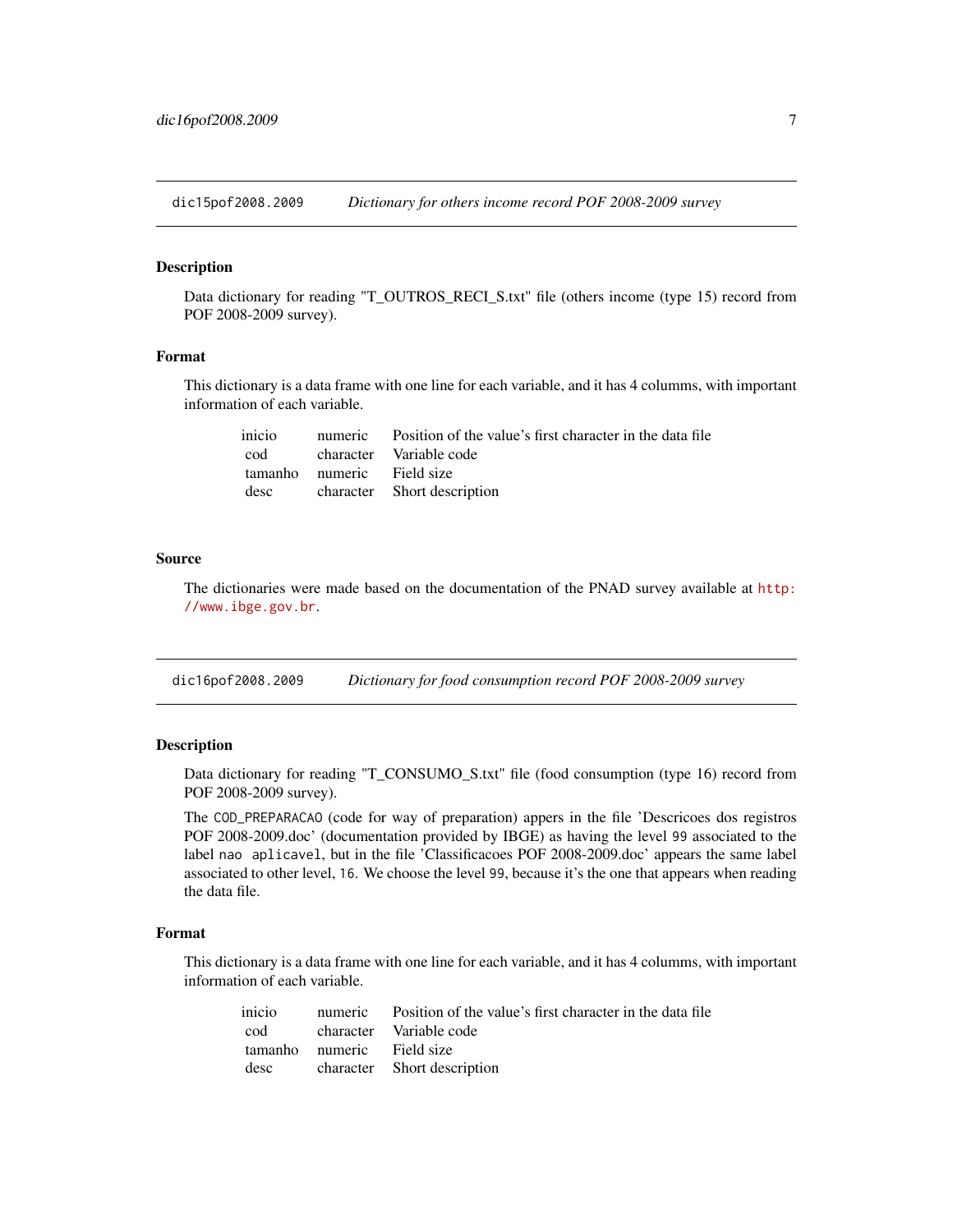<span id="page-7-0"></span>The dictionaries were made based on the documentation of the PNAD survey available at [http:](http://www.ibge.gov.br) [//www.ibge.gov.br](http://www.ibge.gov.br).

dic1pof2008.2009 *Dictionary for domiciles record POF 2008-2009 survey*

# Description

Data dictionary for reading "T\_DOMICILIO\_S.txt" file (domiciles (type 1) record from POF 2008- 2009 survey).

The categorical variables COD\_CONTRATO\_DOCUM (type of rent) and COD\_TEMPO\_MORADIA (rent time) have the occurrence of ZERO, reading the data file, but that value doesn't have any categorical meaning in any documentation from POF 2008-2009 survey (available for download in the IBGE website). Because of that appears NAs in the categorical variable when you read the data using the rotulos parameter of the [le.pesquisa](#page-32-1) function.

# Format

This dictionary is a data frame with one line for each variable, and it has 4 columms, with important information of each variable.

|                            | inicio numeric Position of the value's first character in the data file |
|----------------------------|-------------------------------------------------------------------------|
|                            | cod character Variable code                                             |
| tamanho numeric Field size |                                                                         |
|                            | desc character Short description                                        |

#### Source

The dictionaries were made based on the documentation of the PNAD survey available at [http:](http://www.ibge.gov.br) [//www.ibge.gov.br](http://www.ibge.gov.br).

dic2pof2008.2009 *Dictionary for people record POF 2008-2009 survey*

#### **Description**

Data dictionary for reading "T\_MORADOR\_S.txt" file (people (type 2) record from POF 2008- 2009 survey).

# Format

This dictionary is a data frame with one line for each variable, and it has 4 columms, with important information of each variable.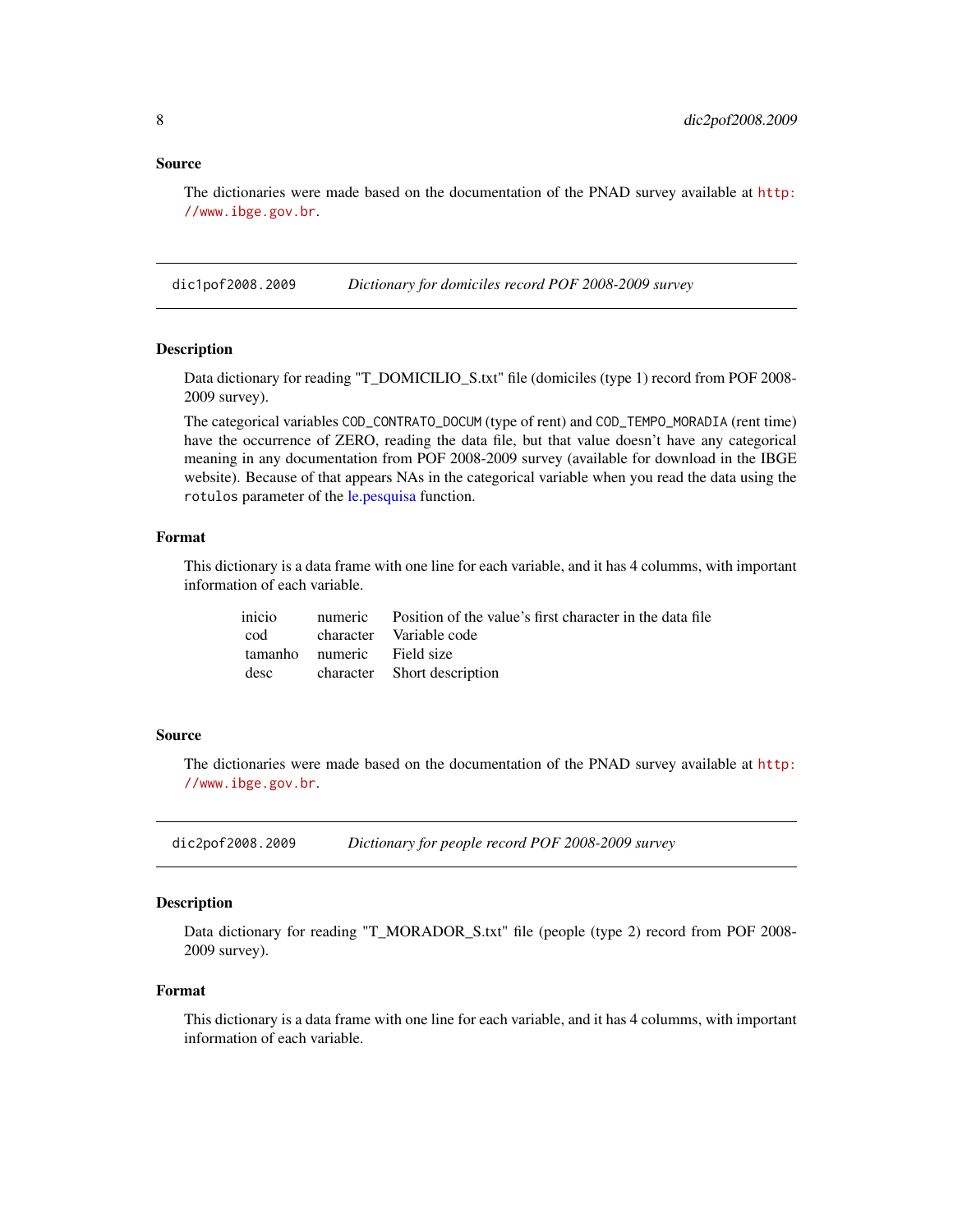<span id="page-8-0"></span>

|                            | inicio numeric Position of the value's first character in the data file |
|----------------------------|-------------------------------------------------------------------------|
|                            | cod character Variable code                                             |
| tamanho numeric Field size |                                                                         |
|                            | desc character Short description                                        |

The dictionaries were made based on the documentation of the PNAD survey available at [http:](http://www.ibge.gov.br) [//www.ibge.gov.br](http://www.ibge.gov.br).

dic3pof2008.2009 *Dictionary for people imputation record POF 2008-2009 survey*

# Description

Data dictionary for reading "T\_MORADOR\_IMPUT\_S.txt" file (people imputation (type 3) record from POF 2008-2009 survey).

## Format

This dictionary is a data frame with one line for each variable, and it has 4 columms, with important information of each variable.

|                            | inicio numeric Position of the value's first character in the data file |
|----------------------------|-------------------------------------------------------------------------|
|                            | cod character Variable code                                             |
| tamanho numeric Field size |                                                                         |
|                            | desc character Short description                                        |

## Source

The dictionaries were made based on the documentation of the PNAD survey available at [http:](http://www.ibge.gov.br) [//www.ibge.gov.br](http://www.ibge.gov.br).

dic4pof2008.2009 *Dictionary for life condition record POF 2008-2009 survey*

# Description

Data dictionary for reading "T\_CONDICOES\_DE\_VIDA\_S.txt" file (life condition (type 4) record from POF 2008-2009 survey).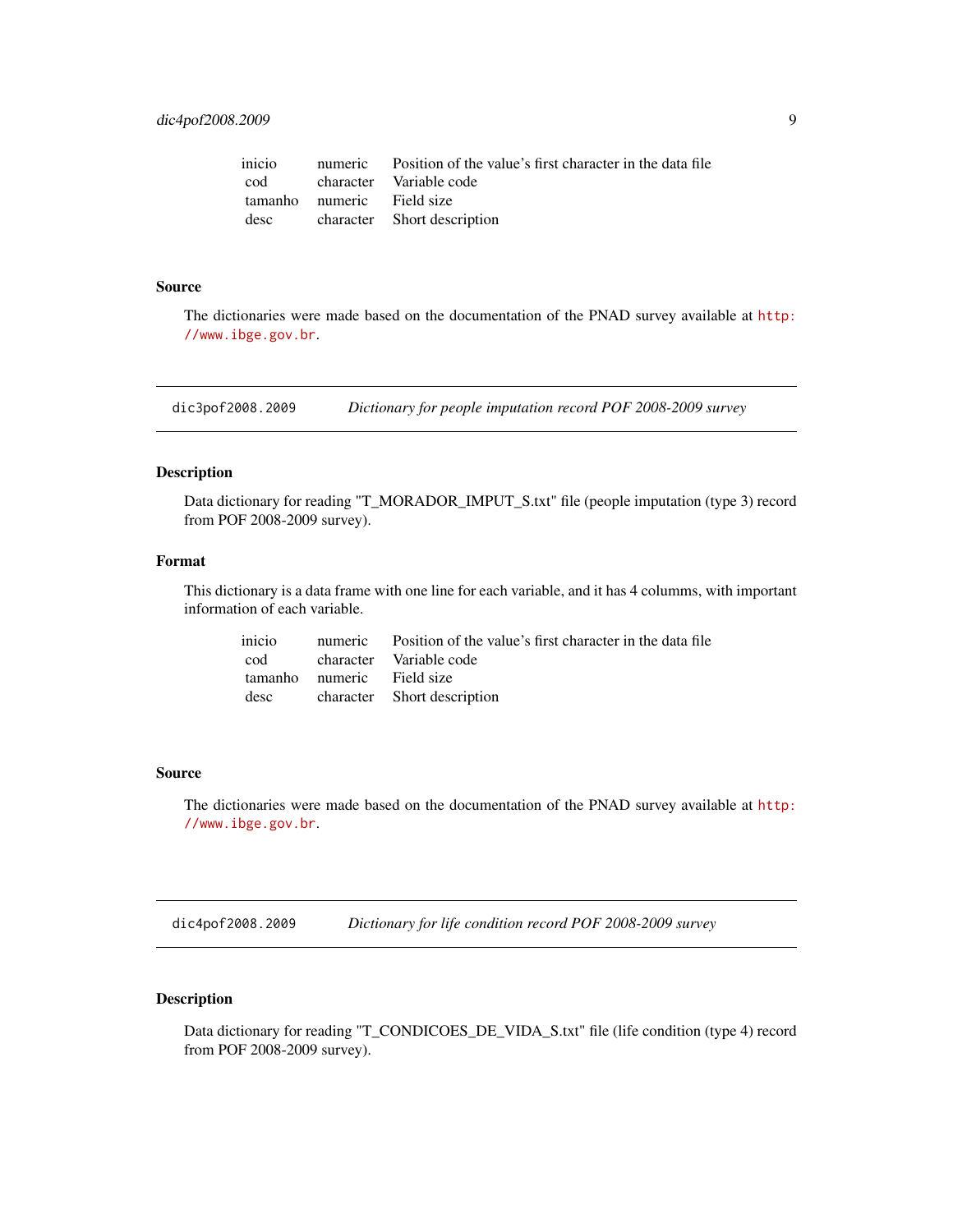# Format

This dictionary is a data frame with one line for each variable, and it has 4 columms, with important information of each variable.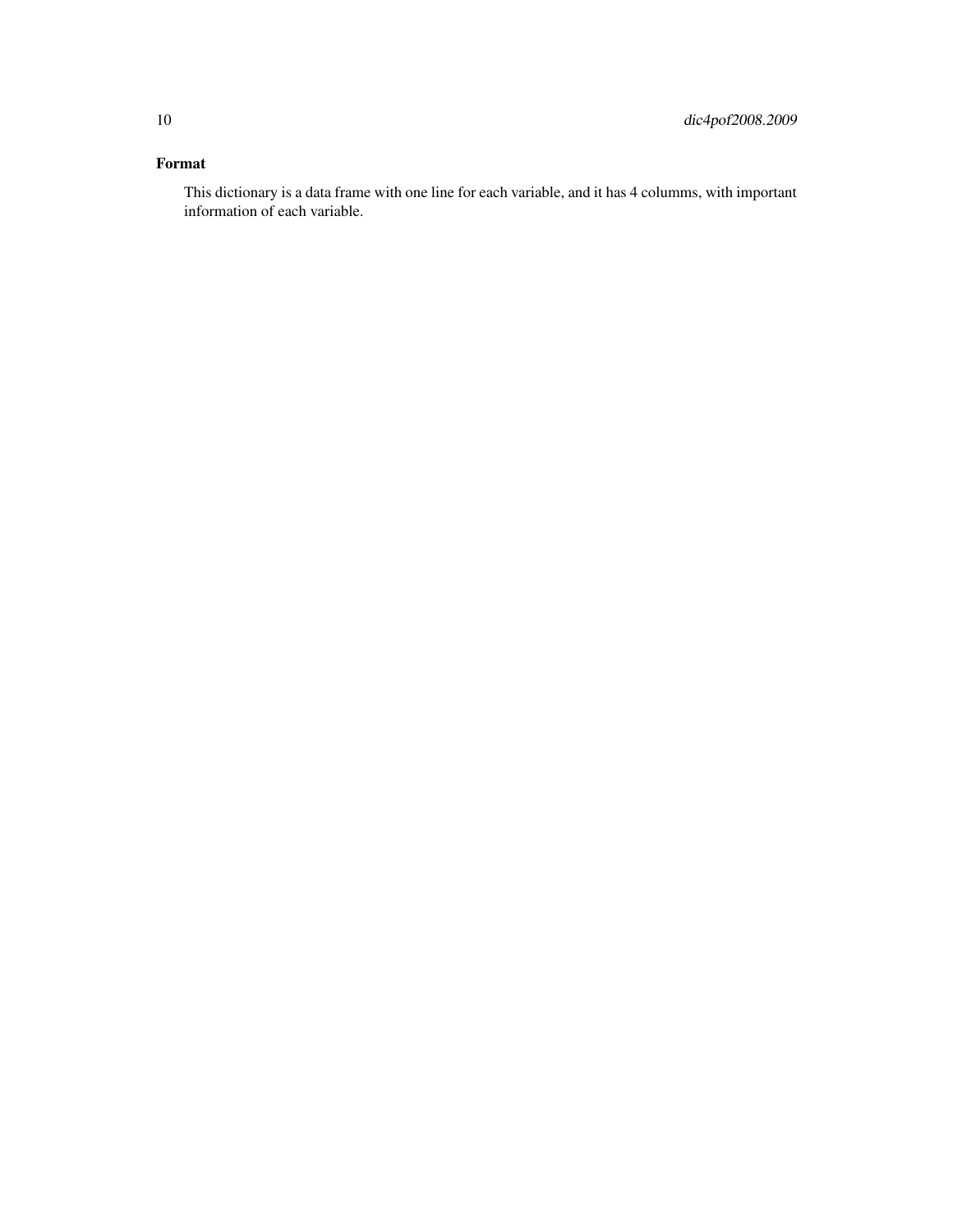<span id="page-10-0"></span>

|                            | inicio numeric Position of the value's first character in the data file |
|----------------------------|-------------------------------------------------------------------------|
|                            | cod character Variable code                                             |
| tamanho numeric Field size |                                                                         |
|                            | desc character Short description                                        |

The dictionaries were made based on the documentation of the PNAD survey available at [http:](http://www.ibge.gov.br) [//www.ibge.gov.br](http://www.ibge.gov.br).

| dic5pof2008.2009 | Dictionary for inventory of durable goods record POF 2008-2009 sur- |
|------------------|---------------------------------------------------------------------|
|                  | vev                                                                 |

#### Description

Data dictionary for reading "T\_INVENTARIO\_S.txt" file (inventory of durable goods (type 5) record from POF 2008-2009 survey).

#### Format

This dictionary is a data frame with one line for each variable, and it has 4 columms, with important information of each variable.

|                            | inicio numeric Position of the value's first character in the data file |
|----------------------------|-------------------------------------------------------------------------|
|                            | cod character Variable code                                             |
| tamanho numeric Field size |                                                                         |
|                            | desc character Short description                                        |

# Source

The dictionaries were made based on the documentation of the PNAD survey available at [http:](http://www.ibge.gov.br) [//www.ibge.gov.br](http://www.ibge.gov.br).

dic6pof2008.2009 *Dictionary for outgoing 90 days record POF 2008-2009 survey*

# Description

Data dictionary for reading "T\_DESPESA\_90DIAS\_S.txt" file (outgoing 90 days (type 6) record from POF 2008-2009 survey).

According to the documentation (providaded by IBGE), only the categories from COD\_PESO\_VOLUME (code for weight or volume) variable that encompass the table 7 are applicable, the others that aren't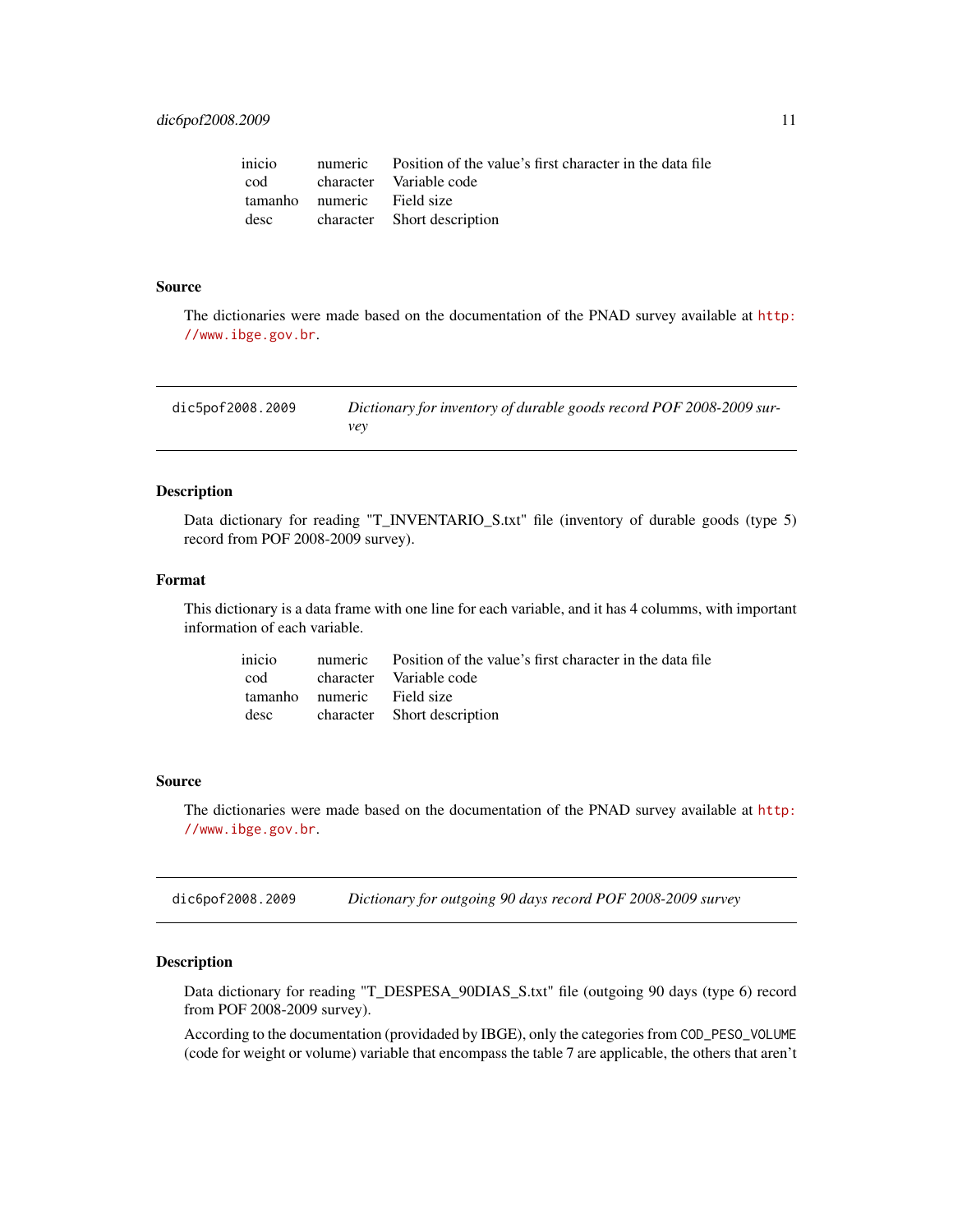are represented by the level ZERO associated to the the label nao aplicavel. Occurs the same to the categorical variable COD\_UNIDADE\_MEDIDA (code for measuring unit).

The COD\_LOCAL\_COMPRA (site of acquisition) appers in the file 'Descricoes dos registros POF 2008- 2009.doc' (documentation provided by IBGE) as having the level 88801 associated to the label ignorado, but in the files 'Classificacoes POF 2008-2009.doc' and 'Cadastro de local de aquisicoes da POF 2008-2009.xls' appears the same label associated to other level, 99902. In the file 'Descricoes dos registros POF 2008-2009.doc' the level ZERO is associated to the label nao aplicavel.

#### Format

This dictionary is a data frame with one line for each variable, and it has 4 columms, with important information of each variable.

| inicio |                            | numeric Position of the value's first character in the data file |
|--------|----------------------------|------------------------------------------------------------------|
|        |                            | cod character Variable code                                      |
|        | tamanho numeric Field size |                                                                  |
| desc   |                            | character Short description                                      |

#### Source

The dictionaries were made based on the documentation of the PNAD survey available at [http:](http://www.ibge.gov.br) [//www.ibge.gov.br](http://www.ibge.gov.br).

dic7pof2008.2009 *Dictionary for outgoing 12 months record POF 2008-2009 survey*

# Description

Data dictionary for reading "T\_DESPESA\_12MESES\_S.txt" file (outgoing 12 months (type 7) record from POF 2008-2009 survey).

The COD\_LOCAL\_COMPRA (site of acquisition) appers in the file 'Descricoes dos registros POF 2008- 2009.doc' (documentation provided by IBGE) as having the level 88801 associated to the label ignorado, but in the files 'Classificacoes POF 2008-2009.doc' and 'Cadastro de local de aquisicoes da POF 2008-2009.xls' appears the same label associated to other level, 99902. In the file 'Descricoes dos registros POF 2008-2009.doc' the level ZERO is associated to the label nao aplicavel.

#### Format

This dictionary is a data frame with one line for each variable, and it has 4 columms, with important information of each variable.

| inicio |                            | numeric Position of the value's first character in the data file |
|--------|----------------------------|------------------------------------------------------------------|
|        |                            | cod character Variable code                                      |
|        | tamanho numeric Field size |                                                                  |
|        |                            | desc character Short description                                 |

<span id="page-11-0"></span>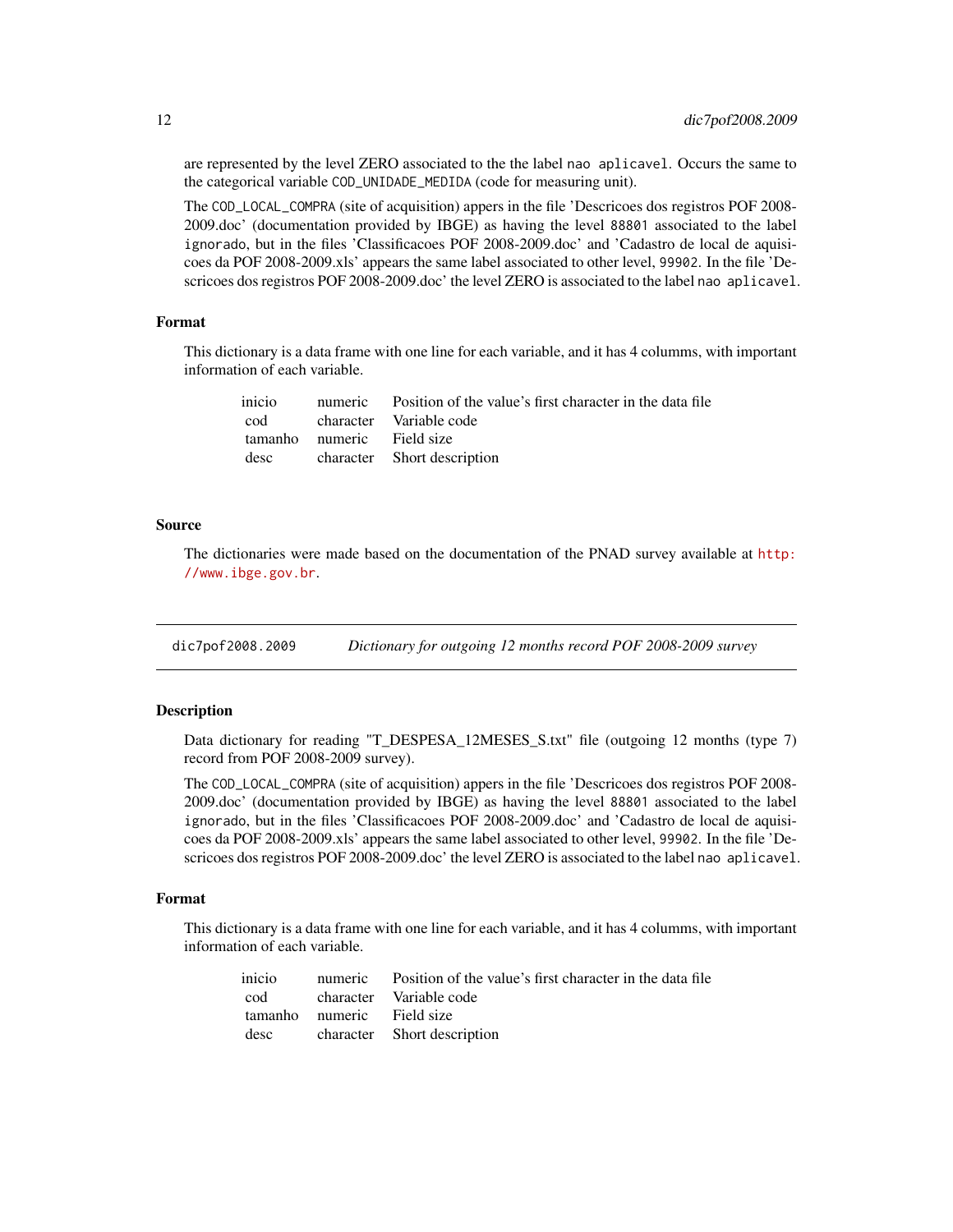<span id="page-12-0"></span>The dictionaries were made based on the documentation of the PNAD survey available at [http:](http://www.ibge.gov.br) [//www.ibge.gov.br](http://www.ibge.gov.br).

dic8pof2008.2009 *Dictionary for others outgoing record POF 2008-2009 survey*

# Description

Data dictionary for reading "T\_OUTRAS\_DESPESAS\_S.txt" file (others outgoing (type 8) record from POF 2008-2009 survey).

The COD\_LOCAL\_COMPRA (site of acquisition) appers in the file 'Descricoes dos registros POF 2008- 2009.doc' (documentation provided by IBGE) as having the level 88801 associated to the label ignorado, but in the files 'Classificacoes POF 2008-2009.doc' and 'Cadastro de local de aquisicoes da POF 2008-2009.xls' appears the same label associated to other level, 99902. In the file 'Descricoes dos registros POF 2008-2009.doc' the level ZERO is associated to the label nao aplicavel.

# Format

This dictionary is a data frame with one line for each variable, and it has 4 columms, with important information of each variable.

|                            | inicio numeric Position of the value's first character in the data file |
|----------------------------|-------------------------------------------------------------------------|
|                            | cod character Variable code                                             |
| tamanho numeric Field size |                                                                         |
|                            | desc character Short description                                        |

#### Source

The dictionaries were made based on the documentation of the PNAD survey available at [http:](http://www.ibge.gov.br) [//www.ibge.gov.br](http://www.ibge.gov.br).

| dic9pof2008.2009 | Dictionary for outgoing with domestic services record POF 2008- |  |
|------------------|-----------------------------------------------------------------|--|
|                  | 2009 survey                                                     |  |

# Description

Data dictionary for reading "T\_SERVICO\_DOMS\_S.txt" file (outgoing with domestic services (type 9) record from POF 2008-2009 survey).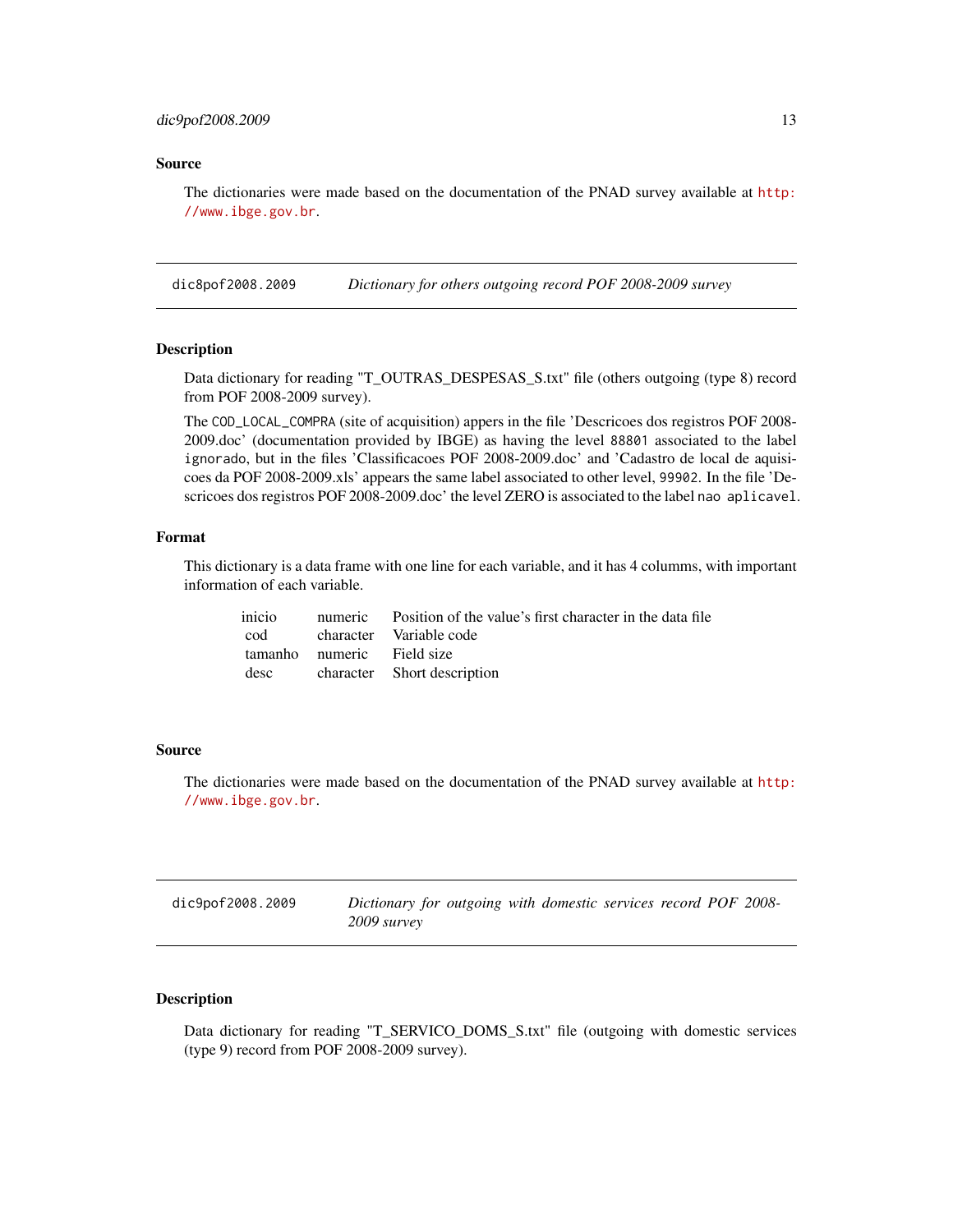# Format

This dictionary is a data frame with one line for each variable, and it has 4 columms, with important information of each variable.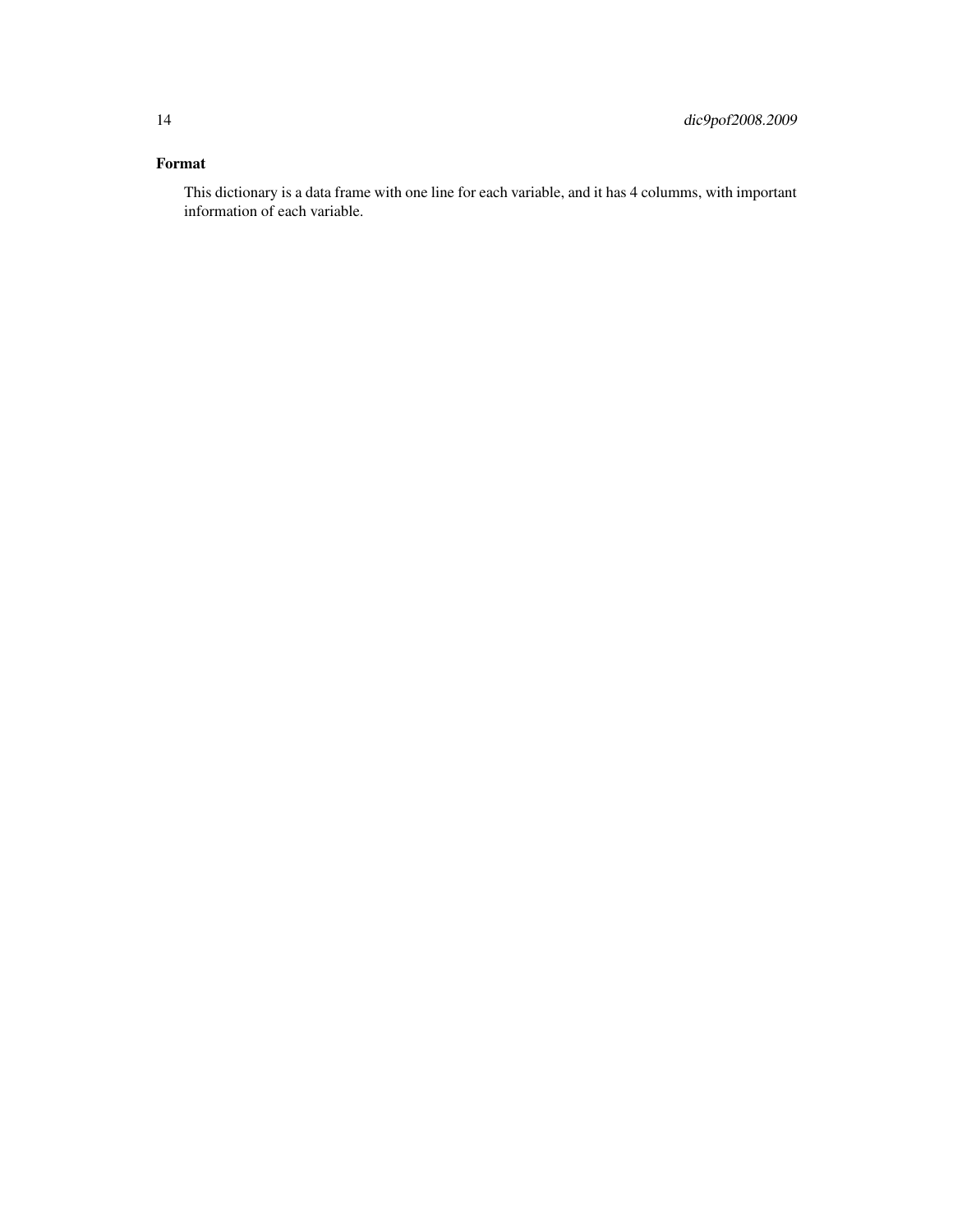<span id="page-14-0"></span>

|                            | inicio numeric Position of the value's first character in the data file |
|----------------------------|-------------------------------------------------------------------------|
|                            | cod character Variable code                                             |
| tamanho numeric Field size |                                                                         |
|                            | desc character Short description                                        |

The dictionaries were made based on the documentation of the PNAD survey available at [http:](http://www.ibge.gov.br) [//www.ibge.gov.br](http://www.ibge.gov.br).

<span id="page-14-1"></span>dicdom2006 *Data Dictionary for domiciles record PNAD 2006 survey*

# Description

Data dictionary for reading "DOM2006.TXT" file (domiciles record from PNAD 2006 survey). In the column desc we choose to remove all accents to avoid encoding problems.

#### Format

This dictionary is a data frame with one line for each survey variable, and it has 4 columms, with important information of each variable.

|                            | inicio numeric Position of the value's first character in the data file |
|----------------------------|-------------------------------------------------------------------------|
|                            | cod character Variable code                                             |
| tamanho numeric Field size |                                                                         |
|                            | desc character Short description                                        |

#### Source

The dictionaries were made based on the documentation of the PNAD survey available in the CD's made by IBGE.

<span id="page-14-2"></span>dicdom2006supl *Data Dictionary for domiciles record PNAD 2006 reconsidered survey*

# Description

Data dictionary for reading "DOM2006.TXT" file (domiciles record from PNAD 2006 reconsidered survey). In the column desc we choose to remove all accents to avoid encoding problems.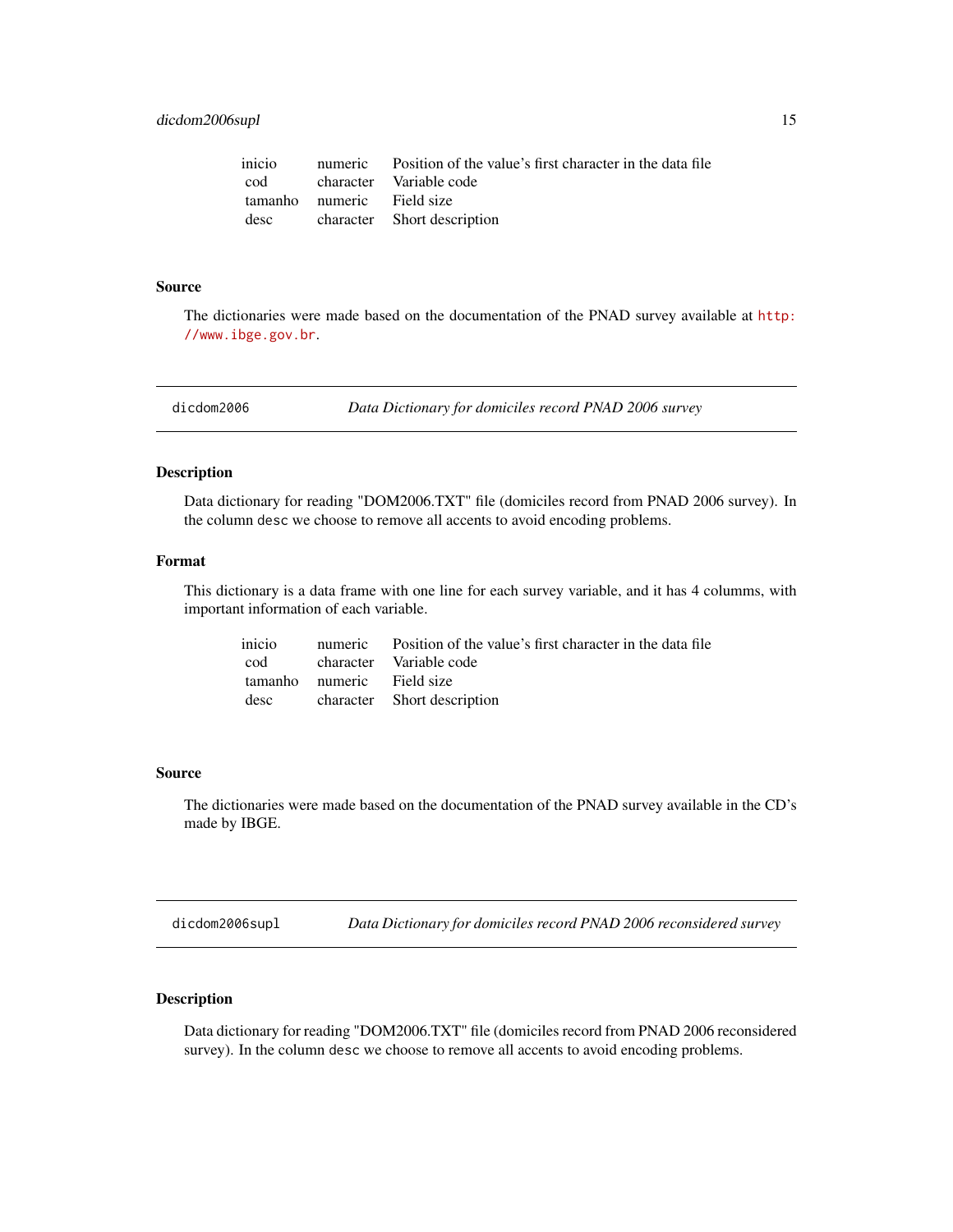# Format

This dictionary is a data frame with one line for each survey variable, and it has 4 columms, with important information of each variable.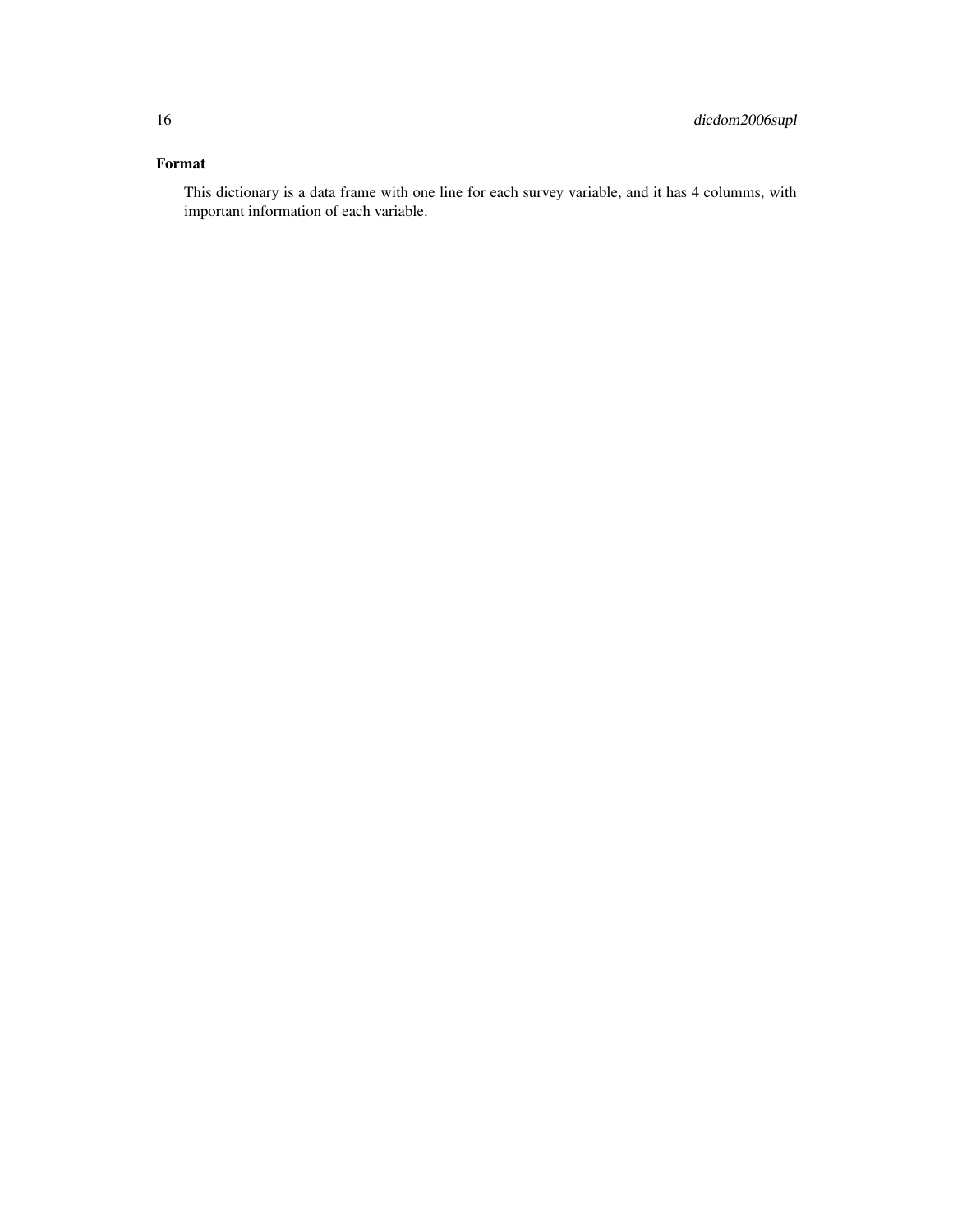#### <span id="page-16-0"></span>dicdom2008 17

|                            | inicio numeric Position of the value's first character in the data file |
|----------------------------|-------------------------------------------------------------------------|
|                            | cod character Variable code                                             |
| tamanho numeric Field size |                                                                         |
|                            | desc character Short description                                        |

#### Source

The dictionaries were made based on the documentation of the PNAD survey available in the CD's made by IBGE.

<span id="page-16-1"></span>

dicdom2007 *Data Dictionary for domiciles record PNAD 2007 survey*

# Description

Data dictionary for reading "DOM2007.TXT" file (domiciles record from PNAD 2007 survey). In the column desc we choose to remove all accents to avoid encoding problems.

#### Format

This dictionary is a data frame with one line for each survey variable, and it has 4 columms, with important information of each variable.

|                            | inicio numeric Position of the value's first character in the data file |
|----------------------------|-------------------------------------------------------------------------|
|                            | cod character Variable code                                             |
| tamanho numeric Field size |                                                                         |
|                            | desc character Short description                                        |

#### Source

The dictionaries were made based on the documentation of the PNAD survey available at [http:](http://www.ibge.gov.br) [//www.ibge.gov.br](http://www.ibge.gov.br).

<span id="page-16-2"></span>dicdom2008 *Data Dictionary for domiciles record PNAD 2008 survey*

# Description

Data dictionary for reading "DOM2008.TXT" file (domiciles record from PNAD 2008 survey). In the column desc we choose to remove all accents to avoid encoding problems.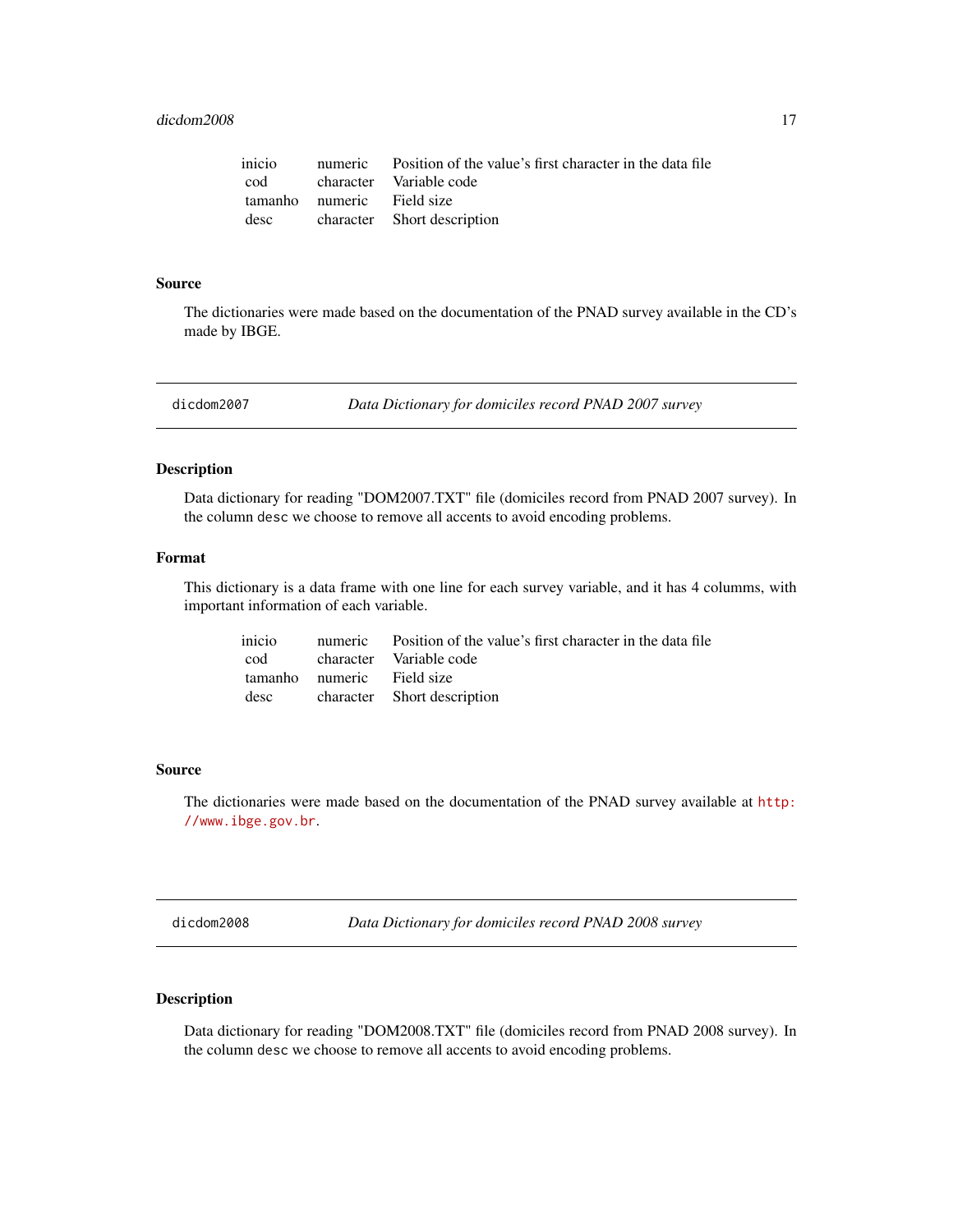# Format

This dictionary is a data frame with one line for each survey variable, and it has 4 columms, with important information of each variable.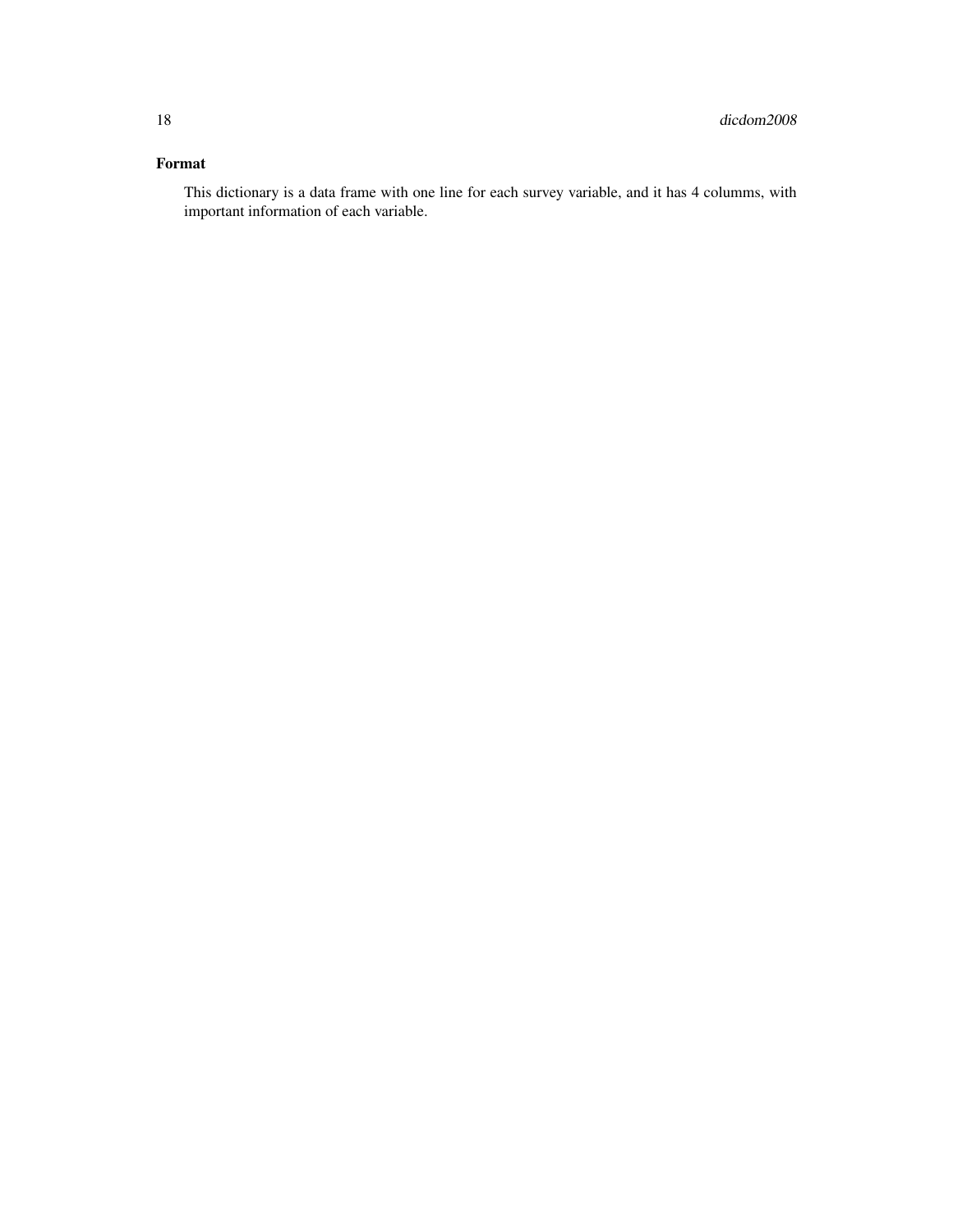<span id="page-18-0"></span>

|                            | inicio numeric Position of the value's first character in the data file |
|----------------------------|-------------------------------------------------------------------------|
|                            | cod character Variable code                                             |
| tamanho numeric Field size |                                                                         |
|                            | desc character Short description                                        |

The dictionaries were made based on the documentation of the PNAD survey available at [http:](http://www.ibge.gov.br) [//www.ibge.gov.br](http://www.ibge.gov.br).

<span id="page-18-1"></span>

dicdom2009 *Data Dictionary for domiciles record PNAD 2009 survey*

#### **Description**

Data dictionary for reading "DOM2009.TXT" file (domiciles record from PNAD 2009 survey). In the column desc we choose to remove all accents to avoid encoding problems.

The variable V0216 in the original PNAD documentation has two meanings (categorical and quantitative), because of that we created two variables V0216a (categorical) and V0216b (quantitative) to avoid complications with the dicitionary analysis

In the original PNAD documentation, the variables below have the following comments:

Variable V0102 has comment " As 2 primeiras posições são o código da Unidade da Federação"

Variable V4614 has comment "exclusive o rendimento das pessoas cuja condição na unidade domiciliar era pensionista, empregado doméstico ou parente do empregado doméstico e das pessoas de menos de 10 anos de idade"

Variable V4617 has comment "Identificação de estrato de município auto-representativo e não autorepresentativo"

Variable V4618 has comment "Unidade primária de amostragem"

Variable V4620 has comment "exclusive as pessoas cuja condição na unidade domiciliar era pensionista, empregado doméstico ou parente do empregado doméstico"

Variable V4605 has value with 10 decimals

Variable V4607 has value with 10 decimals

Variable V4608 has value with 1 decimal

Variable V4619 has value with 2 decimals

Variable V9992 has values in the format AAAAMMDD.

Variable V4611 has comment "Igual ao peso da pessoa de referencia do domicilio".

## Format

This dictionary is a data frame with one line for each survey variable, and it has 4 columms, with important information of each variable.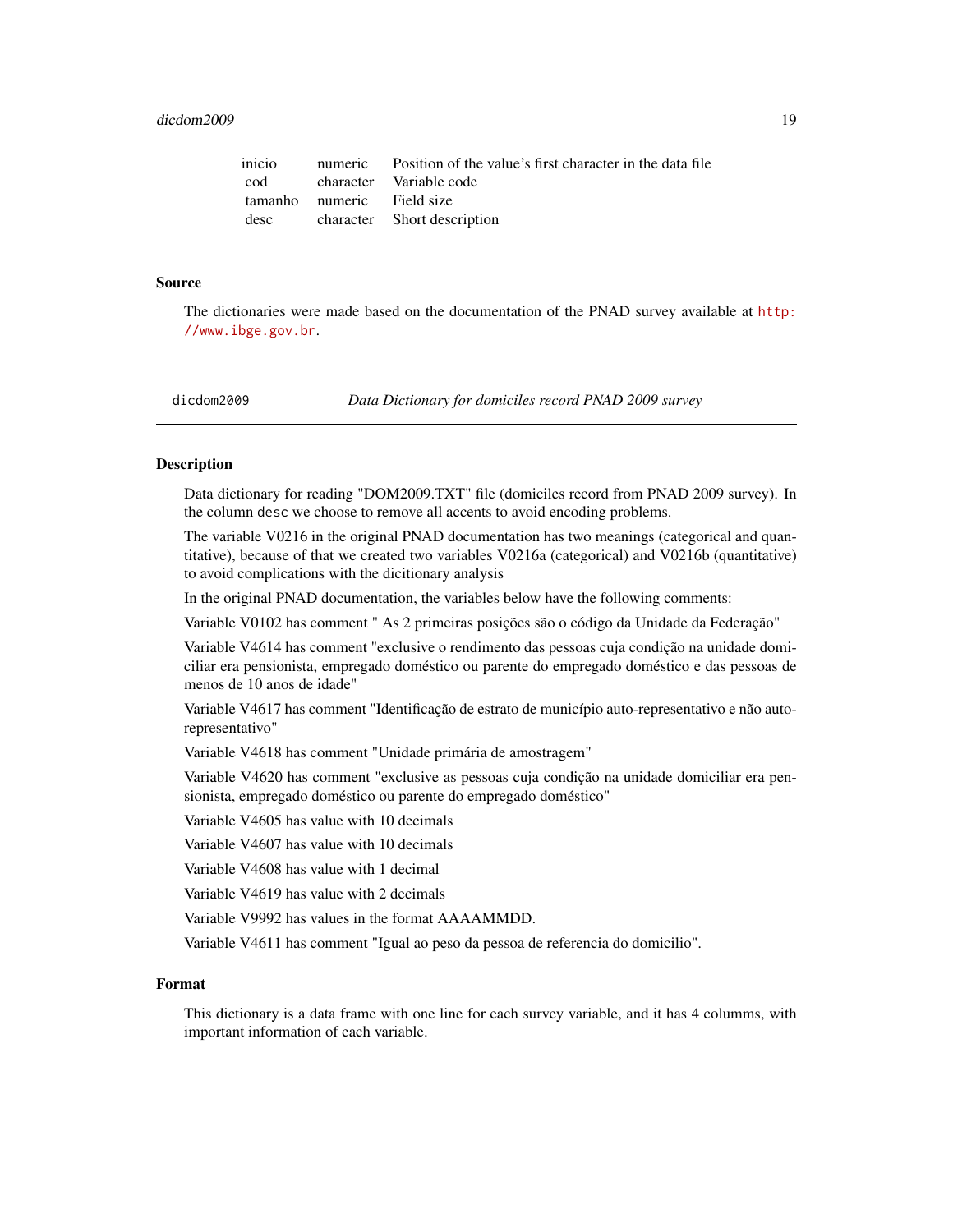<span id="page-19-0"></span>20 dicpes2006

|                            | inicio numeric Position of the value's first character in the data file |
|----------------------------|-------------------------------------------------------------------------|
|                            | cod character Variable code                                             |
| tamanho numeric Field size |                                                                         |
|                            | desc character Short description                                        |

#### Source

The dictionaries were made based on the documentation of the PNAD survey available at [http:](http://www.ibge.gov.br) [//www.ibge.gov.br](http://www.ibge.gov.br).

<span id="page-19-2"></span>dicdom2012 *Data Dictionary for domiciles record PNAD 2012 survey*

# Description

Data dictionary for reading the domiciles record from PNAD 2012 survey. In the column desc we choose to remove all accents to avoid encoding problems.

#### Format

This dictionary is a data frame with one line for each survey variable, and it has 4 columms, with important information of each variable.

|                            | inicio numeric Position of the value's first character in the data file |
|----------------------------|-------------------------------------------------------------------------|
|                            | cod character Variable code                                             |
| tamanho numeric Field size |                                                                         |
|                            | desc character Short description                                        |

#### Source

The dictionaries were made based on the documentation of the PNAD survey available at [http:](http://www.ibge.gov.br) [//www.ibge.gov.br](http://www.ibge.gov.br).

<span id="page-19-1"></span>dicpes2006 *Data Dictionary for people record PNAD 2006 survey*

# Description

Data dictionary for reading "PES2006.TXT" file (people record from PNAD 2006 survey). In the column desc we choose to remove all accents to avoid encoding problems.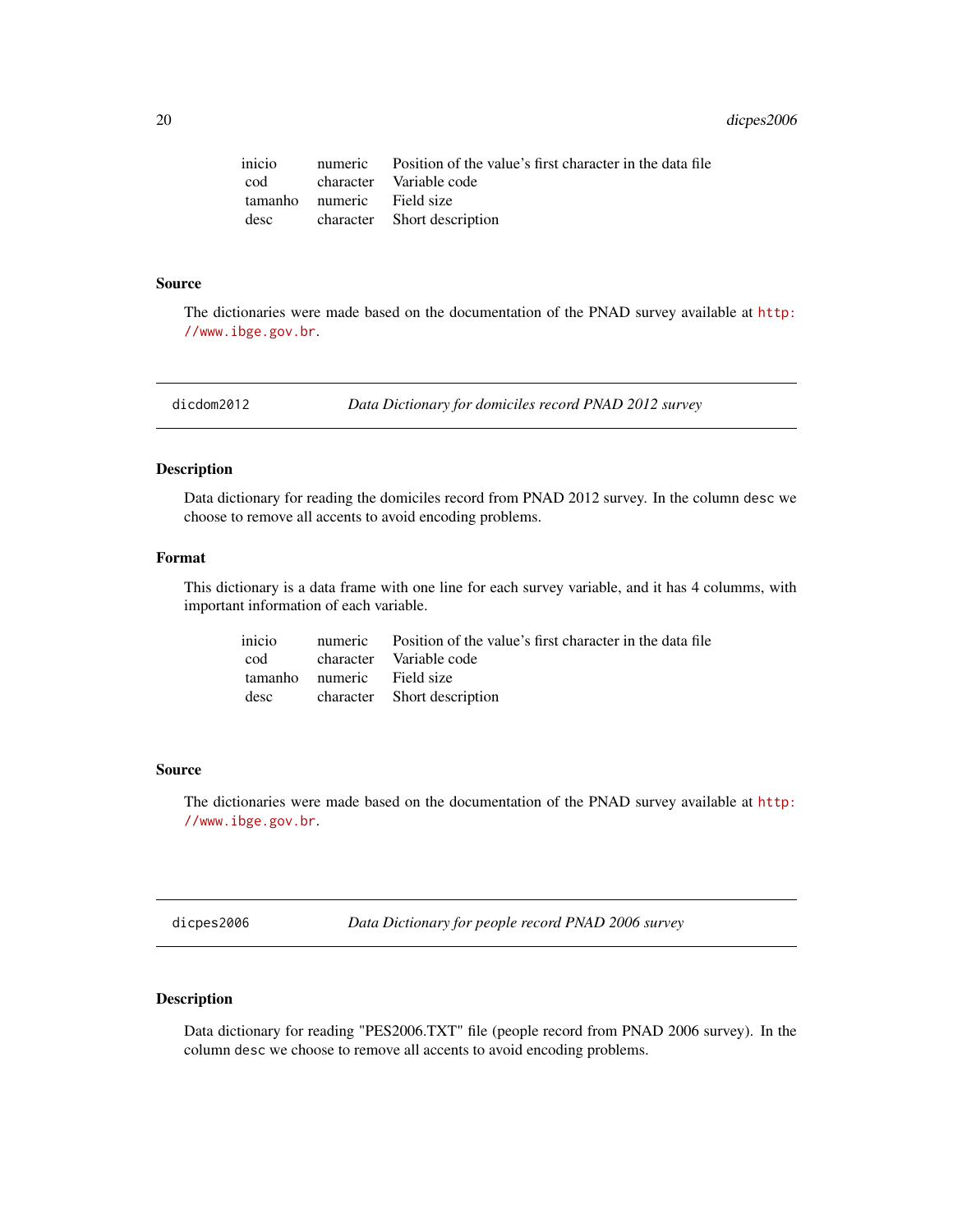# dicpes2006 21

# Format

This dictionary is a data frame with one line for each survey variable, and it has 4 columms, with important information of each variable.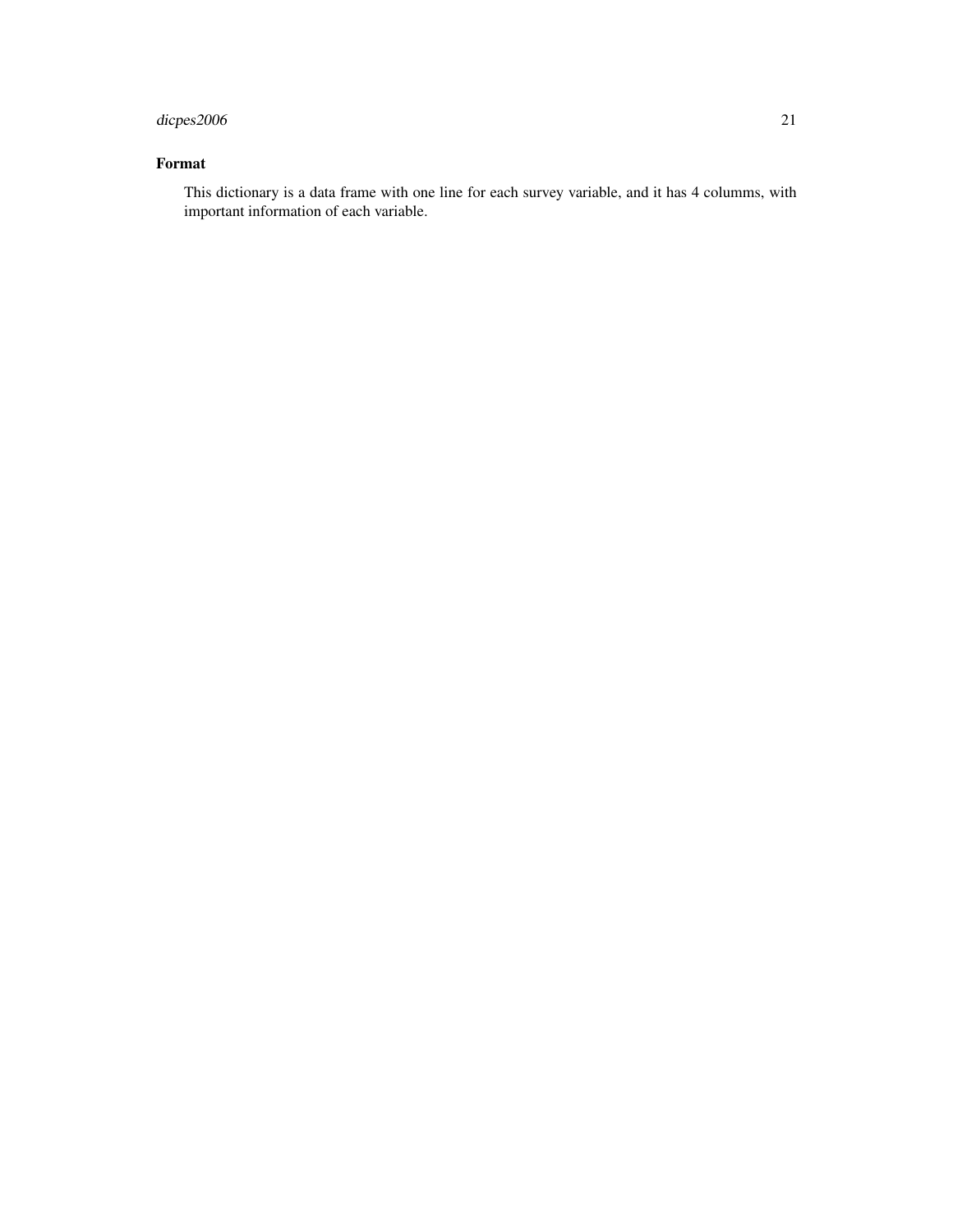<span id="page-21-0"></span>22 dicpes2007

|                            | inicio numeric Position of the value's first character in the data file |
|----------------------------|-------------------------------------------------------------------------|
|                            | cod character Variable code                                             |
| tamanho numeric Field size |                                                                         |
|                            | desc character Short description                                        |

#### Source

The dictionaries were made based on the documentation of the PNAD survey available in the CD's made by IBGE.

<span id="page-21-1"></span>dicpes2006supl *Data Dictionary for people record PNAD 2006 reconsidered survey*

# Description

Data dictionary for reading "PES2006.TXT" file (people record from PNAD 2006 reconsidered survey). In the column desc we choose to remove all accents to avoid encoding problems.

#### Format

This dictionary is a data frame with one line for each survey variable, and it has 4 columms, with important information of each variable.

|                            | inicio numeric Position of the value's first character in the data file |
|----------------------------|-------------------------------------------------------------------------|
|                            | cod character Variable code                                             |
| tamanho numeric Field size |                                                                         |
|                            | desc character Short description                                        |

#### Source

The dictionaries were made based on the documentation of the PNAD survey available in the CD's made by IBGE.

<span id="page-21-2"></span>dicpes2007 *Data Dictionary for people record PNAD 2007 survey*

# Description

Data dictionary for reading "PES2007.TXT" file (people record from PNAD 2007 survey). In the column desc we choose to remove all accents to avoid encoding problems.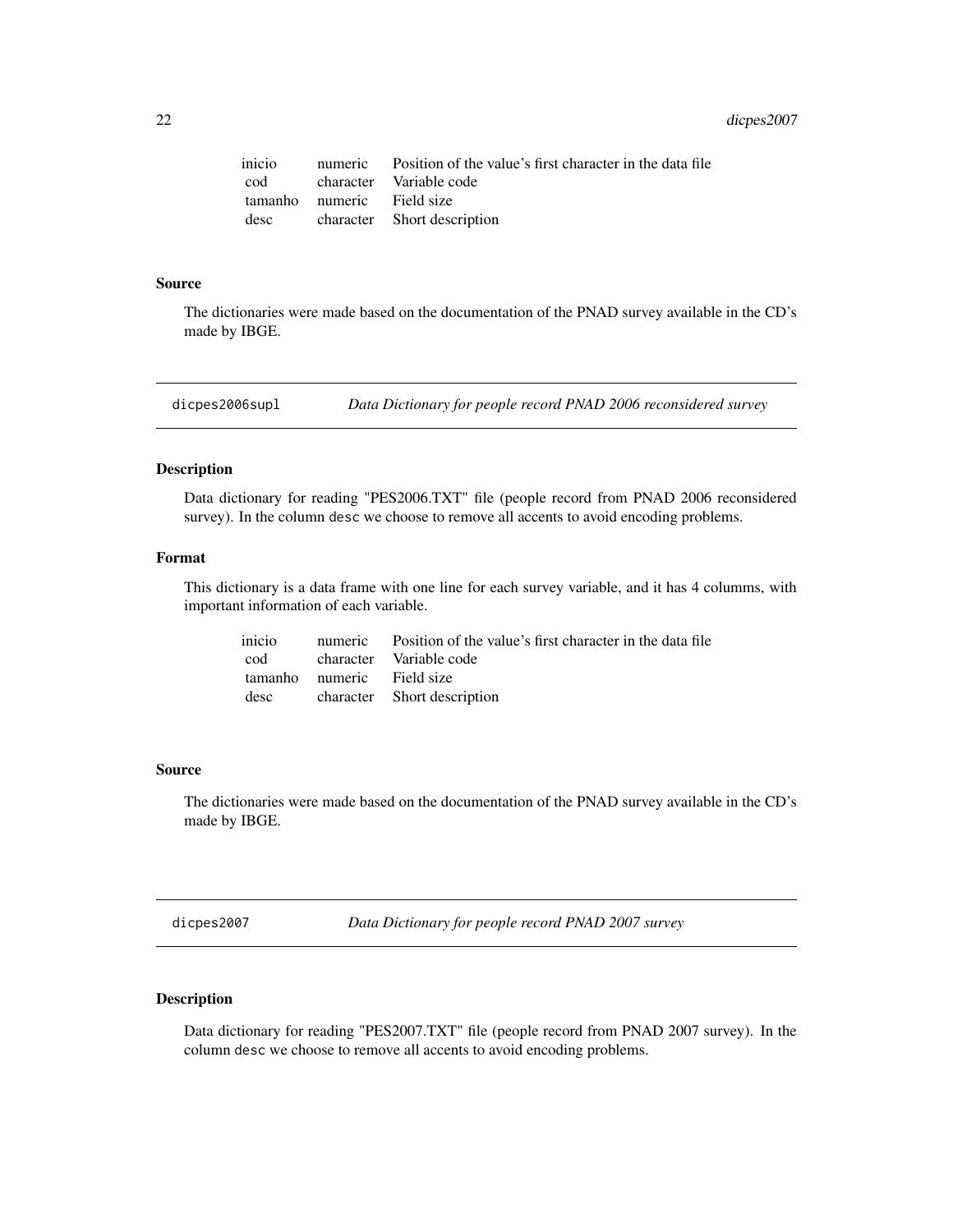# dicpes2007 23

# Format

This dictionary is a data frame with one line for each survey variable, and it has 4 columms, with important information of each variable.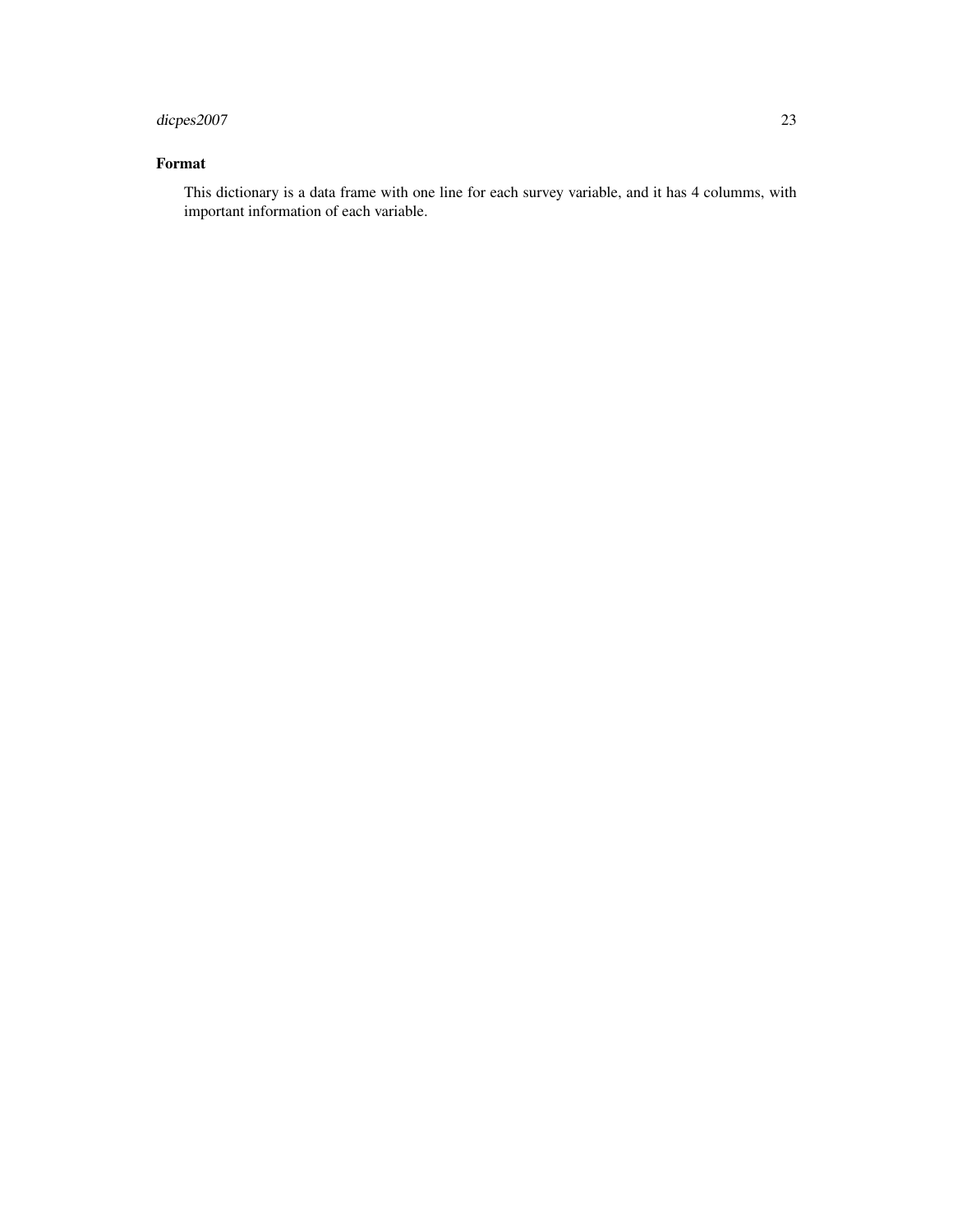<span id="page-23-0"></span>24 dicpes2009

|                            | inicio numeric Position of the value's first character in the data file |
|----------------------------|-------------------------------------------------------------------------|
|                            | cod character Variable code                                             |
| tamanho numeric Field size |                                                                         |
|                            | desc character Short description                                        |

#### Source

The dictionaries were made based on the documentation of the PNAD survey available at [http:](http://www.ibge.gov.br) [//www.ibge.gov.br](http://www.ibge.gov.br).

<span id="page-23-1"></span>

dicpes2008 *Data Dictionary for people record PNAD 2008 survey*

# Description

Data dictionary for reading "PES2008.TXT" file (people record from PNAD 2008 survey). In the column desc we choose to remove all accents to avoid encoding problems.

#### Format

This dictionary is a data frame with one line for each survey variable, and it has 4 columms, with important information of each variable.

|                            | inicio numeric Position of the value's first character in the data file |
|----------------------------|-------------------------------------------------------------------------|
|                            | cod character Variable code                                             |
| tamanho numeric Field size |                                                                         |
|                            | desc character Short description                                        |

#### Source

The dictionaries were made based on the documentation of the PNAD survey available at [http:](http://www.ibge.gov.br) [//www.ibge.gov.br](http://www.ibge.gov.br).

<span id="page-23-2"></span>dicpes2009 *Data Dictionary for people record PNAD 2009 survey*

# Description

Data dictionary for reading "PES2009.TXT" file (people record from PNAD 2009 survey). In the column desc we choose to remove all accents to avoid encoding problems.

In the original IBGE documentation, the variables below have the following comments:

Variable V0102 has comment " As 2 primeiras posições são o código da Unidade da Federação"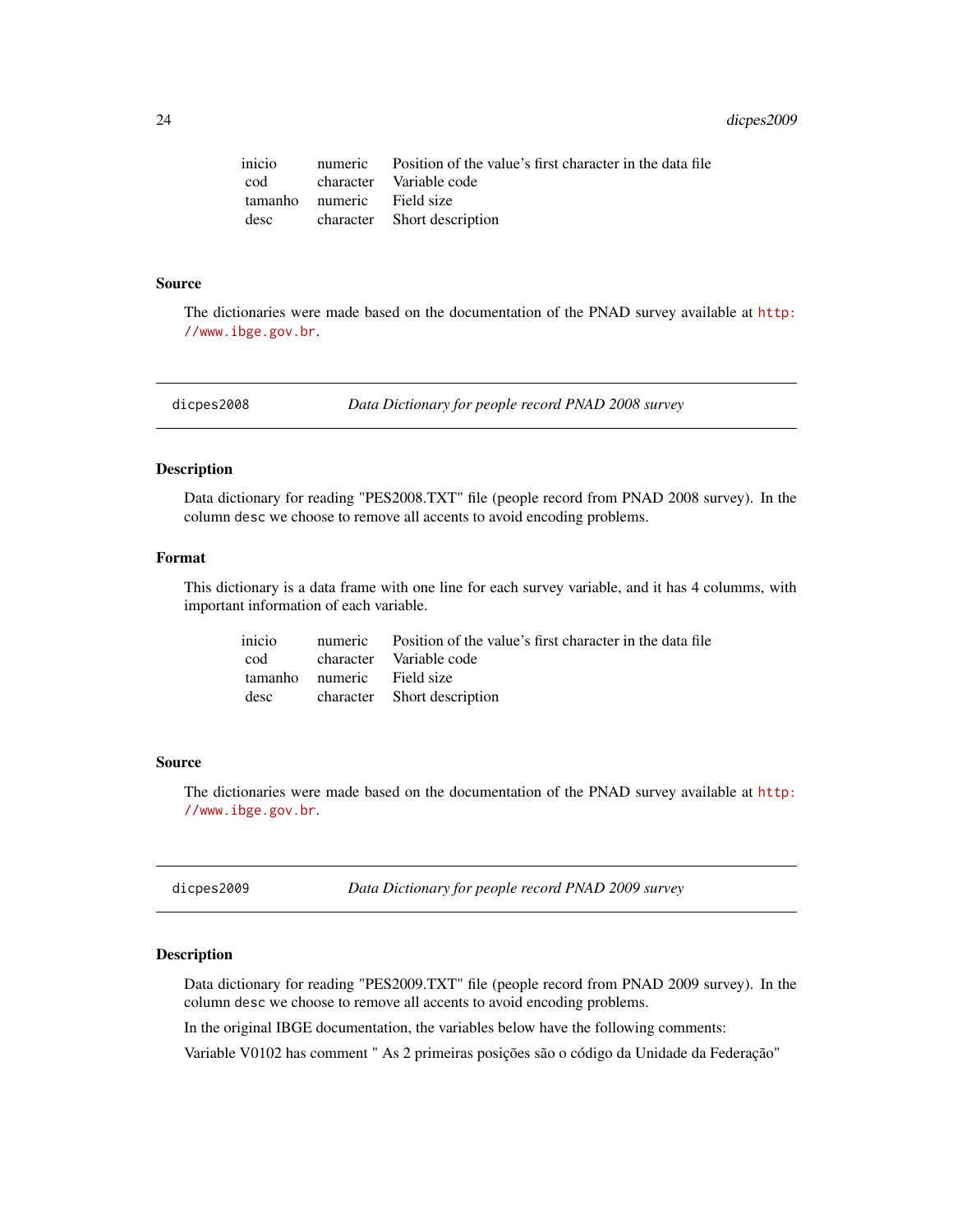# <span id="page-24-0"></span> $\frac{\text{dipes2012}}{25}$  25

Variables V7060, V7090, V9906, V9971, V9990 and V9911 have comment "Ver Composição dos Grupamentos Ocupacionais e Relação de Códigos de Ocupação da CBO-Domiciliar em ANEXO de Notas Metodológicas" these respectives notes are available in the microdata from PNAD 2009 survey in IBGE website.

Variables V7070, V7100, V9907, V9972, V9991 and V9112 have comment "Ver Composição dos Grupamentos de Atividade e Relação de Códigos de Atividades da CNAE-Domiciliar em ANEXO de Notas Metodológicas" these respectives notes are in the available documents from PNAD 2009 survey in IBGE website.

Variable V4732 is equal to the weight of the family reference person

Variable V9993 has values in the format AAAAMMDD

# Format

This dictionary is a data frame with one line for each survey variable, and it has 4 columms, with important information of each variable.

|                            | inicio numeric Position of the value's first character in the data file |
|----------------------------|-------------------------------------------------------------------------|
|                            | cod character Variable code                                             |
| tamanho numeric Field size |                                                                         |
|                            | desc character Short description                                        |

#### Source

The dictionaries were made based on the documentation of the PNAD survey available at [http:](http://www.ibge.gov.br) [//www.ibge.gov.br](http://www.ibge.gov.br).

<span id="page-24-1"></span>dicpes2012 *Data Dictionary for people record PNAD 2012 survey*

#### Description

Data dictionary for reading the people record from PNAD 2012 survey. In the column desc we choose to remove all accents to avoid encoding problems.

# Format

This dictionary is a data frame with one line for each survey variable, and it has 4 columms, with important information of each variable.

|                            | inicio numeric Position of the value's first character in the data file |
|----------------------------|-------------------------------------------------------------------------|
|                            | cod character Variable code                                             |
| tamanho numeric Field size |                                                                         |
|                            | desc character Short description                                        |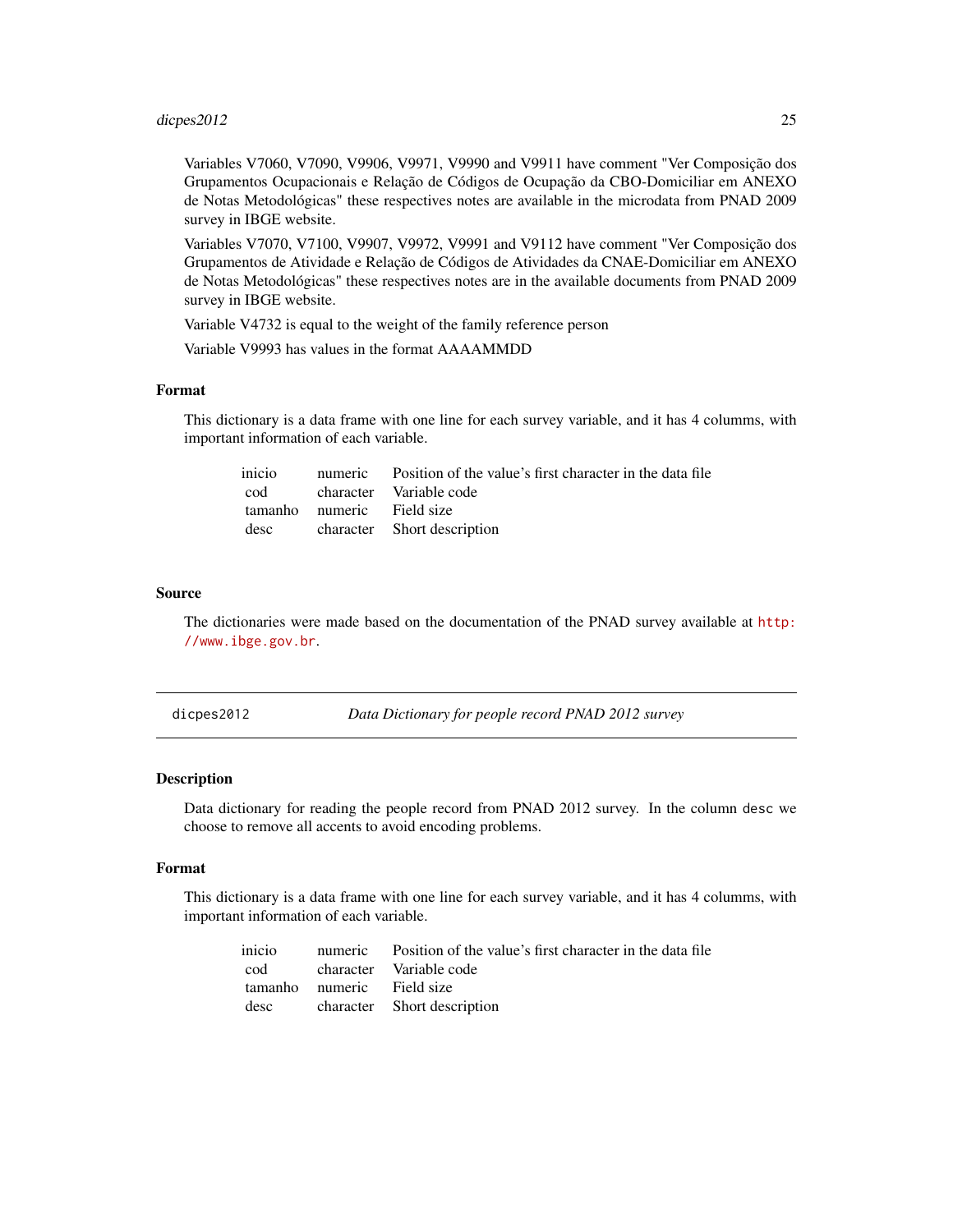<span id="page-25-0"></span>The dictionaries were made based on the documentation of the PNAD survey available at [http:](http://www.ibge.gov.br) [//www.ibge.gov.br](http://www.ibge.gov.br).

dicPME *Data Dictionaries for PME*

# Description

A data dictionary for the survey PME from 2002 to 2009.

# Format

The dictionary is a data frame with one line for each survey variable, and it has the following columns:

|                            | inicio numeric Position of the value's first character in the data file |
|----------------------------|-------------------------------------------------------------------------|
|                            | cod character Variable code                                             |
| tamanho numeric Field size |                                                                         |
|                            | desc character Short description                                        |

#### Source

PME documentation available in the CD's made by IBGE

dicPNAD *Data Dictionaries for PNAD*

# Description

One data dictionary for people records and one for house records, for each PNAD of the years 1983, 1988 and from 1993 to 2009.

# Format

Each dictionary is a data frame with one line for each survey variable, and it has the following columns:

|                            | inicio numeric Position of the value's first character in the data file |
|----------------------------|-------------------------------------------------------------------------|
|                            | cod character Variable code                                             |
| tamanho numeric Field size |                                                                         |
|                            | desc character Short description                                        |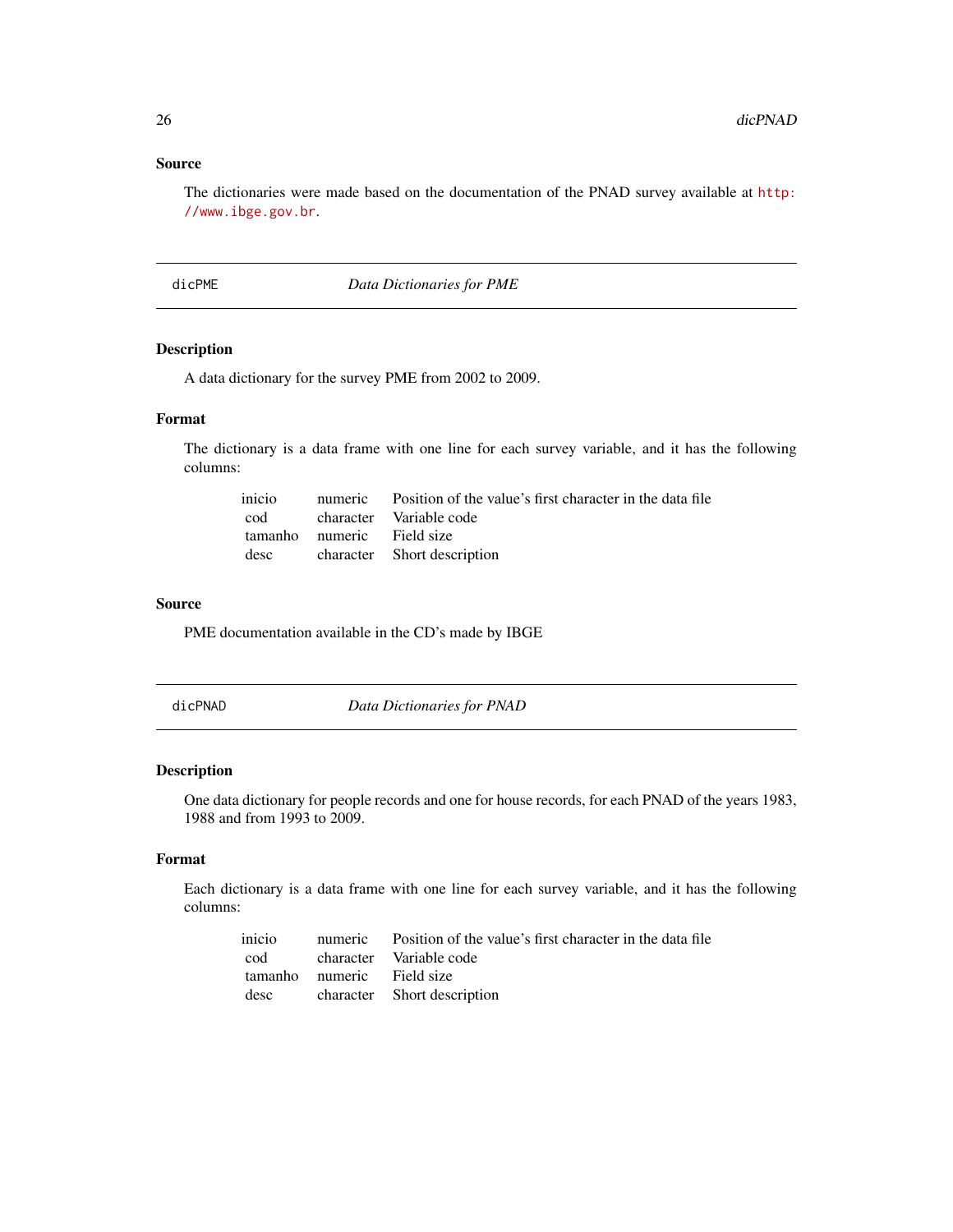# <span id="page-26-0"></span>dicPNAD2006 27

# Source

PNAD documentation available in the CD's made by IBGE

dicPNAD2006 *Data set for PNAD 2006 survey*

# Description

This dataset contains 4 data.frames.

The two data.frames, [dicdom2006](#page-14-1) and [dicpes2006,](#page-19-1) are data dictionaries used by the fuction [le.pesquisa](#page-32-1) for reading the two microdada files provided by IBGE.

The two data.frames, [dicdom2006supl](#page-14-2) and [dicpes2006supl,](#page-21-1) are data dictionaries used by the fuction [le.pesquisa](#page-32-1) for reading the two microdada files from the reconsidered survey provided by IBGE. If you want to see all the variables used in the survey use these dictionaries.

#### Format

A data set with 4 different data frames:

- 1. dicdom2006 (dictionary with domiciles record from PNAD 2006 survey)
- 2. dicpes2006 (dictionary with people record from PNAD 2006 survey)
- 3. dicdom2006supl (dictionary with domiciles record from PNAD 2006 (reconsidered) survey)
- 4. dicpes2006supl (dictionary with people record from PNAD 2006 (reconsidered) survey)

## Source

The dictionaries were made based on the documentation of the PNAD survey available in the CD's made by IBGE.

dicPNAD2007 *Data set for PNAD 2007 survey*

# Description

This dataset contains 2 data.frames.

The two data.frames, [dicdom2007](#page-16-1) and [dicpes2007,](#page-21-2) are data dictionaries used by the fuction [le.pesquisa](#page-32-1) for reading the two microdada files provided by IBGE.

# Format

A data set with 2 different data frames:

- 1. dicdom2007 (dictionary with domiciles record from PNAD 2007 survey)
- 2. dicpes2007 (dictionary with people record from PNAD 2007 survey)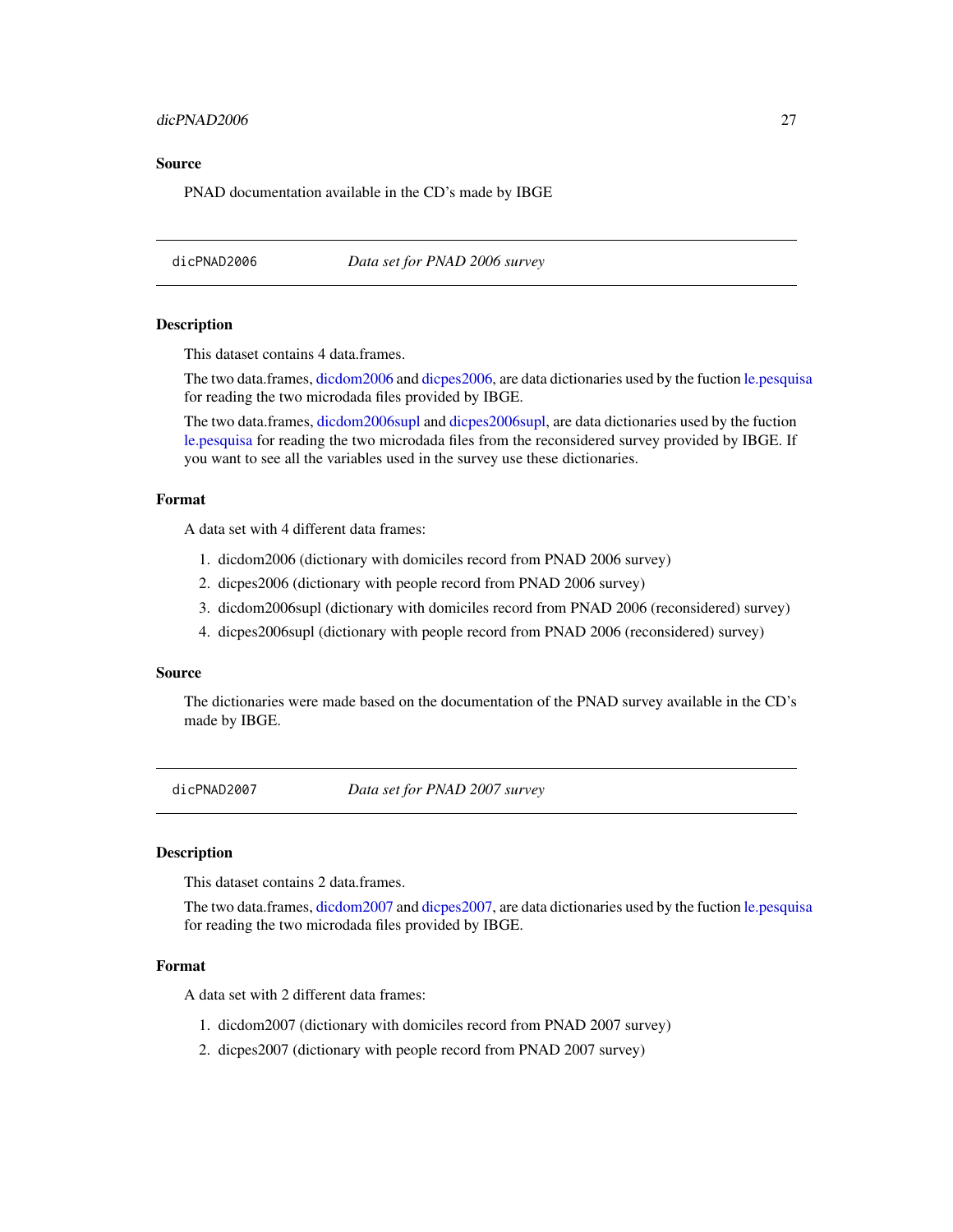<span id="page-27-0"></span>The dictionaries were made based on the documentation of the PNAD survey available at [http:](http://www.ibge.gov.br) [//www.ibge.gov.br](http://www.ibge.gov.br).

dicPNAD2008 *Data set for PNAD 2008 survey*

# **Description**

This dataset contains 2 data.frames.

The two data.frames, [dicdom2008](#page-16-2) and [dicpes2008,](#page-23-1) are data dictionaries used by the fuction [le.pesquisa](#page-32-1) for reading the two microdada files provided by IBGE.

## Format

A data set with 2 different data frames:

- 1. dicdom2008 (dictionary with domiciles record from PNAD 2008 survey)
- 2. dicpes2008 (dictionary with people record from PNAD 2008 survey)

# Source

The dictionaries were made based on the documentation of the PNAD survey available at [http:](http://www.ibge.gov.br) [//www.ibge.gov.br](http://www.ibge.gov.br).

dicPNAD2009 *Data set for PNAD 2009 suvey*

#### Description

This dataset contains 4 data.frames.

The two data.frames, [dicdom2009](#page-18-1) and [dicpes2009,](#page-23-2) are data dictionaries used by the fuction [le.pesquisa](#page-32-1) for reading the two microdada files provided by IBGE.

The two data.frames, [rotdom2009](#page-42-1) and [rotpes2009,](#page-42-2) are labels of some data values. They are needed only if one wants to work with factors.

# Format

A data set with 4 different data frames:

- 1. dicdom2009
- 2. dicpes2009
- 3. rotdom2009
- 4. rotpes2009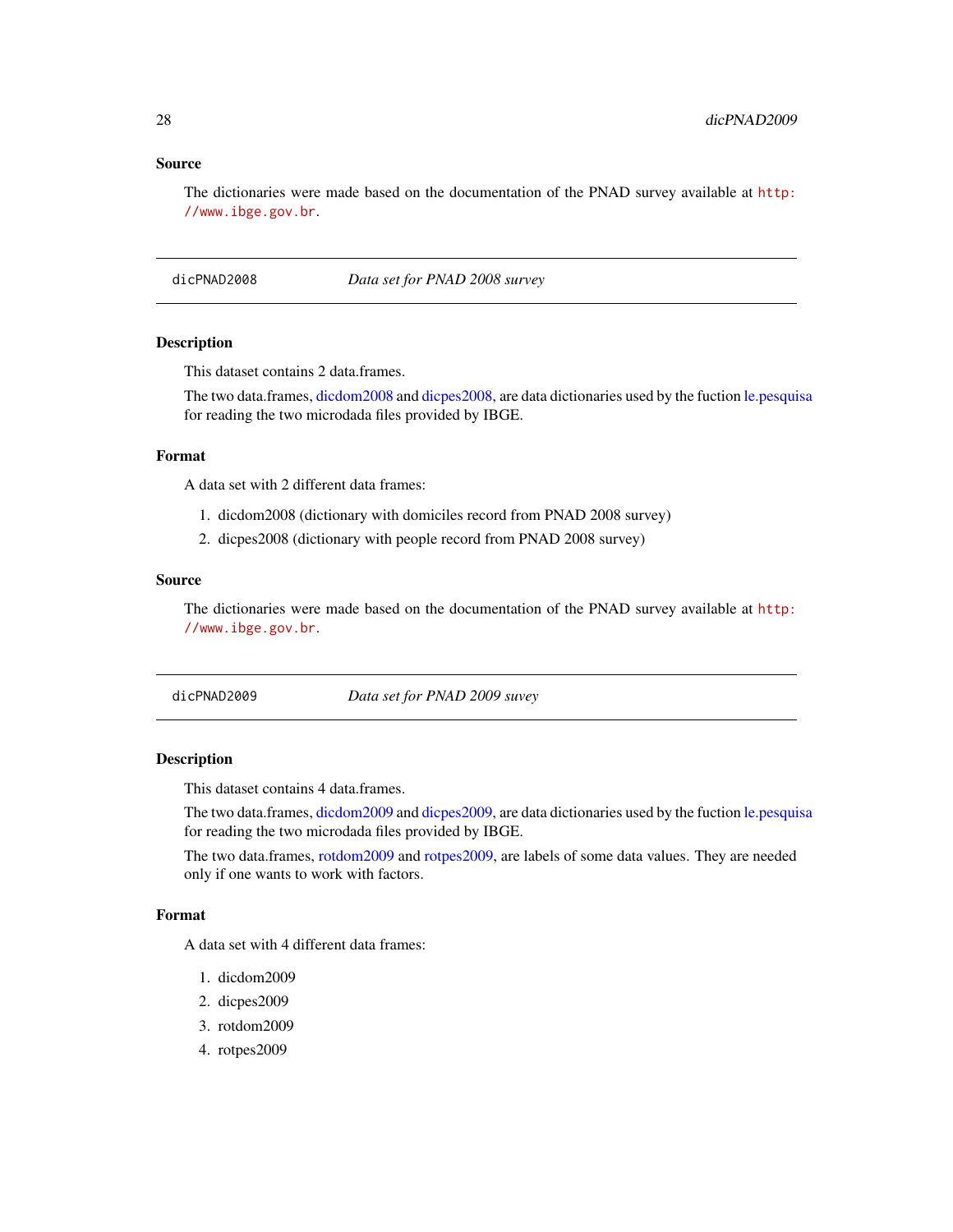#### <span id="page-28-0"></span>dicPOF 29

# Source

The dictionaries were made based on the documentation of the PNAD survey available at [http:](http://www.ibge.gov.br) [//www.ibge.gov.br](http://www.ibge.gov.br).

dicPNAD2012 *Data set for PNAD 2012 suvey*

# Description

This dataset contains 2 data.frames.

The two data.frames, [dicdom2012](#page-19-2) and [dicpes2012,](#page-24-1) are data dictionaries used by the fuction [le.pesquisa](#page-32-1) for reading the two microdada files provided by IBGE.

# Format

A data set with 2 data.frames:

- 1. dicdom2012
- 2. dicpes2012

# Source

The dictionaries were made based on the documentation of the PNAD survey available at [http:](http://www.ibge.gov.br) [//www.ibge.gov.br](http://www.ibge.gov.br).

dicPOF *Data Dictionaries for POF*

# Description

One data dictionary for each record type from POF surveys of 1987/1988, 1995/1996, 2002/2003 and 2008/2009.

# Format

Each dictionary is a data frame with one line for each survey variable, and it has the following columns:

|                            | inicio numeric Position of the value's first character in the data file |
|----------------------------|-------------------------------------------------------------------------|
|                            | cod character Variable code                                             |
| tamanho numeric Field size |                                                                         |
|                            | desc character Short description                                        |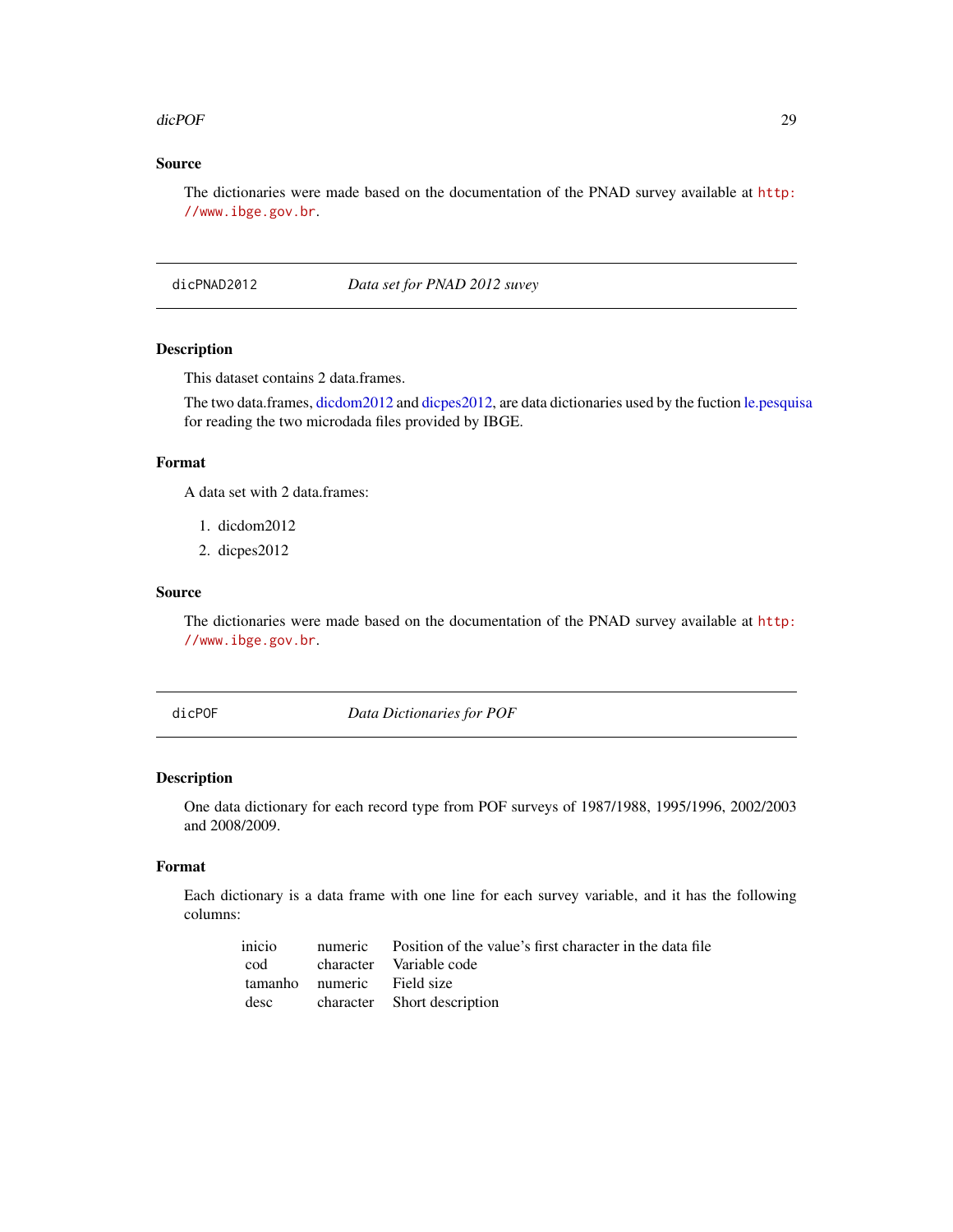<span id="page-29-0"></span>POF documentation available in the CD made by IBGE

dicPOF2008.2009 *Data set for POF 2008-2009 suvey*

## Description

One data set with 16 dictionaries one for each type of record, and 16 dictionaries labels respective to each record, and more 7 data frames with extra tables, with some categorical variables of the survey, that are given in the POF documentation (provided by IBGE).

In the column desc (dictionaries data frames) of all records we choose to remove all accents to avoid encoding problems.

In the column rotulo (dictionaries label data frames) of all records we choose to remove all accents to avoid encoding problems.

In this survey we didn't use the variable COD\_ITEM (CÓDIGO DO ITEM) in any of the type records that it appears, execpt in the food consumption (type 16) record that COD\_ITEM (CÓDIGO DO TIPO DE ALIMENTO) is represented by another classification. That variable is showed in the data frame [produtos.](#page-31-1)

#### Format

A data set with 16 data frames with the dictionaries, 16 with labels of variables and more 7 data frames with extra tables.

Dictionaries:

- 1. dic1pof2008.2009
- 2. dic2pof2008.2009
- 3. dic3pof2008.2009
- 4. dic4pof2008.2009
- 5. dic5pof2008.2009
- 6. dic6pof2008.2009
- 7. dic7pof2008.2009
- 8. dic8pof2008.2009
- 9. dic9pof2008.2009
- 10. dic10pof2008.2009
- 11. dic11pof2008.2009
- 12. dic12pof2008.2009
- 13. dic13pof2008.2009
- 14. dic14pof2008.2009
- 15. dic15pof2008.2009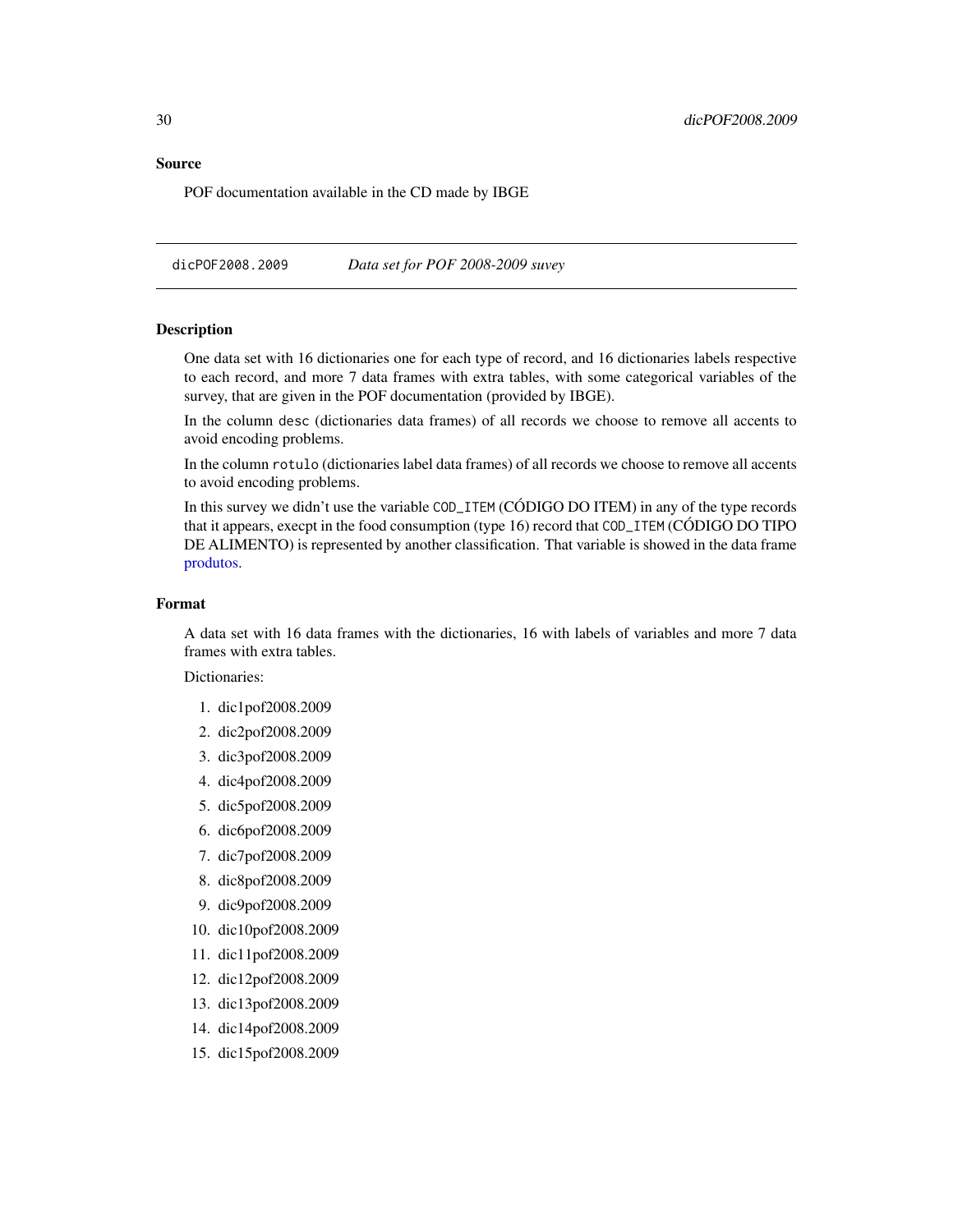16. dic16pof2008.2009

Labels:

- 1. rot1pof2008.2009
- 2. rot2pof2008.2009
- 3. rot3pof2008.2009
- 4. rot4pof2008.2009
- 5. rot5pof2008.2009
- 6. rot6pof2008.2009
- 7. rot7pof2008.2009
- 8. rot8pof2008.2009
- 9. rot9pof2008.2009
- 10. rot10pof2008.2009
- 11. rot11pof2008.2009
- 12. rot12pof2008.2009
- 13. rot13pof2008.2009
- 14. rot14pof2008.2009
- 15. rot15pof2008.2009
- 16. rot16pof2008.2009

# Extra tables:

- 1. unidade\_medida
- 2. unidade\_medida\_alimentar
- 3. local\_aquisicao
- 4. religioes
- 5. produtos
- 6. produtos\_consumo\_alimentar
- 7. peso\_volume

# Source

The dictionaries were made based on the documentation of the PNAD survey available at [http:](http://www.ibge.gov.br) [//www.ibge.gov.br](http://www.ibge.gov.br).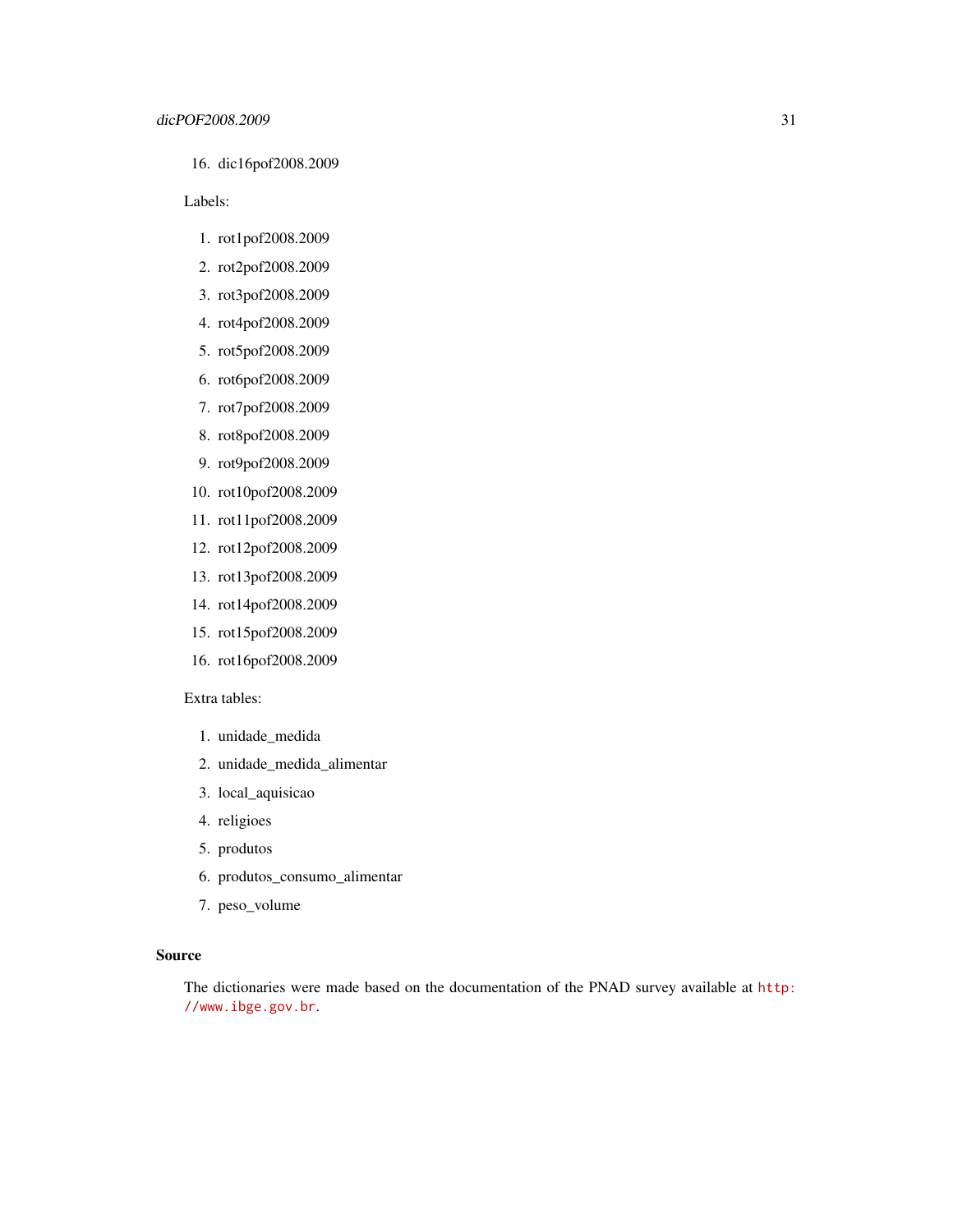# <span id="page-31-1"></span>Description

That extra tables were implemented in the package to give you more autonomy with the package so as you could see some tables that are provided with the survey, in a data frame way. That tables are:

- 1. unidade\_medida (Cadastro da Unidade de Medida POF 2008-2009)
- 2. unidade\_medida\_alimentar (Cadastro da Unidade de Medida do Consumo Alimentar POF 2008-2009)
- 3. religioes (Cadastro de Religioes POF 2008-2009)
- 4. local\_aquisicao (Cadastro de Local de Aquisicao da POF 2008-2009)
- 5. produtos (Cadastro de Produtos POF 2008-2009)
- 6. produtos\_consumo\_alimentar (Cadastro de Produtos do Consumo Alimentar POF 2008-2009)
- 7. peso\_volume (Cadastro de Peso ou Volume POF 2008-2009)

# Format

unidade\_medida:

| codigo    | numeric   | variable code |
|-----------|-----------|---------------|
| descricao | character | description   |

unidade\_medida\_alimentar:

| codigo    | numeric   | variable code |
|-----------|-----------|---------------|
| descricao | character | description   |

peso\_volume:

codigo numeric variable code peso\_volume character weight or volume

produtos\_consumo\_alimentar:

| codigo    | numeric variable code                                                 |
|-----------|-----------------------------------------------------------------------|
| descricao | character description of a food                                       |
|           | forma_preparo.1.sim.2.nao numeric tell if has a way of prepare or not |

produtos: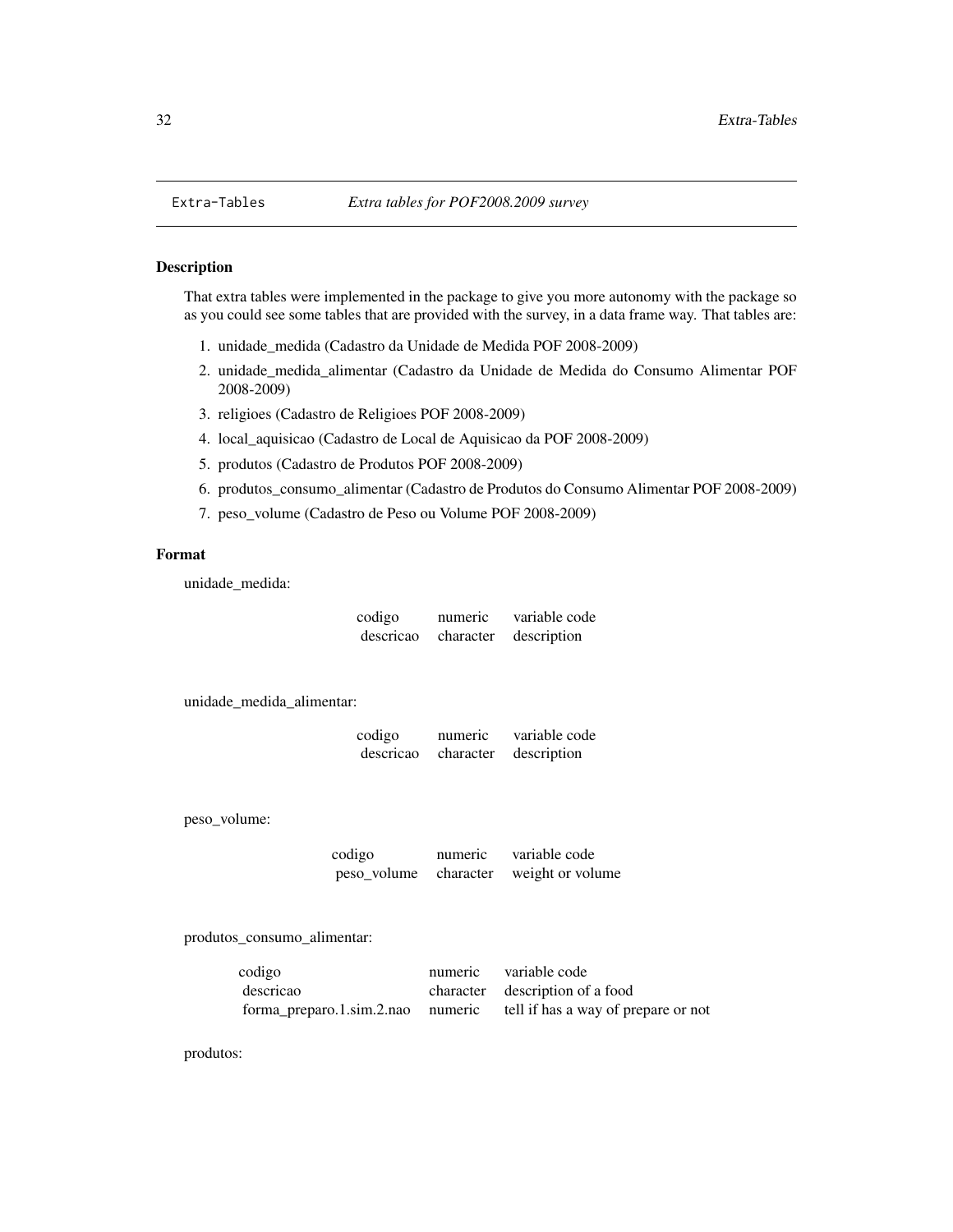# <span id="page-32-0"></span>le.pesquisa 33

|                   | quadro character tell from each frame comes the codigo field |
|-------------------|--------------------------------------------------------------|
| grupo numeric ??? |                                                              |
|                   | codigo numeric variable code                                 |
|                   | produto character a product label                            |

# religioes:

| codigo   | numeric   | variable code    |
|----------|-----------|------------------|
| religiao | character | a religion label |

local\_aquisicao:

| codigo | numeric | variable code                  |
|--------|---------|--------------------------------|
|        |         | descrica character description |

# Source

The dictionaries were made based on the documentation of the PNAD survey available at [http:](http://www.ibge.gov.br) [//www.ibge.gov.br](http://www.ibge.gov.br).

<span id="page-32-1"></span>le.pesquisa *Function that reads microdata from the IBGE survey*

# Description

Performs a block read, recovering only the wanted variables from the IBGE surveys.

# Usage

```
le.pesquisa(dicionario, pathname.in, codigos, rotulos = NULL, tbloco =
2000, nlines)
```
# Arguments

| dicionario  | A data frame with 4 or 6 columns, supplied with this package. Contains the<br>identification and description of all variables contained in the microdata file as<br>well as other necessary information for reading. Each file must have a specific<br>microdata dictionary. |
|-------------|------------------------------------------------------------------------------------------------------------------------------------------------------------------------------------------------------------------------------------------------------------------------------|
| pathname.in | The name of the file which the data are to be read from.                                                                                                                                                                                                                     |
| codigos     | Array of characters with codes of the wanted variables to be read, as specified<br>in dictionary.                                                                                                                                                                            |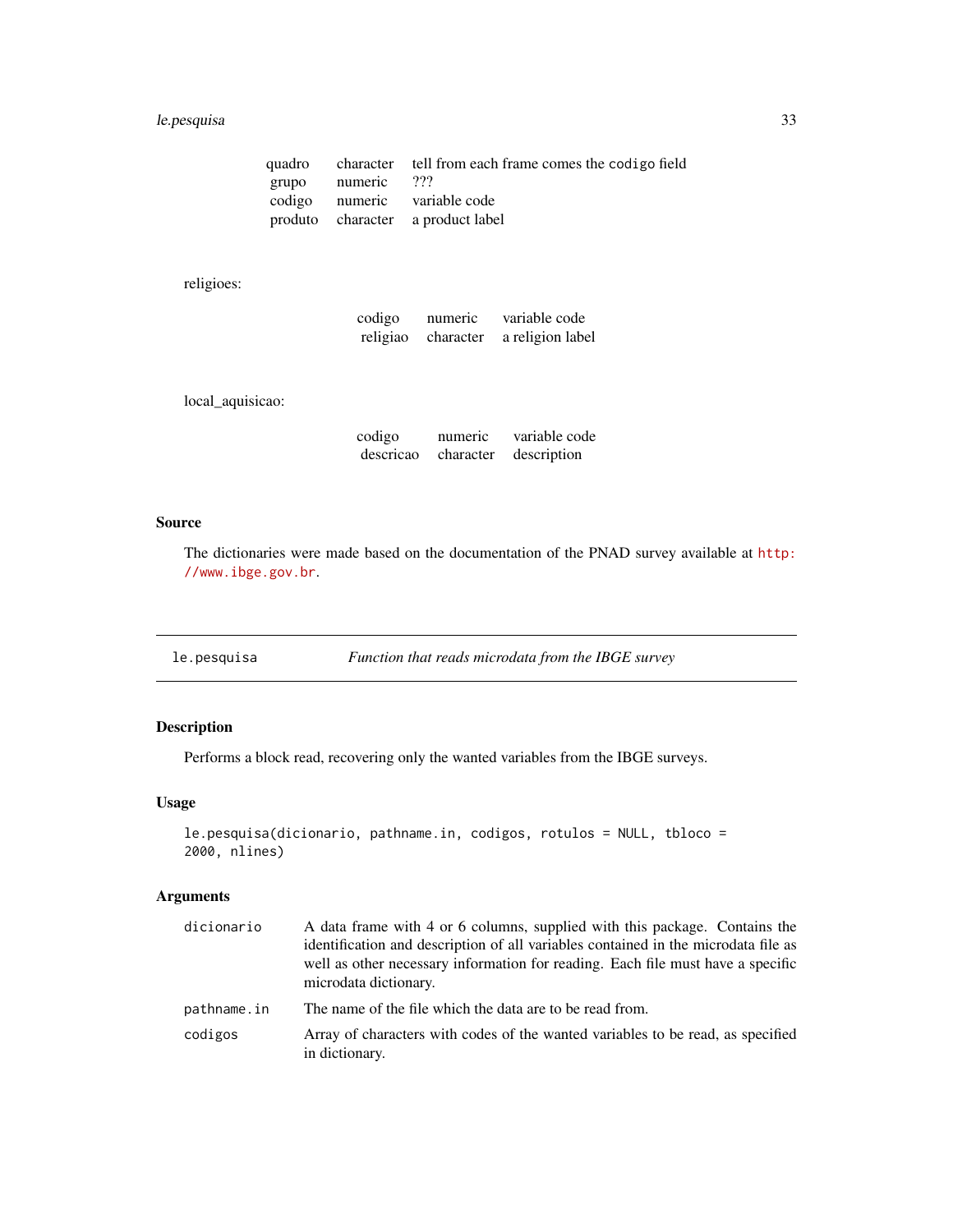| rotulos | A optional variable formed by a data frame with 3 columns, supplied with this<br>package. Contains the length and initial information all categorical variables<br>contained in the microdata file.                                                                                                                                     |
|---------|-----------------------------------------------------------------------------------------------------------------------------------------------------------------------------------------------------------------------------------------------------------------------------------------------------------------------------------------|
| tbloco  | Integer that indicates the block size read. If not specified will be read in 2000<br>lines ever, an appropriate amount of a RAM 512MB computer. For a computer<br>with less than 512MB of memory, tbloco must be less than 2000. For a machine<br>with more 512MB of memory, tbloco may be larger than 2000, reducing the<br>read time. |
| nlines  | The number of lines of the file to be read.                                                                                                                                                                                                                                                                                             |

## Details

The le.pesquisa allows the reading of the microdata household surveys of IBGE, as the PNAD and PME. the microdata are files of text type, where the columns of data are arranged side by side without any separation. In fact, this function can be used to read any text file data that is organized in the same format, it is enough to provide a desired dictionary data file. The dictionaries of PNAD and PME are provided by IBGE in this package. To read more then 20 variables of the people PNAD, it is recommended that your computer has at least 1GB of memory.

# Value

As a result of the reading is given an data frame only with the chosen variables and the number of rows from the original microdata. The names of the data frame columns are contained in the codigos argument .

## Author(s)

Alexandre Rademaker <alexandre.rademaker@fgv.br>

Rafael F. Haeusler <rafael.f.haeusler@gmail.com>

## References

See the original le.pesquisa from IBGEPesq package available at <http://www.ibge.gov.br>.

#### Examples

```
## Not run:
    library(dicionariosIBGE)
    data(dicPNAD2009)
    # Set this \code{path} to point to the microdata file:
    dados <- le.pesquisa(dicionario=dicdom2009,
                         pathname.in=path,
                         codigos=dicdom2009[c(4:12),2], nlines = 1000)
    #with \code{rotulos} != NULL
    # Set this \code{path} to point to the microdata file:
    dados <- le.pesquisa(dicionario=dicdom2009,
                         pathname.in=path,
                       codigos=dicdom2009[c(4:12),2],rotulos=rotdom2009, nlines = 1000)
```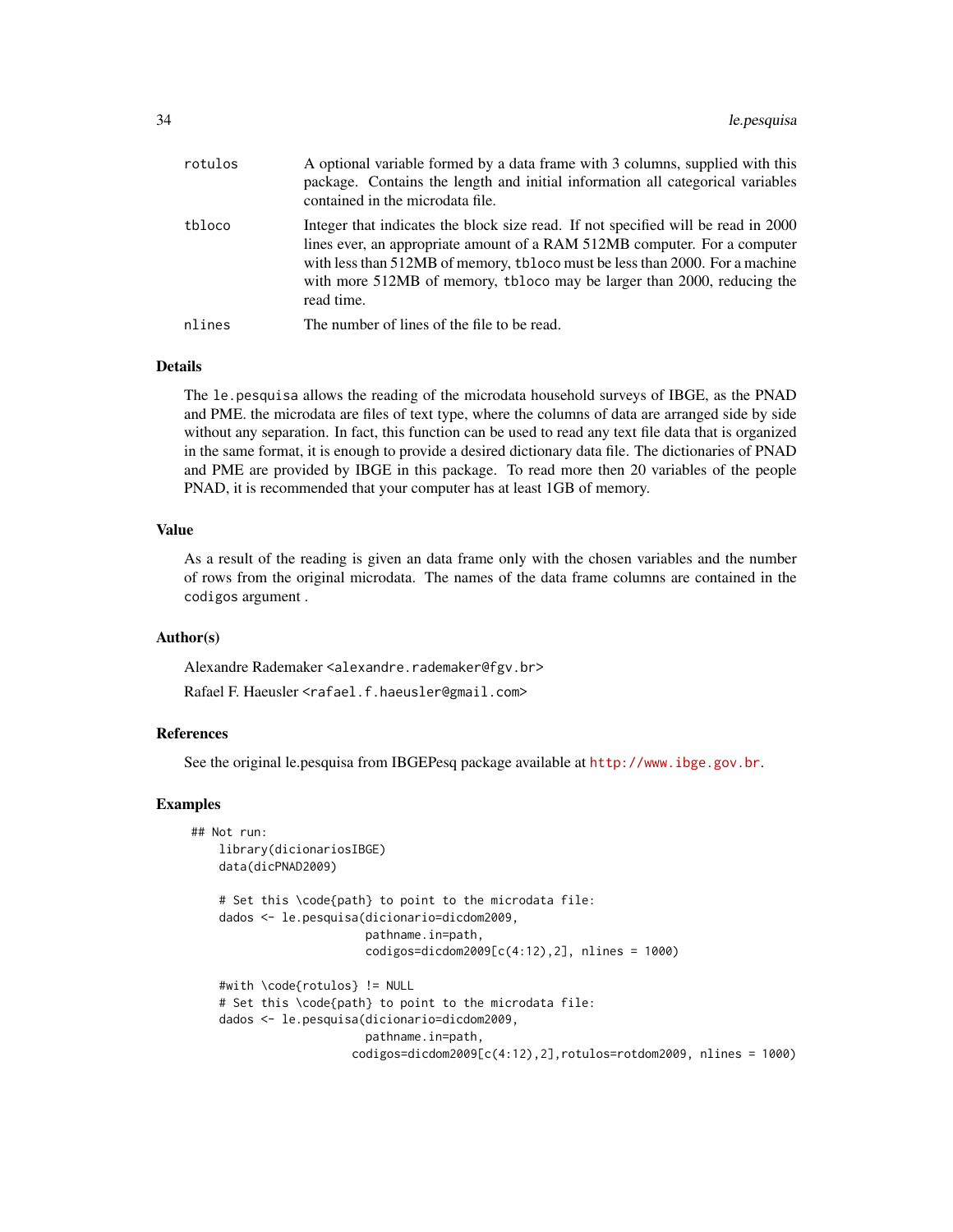<span id="page-34-0"></span>## End(Not run)

rot10pof2008.2009 *Data Dictionary label for estimated rent record POF 2008-2009 survey*

#### Description

One data dictionary label for reading "T\_ALUGUEL\_ESTIMADO\_S.txt" file (estimated rent (type 10) record from POF 2008-2009 survey).

# Format

This dictionary is a data frame with one line for each survey categorical variable, and it has 3 columms, with important information of each categorical variable.

| cod |                | character Variable code                          |
|-----|----------------|--------------------------------------------------|
|     |                | valor numeric Levels of the categorical variable |
|     | rotulo numeric | Labels of the categorical variable               |

#### Source

The dictionaries were made based on the documentation of the PNAD survey available at [http:](http://www.ibge.gov.br) [//www.ibge.gov.br](http://www.ibge.gov.br).

rot11pof2008.2009 *Data Dictionary label for book of outgoing record POF 2008-2009 survey*

#### Description

One data dictionary label for reading "T\_CADERNETA\_DESPESA\_S.txt" file (book of outgoing (type 11) record from POF 2008-2009 survey).

In this record we didn't use the variable METODO\_QUANTKG (MÉTODO DA QUANTIDADE ADQUIRIDA), because the label of de codes are to much extensive and there is more than one classification associated to it, so in order not to change the meaning of the labels adapting in the rotulo colummn, we excluded.

#### Format

This dictionary is a data frame with one line for each survey categorical variable, and it has 3 columms, with important information of each categorical variable.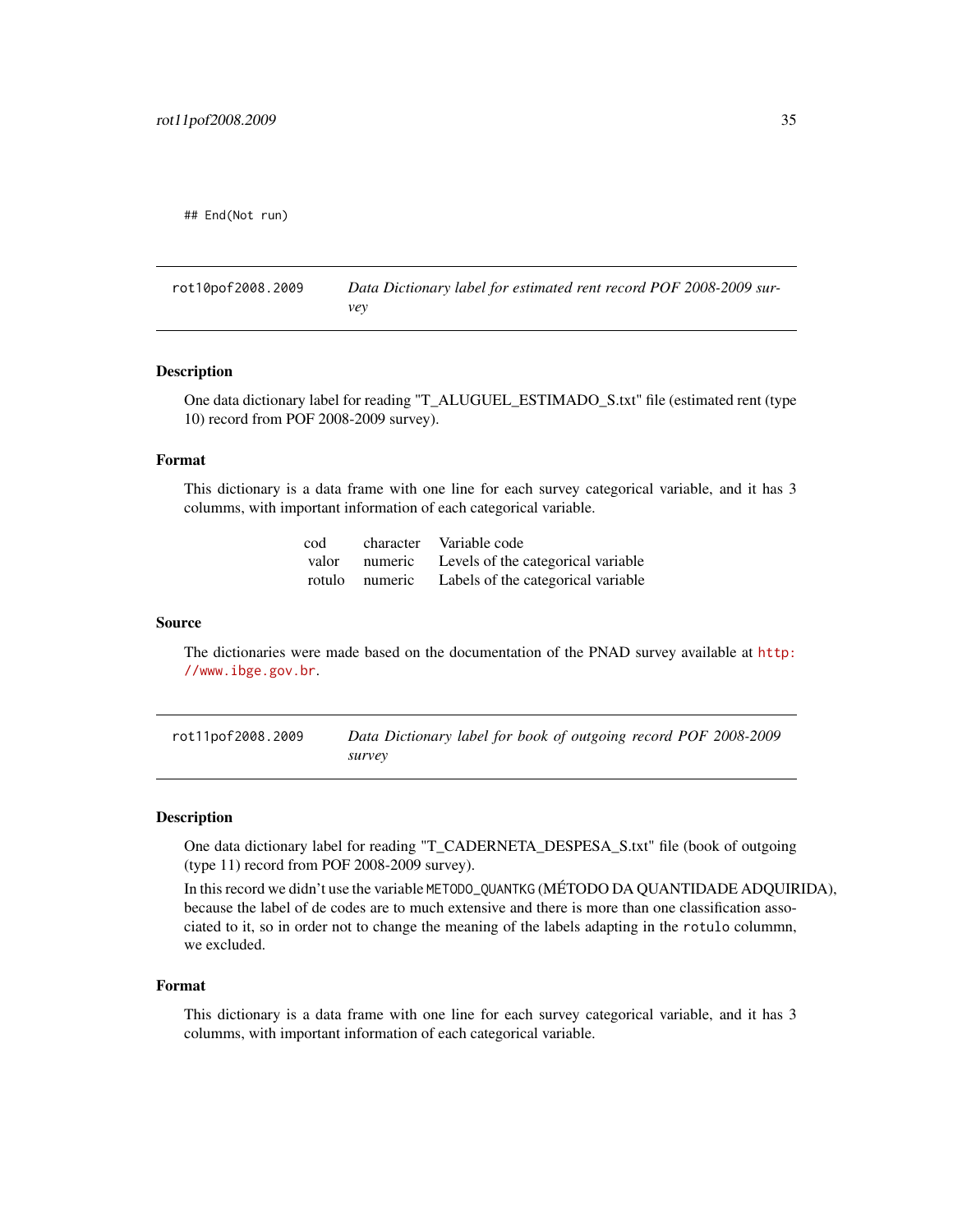<span id="page-35-0"></span>

| cod | character Variable code                           |
|-----|---------------------------------------------------|
|     | valor numeric Levels of the categorical variable  |
|     | rotulo numeric Labels of the categorical variable |

The dictionaries were made based on the documentation of the PNAD survey available at [http:](http://www.ibge.gov.br) [//www.ibge.gov.br](http://www.ibge.gov.br).

rot12pof2008.2009 *Data Dictionary label for individual outgoing record POF 2008-2009 survey*

# Description

One data dictionary label for reading "T\_DESPESA\_S.txt" file (individual outgoing (type 12) record from POF 2008-2009 survey).

# Format

This dictionary is a data frame with one line for each survey categorical variable, and it has 3 columms, with important information of each categorical variable.

| cod |                | character Variable code                          |
|-----|----------------|--------------------------------------------------|
|     |                | valor numeric Levels of the categorical variable |
|     | rotulo numeric | Labels of the categorical variable               |

#### Source

The dictionaries were made based on the documentation of the PNAD survey available at [http:](http://www.ibge.gov.br) [//www.ibge.gov.br](http://www.ibge.gov.br).

rot13pof2008.2009 *Data Dictionary label for vehicle outgoing record POF 2008-2009 survey*

# Description

One data dictionary label for reading "T\_DESPESA\_VEICULO\_S.txt" file (vehicle outgoing (type 13) record from POF 2008-2009 survey).

#### Format

This dictionary is a data frame with one line for each survey categorical variable, and it has 3 columms, with important information of each categorical variable.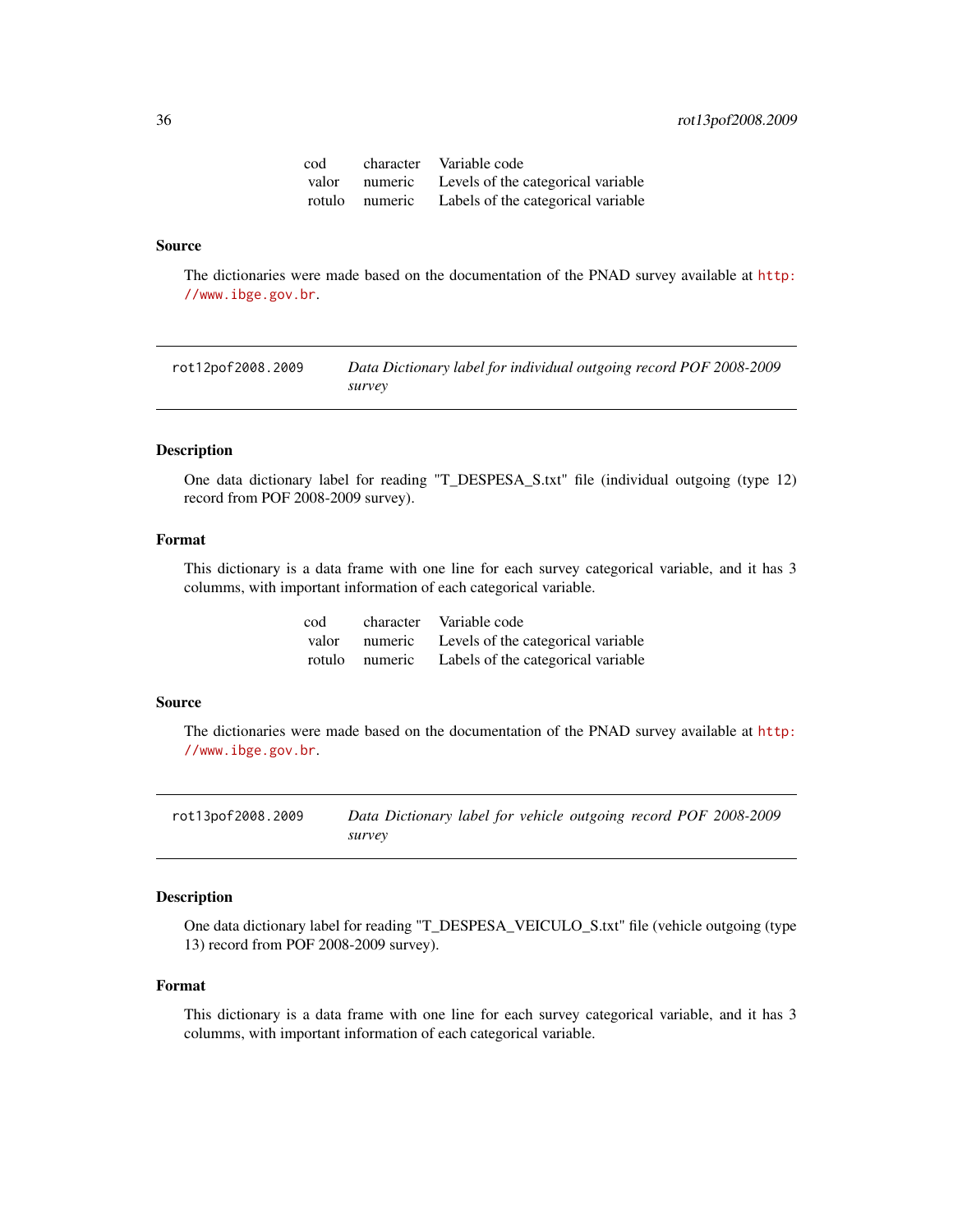<span id="page-36-0"></span>

| cod |                | character Variable code                          |
|-----|----------------|--------------------------------------------------|
|     |                | valor numeric Levels of the categorical variable |
|     | rotulo numeric | Labels of the categorical variable               |

The dictionaries were made based on the documentation of the PNAD survey available at [http:](http://www.ibge.gov.br) [//www.ibge.gov.br](http://www.ibge.gov.br).

rot14pof2008.2009 *Data Dictionary label for income and deductions record POF 2008- 2009 survey*

# Description

One data dictionary label for reading "T\_RENDIMENTOS\_S.txt" file (income and deductions (type 14) record from POF 2008-2009 survey).

# Format

This dictionary is a data frame with one line for each survey categorical variable, and it has 3 columms, with important information of each categorical variable.

| cod | character Variable code                           |
|-----|---------------------------------------------------|
|     | valor numeric Levels of the categorical variable  |
|     | rotulo numeric Labels of the categorical variable |

#### Source

The dictionaries were made based on the documentation of the PNAD survey available at [http:](http://www.ibge.gov.br) [//www.ibge.gov.br](http://www.ibge.gov.br).

rot15pof2008.2009 *Data Dictionary label for income record POF 2008-2009 survey*

#### Description

One data dictionary label for reading "T\_OUTROS\_RECI\_S.txt" file (income (type 15) record from POF 2008-2009 survey).

#### Format

This dictionary is a data frame with one line for each survey categorical variable, and it has 3 columms, with important information of each categorical variable.

cod character Variable code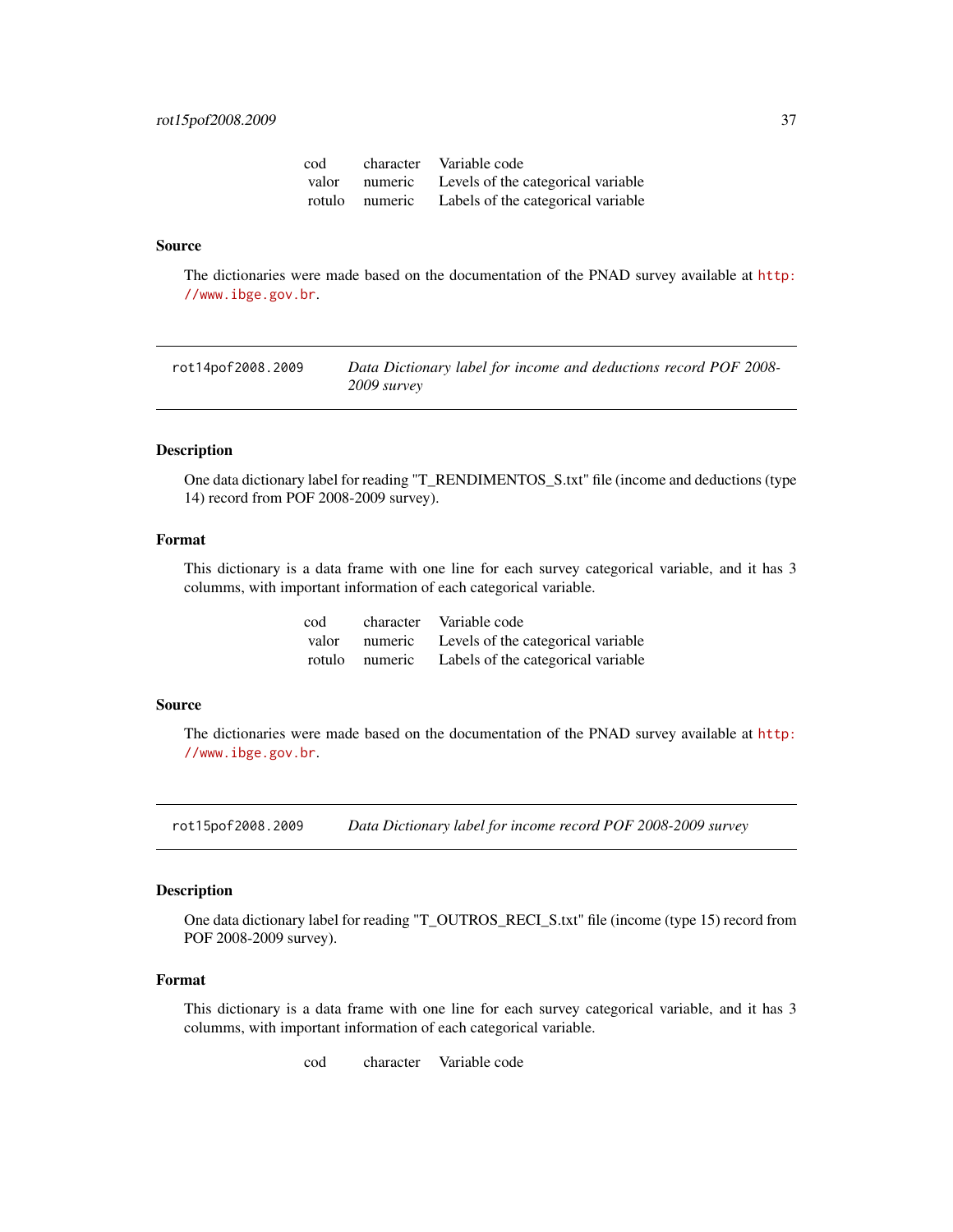| valor | numeric        | Levels of the categorical variable |
|-------|----------------|------------------------------------|
|       | rotulo numeric | Labels of the categorical variable |

<span id="page-37-0"></span>The dictionaries were made based on the documentation of the PNAD survey available at [http:](http://www.ibge.gov.br) [//www.ibge.gov.br](http://www.ibge.gov.br).

rot16pof2008.2009 *Data Dictionary label for food consumption record POF 2008-2009 survey*

# Description

One data dictionary label for reading "T\_CONSUMO\_S.txt" file (food consumption (type 16) record from POF 2008-2009 survey).

In this record we didn't use the variable COD\_IMPUT (CÓDIGO DE IMPUTAÇÃO DO CONSUMO ALIMENTA), because the label of de codes are to much extensive, so in order not to change the meaning of the labels adapting in the desc colummn, we excluded.

#### Format

This dictionary is a data frame with one line for each survey categorical variable, and it has 3 columms, with important information of each categorical variable.

| cod | character Variable code                           |
|-----|---------------------------------------------------|
|     | valor numeric Levels of the categorical variable  |
|     | rotulo numeric Labels of the categorical variable |

#### Source

The dictionaries were made based on the documentation of the PNAD survey available at [http:](http://www.ibge.gov.br) [//www.ibge.gov.br](http://www.ibge.gov.br).

rot1pof2008.2009 *Data Dictionary label for domiciles record POF 2008-2009 survey*

# Description

One data dictionary label for reading "T\_DOMICILIO\_S.txt" file (domiciles (type 1) record from POF 2008-2009 survey).

#### Format

This dictionary is a data frame with one line for each survey categorical variable, and it has 3 columms, with important information of each categorical variable.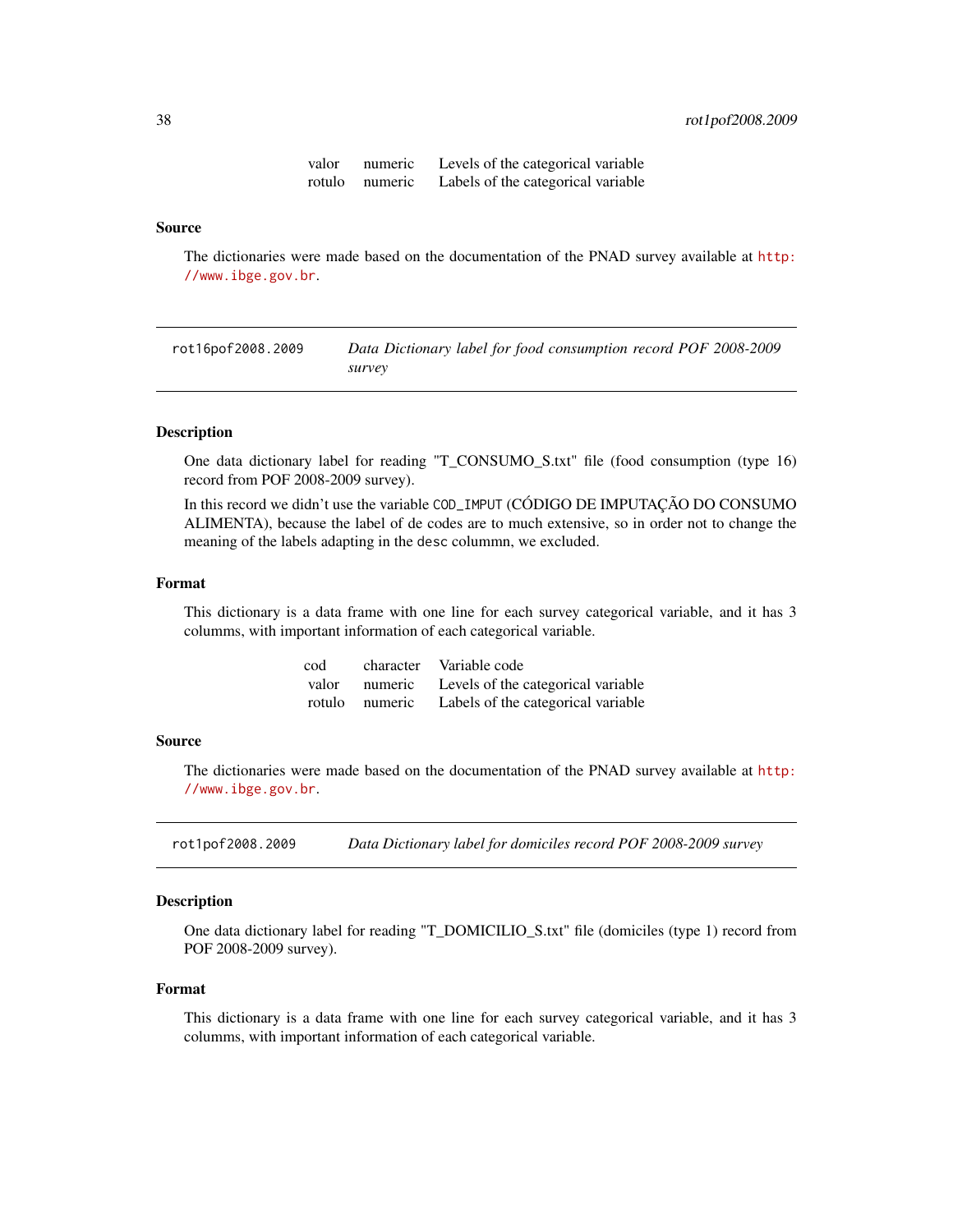# <span id="page-38-0"></span>rot3pof2008.2009 39

| cod |                | character Variable code            |
|-----|----------------|------------------------------------|
|     | valor numeric  | Levels of the categorical variable |
|     | rotulo numeric | Labels of the categorical variable |

#### Source

The dictionaries were made based on the documentation of the PNAD survey available at [http:](http://www.ibge.gov.br) [//www.ibge.gov.br](http://www.ibge.gov.br).

rot2pof2008.2009 *Data Dictionary label for people record POF 2008-2009 survey*

# Description

One data dictionary label for reading "T\_MORADOR\_S.txt" file (people (type 2) record from POF 2008-2009 survey).

# Format

This dictionary is a data frame with one line for each survey categorical variable, and it has 3 columms, with important information of each categorical variable.

| cod |                | character Variable code                          |
|-----|----------------|--------------------------------------------------|
|     |                | valor numeric Levels of the categorical variable |
|     | rotulo numeric | Labels of the categorical variable               |

# Source

The dictionaries were made based on the documentation of the PNAD survey available at [http:](http://www.ibge.gov.br) [//www.ibge.gov.br](http://www.ibge.gov.br).

rot3pof2008.2009 *Data Dictionary label for people imputation record POF 2008-2009 survey*

#### Description

One data dictionary label for reading "T\_MORADOR\_IMPUT\_S.txt" file (people imputation (type 3) record from POF 2008-2009 survey).

# Format

This dictionary is a data frame with one line for each survey categorical variable, and it has 3 columms, with important information of each categorical variable.

cod character Variable code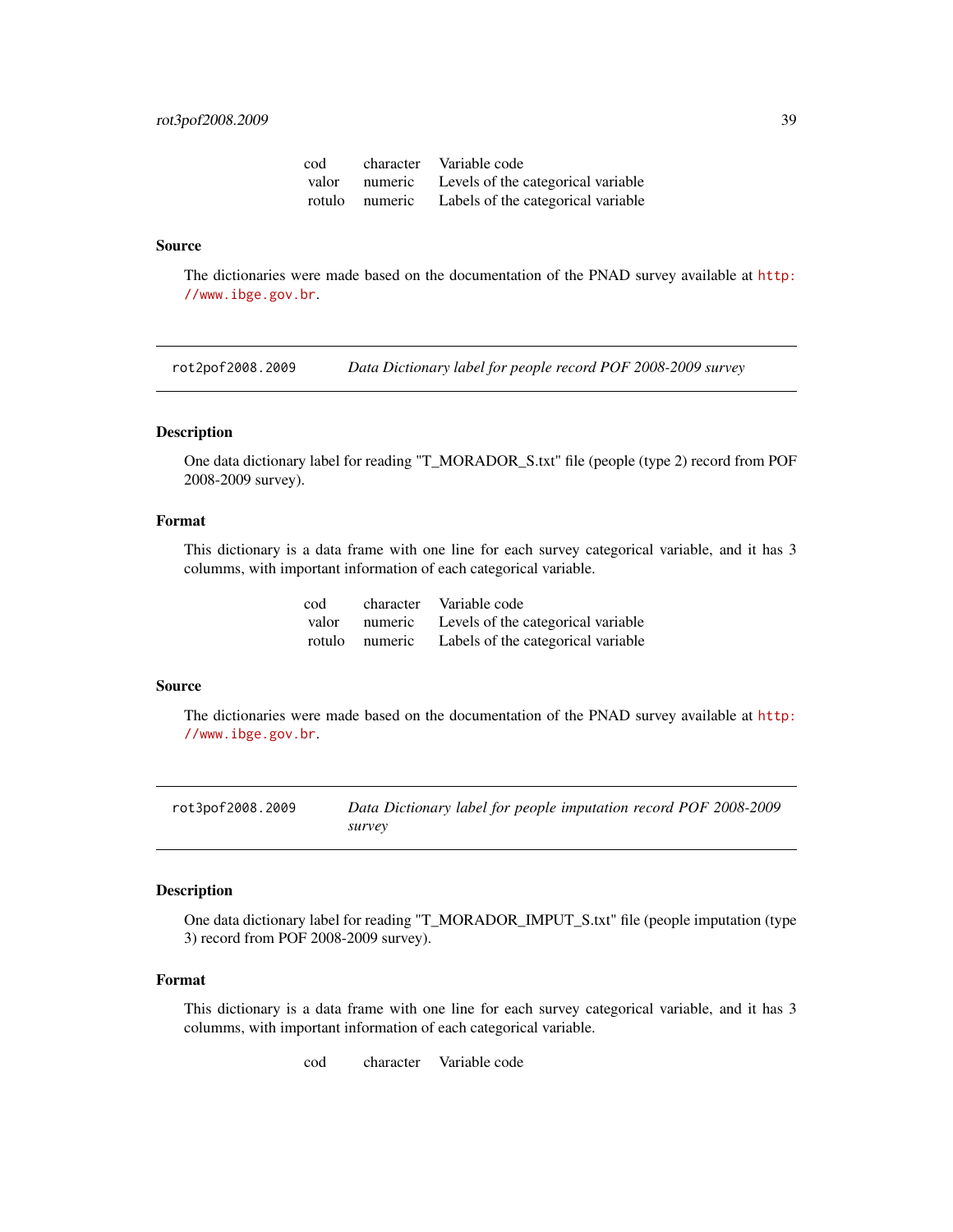| valor  | numeric | Levels of the categorical variable |
|--------|---------|------------------------------------|
| rotulo | numeric | Labels of the categorical variable |

The dictionaries were made based on the documentation of the PNAD survey available at [http:](http://www.ibge.gov.br) [//www.ibge.gov.br](http://www.ibge.gov.br).

rot4pof2008.2009 *Data Dictionary label for life condition record POF 2008-2009 survey*

#### Description

One data dictionary label for reading "T\_CONDICOES\_DE\_VIDA\_S.txt" file (life condition (type 4) record from POF 2008-2009 survey).

# Format

This dictionary is a data frame with one line for each survey categorical variable, and it has 3 columms, with important information of each categorical variable.

| cod |                | character Variable code            |
|-----|----------------|------------------------------------|
|     | valor numeric  | Levels of the categorical variable |
|     | rotulo numeric | Labels of the categorical variable |

# Source

The dictionaries were made based on the documentation of the PNAD survey available at [http:](http://www.ibge.gov.br) [//www.ibge.gov.br](http://www.ibge.gov.br).

rot5pof2008.2009 *Data Dictionary label for inventory of durable goods record POF 2008-2009 survey*

# Description

One data dictionary label for reading "T\_INVENTARIO\_S.txt" file (inventory of durable goods (type 5) record from POF 2008-2009 survey).

# Format

This dictionary is a data frame with one line for each survey categorical variable, and it has 3 columms, with important information of each categorical variable.

| cod | character Variable code                           |
|-----|---------------------------------------------------|
|     | valor numeric Levels of the categorical variable  |
|     | rotulo numeric Labels of the categorical variable |

<span id="page-39-0"></span>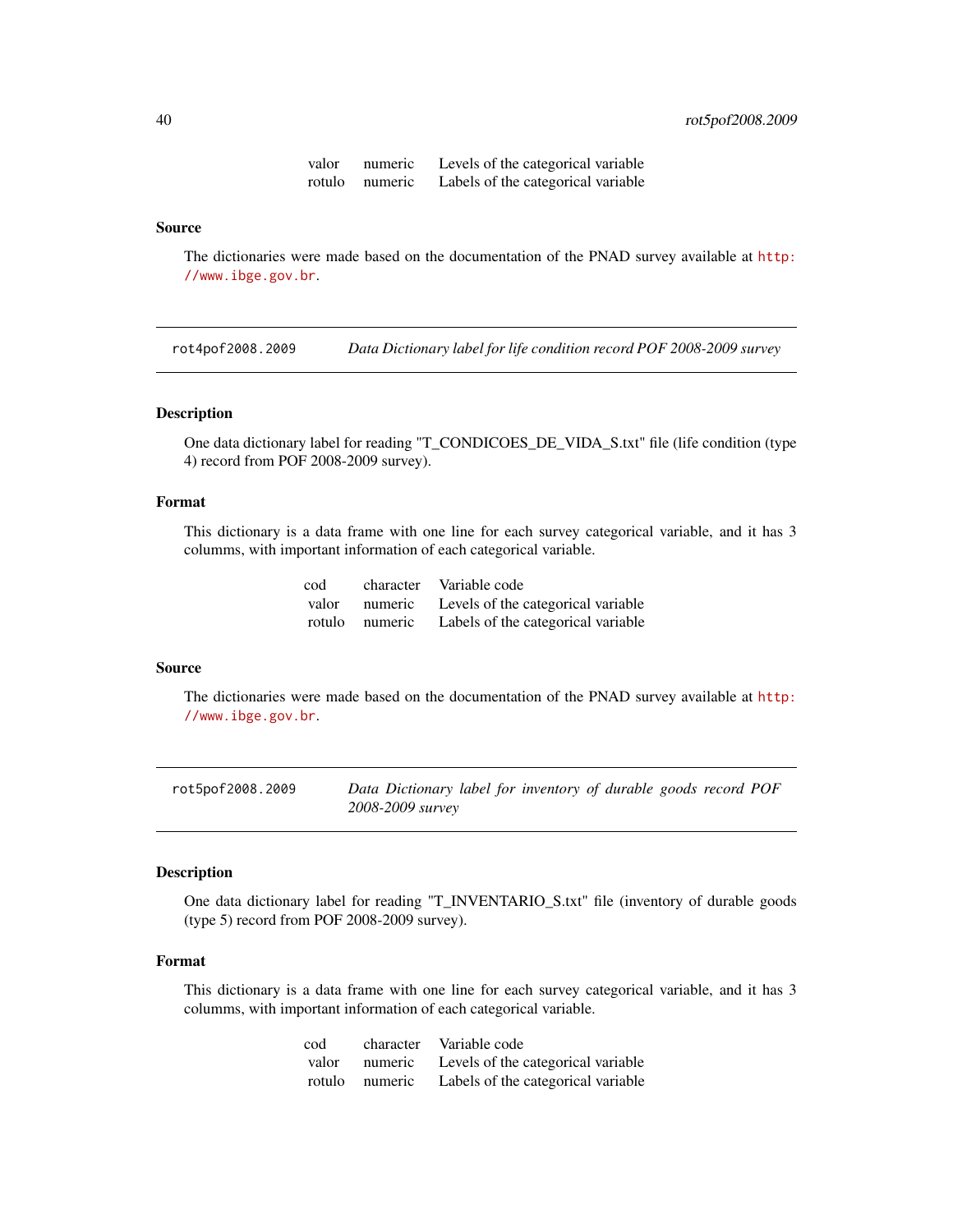<span id="page-40-0"></span>The dictionaries were made based on the documentation of the PNAD survey available at [http:](http://www.ibge.gov.br) [//www.ibge.gov.br](http://www.ibge.gov.br).

rot6pof2008.2009 *Data Dictionary label for outgoing 90 days record POF 2008-2009 survey*

#### Description

One data dictionary label for reading "T\_DESPESA\_90DIAS\_S.txt" file (outgoing 90 days (type 6) record from POF 2008-2009 survey).

In this record we didn't use the variable COD\_IMPUT\_QUANT (CÓDIGO DE IMPUTAÇÃO - QUAN-TIDADE), because the label of de codes are to much extensive, so in order not to change the meaning of the labels adapting in the rotulo colummn, we excluded.

# Format

This dictionary is a data frame with one line for each survey categorical variable, and it has 3 columms, with important information of each categorical variable.

| cod |                | character Variable code            |
|-----|----------------|------------------------------------|
|     | valor numeric  | Levels of the categorical variable |
|     | rotulo numeric | Labels of the categorical variable |

#### Source

The dictionaries were made based on the documentation of the PNAD survey available at [http:](http://www.ibge.gov.br) [//www.ibge.gov.br](http://www.ibge.gov.br).

rot7pof2008.2009 *Data Dictionary label for outgoing 12 months record POF 2008-2009 survey*

# Description

One data dictionary label for reading "T\_DESPESA\_12MESES\_S.txt" file (outgoing 12 months (type 7) record from POF 2008-2009 survey).

#### Format

This dictionary is a data frame with one line for each survey categorical variable, and it has 3 columms, with important information of each categorical variable.

cod character Variable code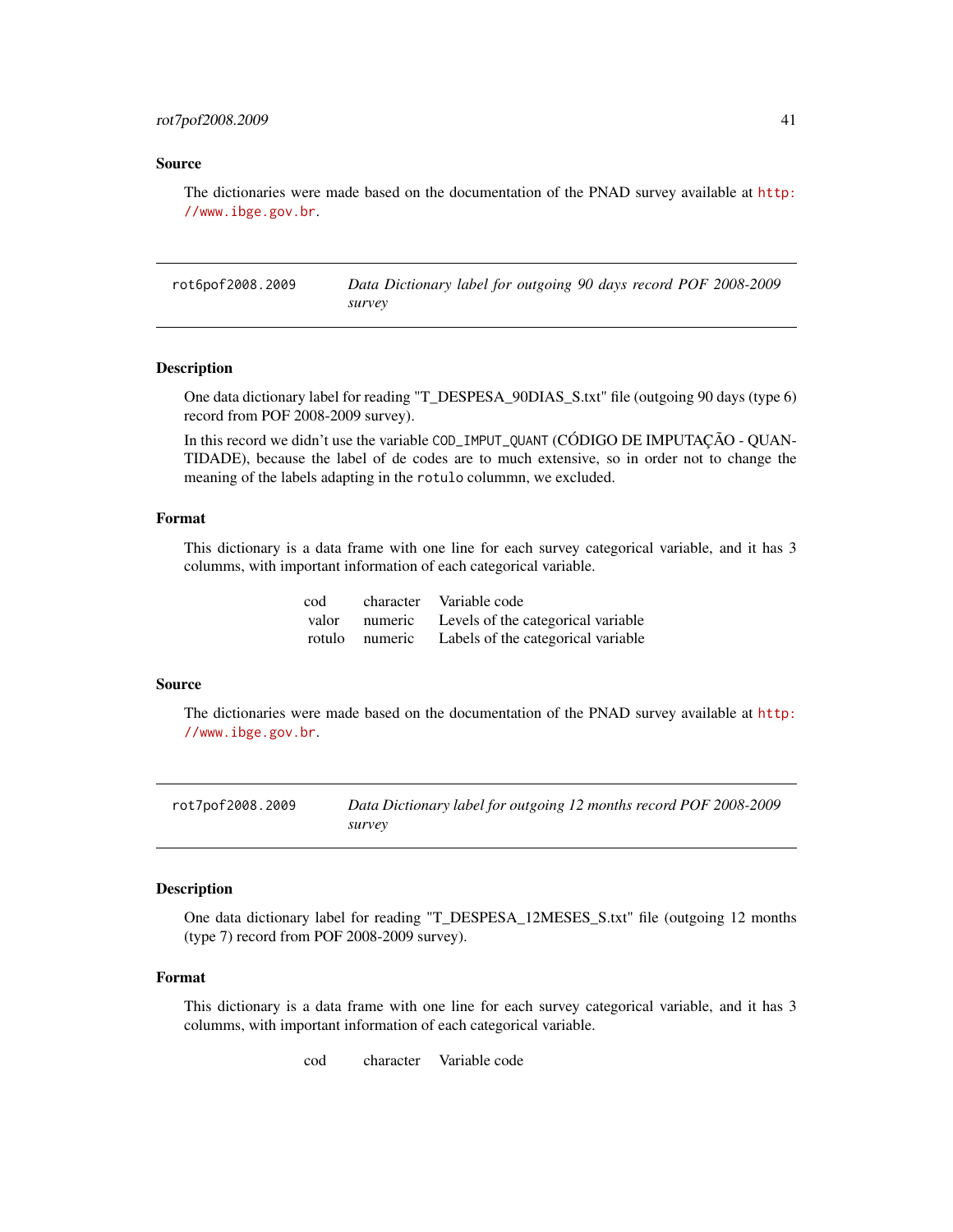| valor  | numeric | Levels of the categorical variable |
|--------|---------|------------------------------------|
| rotulo | numeric | Labels of the categorical variable |

<span id="page-41-0"></span>The dictionaries were made based on the documentation of the PNAD survey available at [http:](http://www.ibge.gov.br) [//www.ibge.gov.br](http://www.ibge.gov.br).

| rot8pof2008.2009 | Data Dictionary label for others outgoing record POF 2008-2009 sur- |
|------------------|---------------------------------------------------------------------|
|                  | vev                                                                 |

# Description

One data dictionary label for reading "T\_OUTRAS\_DESPESAS\_S.txt" file (others outgoing (type 8) record from POF 2008-2009 survey).

# Format

This dictionary is a data frame with one line for each survey categorical variable, and it has 3 columms, with important information of each categorical variable.

| cod |                | character Variable code                          |
|-----|----------------|--------------------------------------------------|
|     |                | valor numeric Levels of the categorical variable |
|     | rotulo numeric | Labels of the categorical variable               |

# Source

The dictionaries were made based on the documentation of the PNAD survey available at [http:](http://www.ibge.gov.br) [//www.ibge.gov.br](http://www.ibge.gov.br).

| rot9pof2008.2009 | Data Dictionary label for outgoing with domestic services record POF |
|------------------|----------------------------------------------------------------------|
|                  | 2008-2009 survey                                                     |

#### Description

One data dictionary label for reading "T\_SERVICO\_DOMS\_S.txt" file (outgoing with domestic services (type 9) record from POF 2008-2009 survey).

# Format

This dictionary is a data frame with one line for each survey categorical variable, and it has 3 columms, with important information of each categorical variable.

cod character Variable code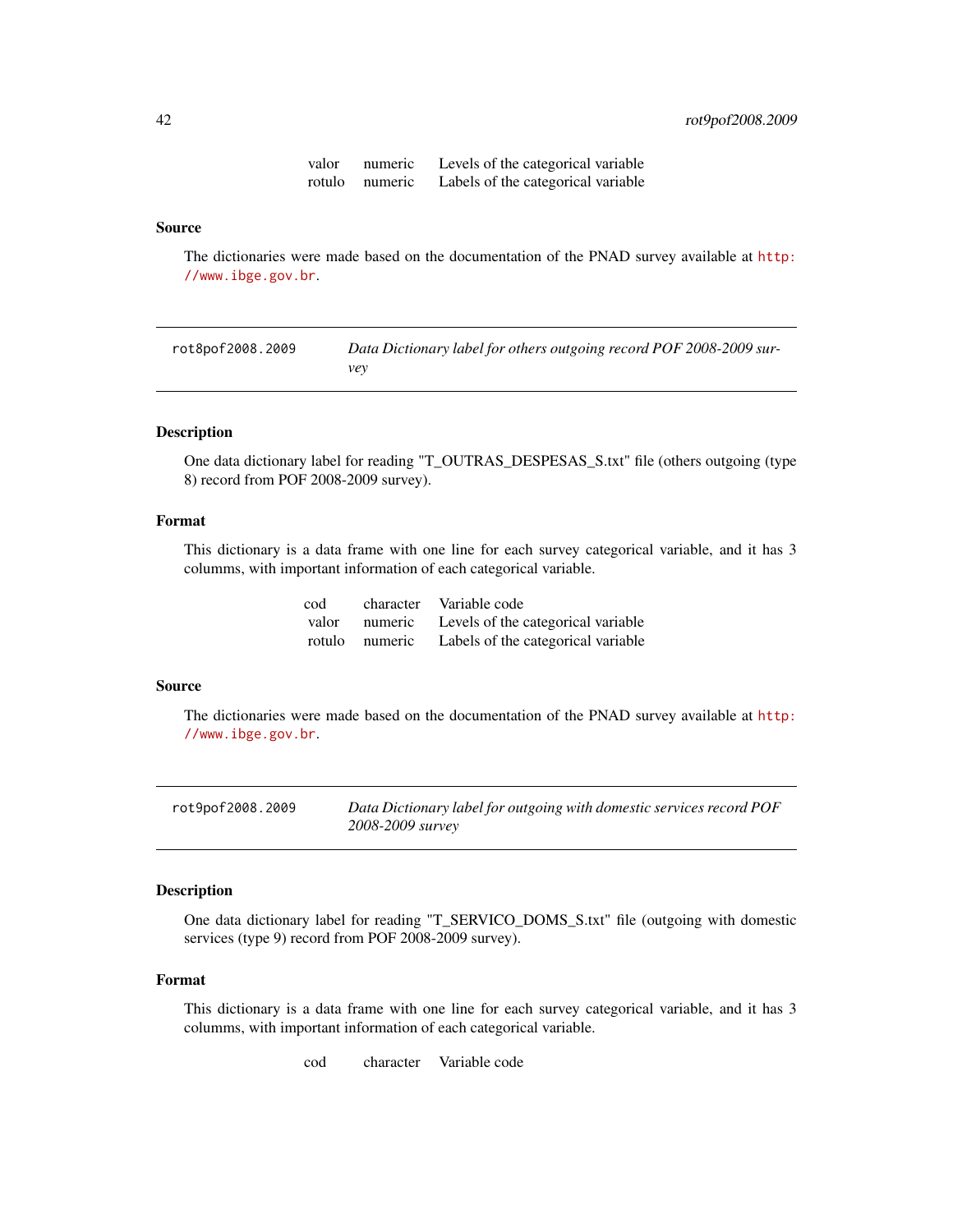#### <span id="page-42-0"></span>rotpes2009 43

| valor  | numeric | Levels of the categorical variable |
|--------|---------|------------------------------------|
| rotulo | numeric | Labels of the categorical variable |

#### Source

The dictionaries were made based on the documentation of the PNAD survey available at [http:](http://www.ibge.gov.br) [//www.ibge.gov.br](http://www.ibge.gov.br).

<span id="page-42-1"></span>rotdom2009 *Data Dictionary label for domiciles record PNAD 2009 survey*

#### Description

One data dictionary label for reading "DOM2009.TXT" file (domiciles record from PNAD 2009 survey). In the column rotulo we choose to remove all accents to avoid encoding problems.

# Format

This dictionary is a data frame with one line for each survey categorical variable, and it has 3 columms, with important information of each categorical variable.

| cod |                | character Variable code            |
|-----|----------------|------------------------------------|
|     | valor numeric  | Levels of the categorical variable |
|     | rotulo numeric | Labels of the categorical variable |

# Source

The dictionaries were made based on the documentation of the PNAD survey available at [http:](http://www.ibge.gov.br) [//www.ibge.gov.br](http://www.ibge.gov.br).

<span id="page-42-2"></span>rotpes2009 *Data Dictionary label for people record PNAD 2009 survey*

#### Description

One data dictionary label for reading "PES2009.TXT" file (people record from PNAD 2009 survey). In the column rotulo we choose to remove all accents to avoid encoding problems.

# Format

This dictionary is a data frame with one line for each survey categorical variable, and it has 3 columms, with important information of each categorical variable.

| cod |                | character Variable code            |
|-----|----------------|------------------------------------|
|     | valor numeric  | Levels of the categorical variable |
|     | rotulo numeric | Labels of the categorical variable |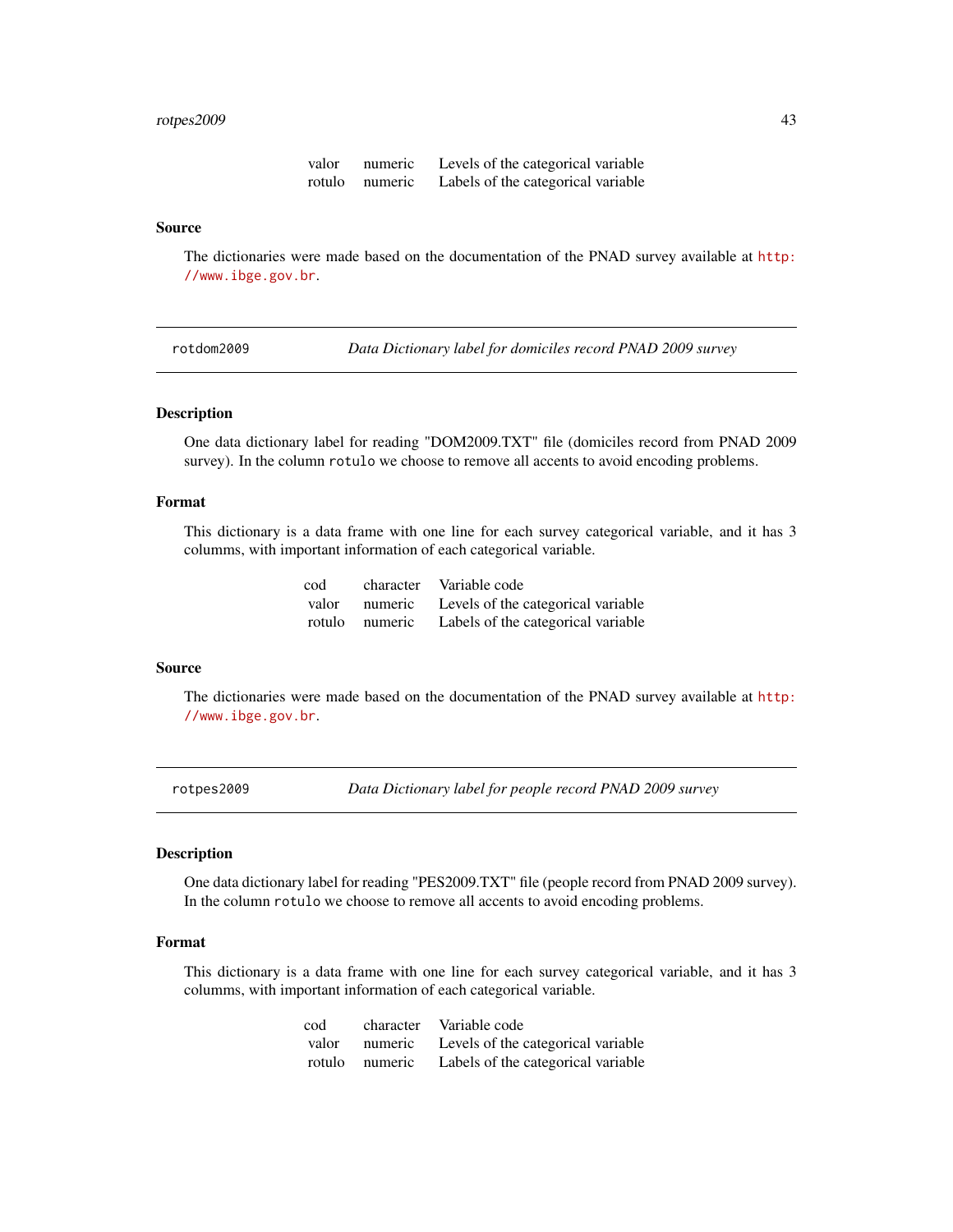The dictionaries were made based on the documentation of the PNAD survey available at [http:](http://www.ibge.gov.br) [//www.ibge.gov.br](http://www.ibge.gov.br).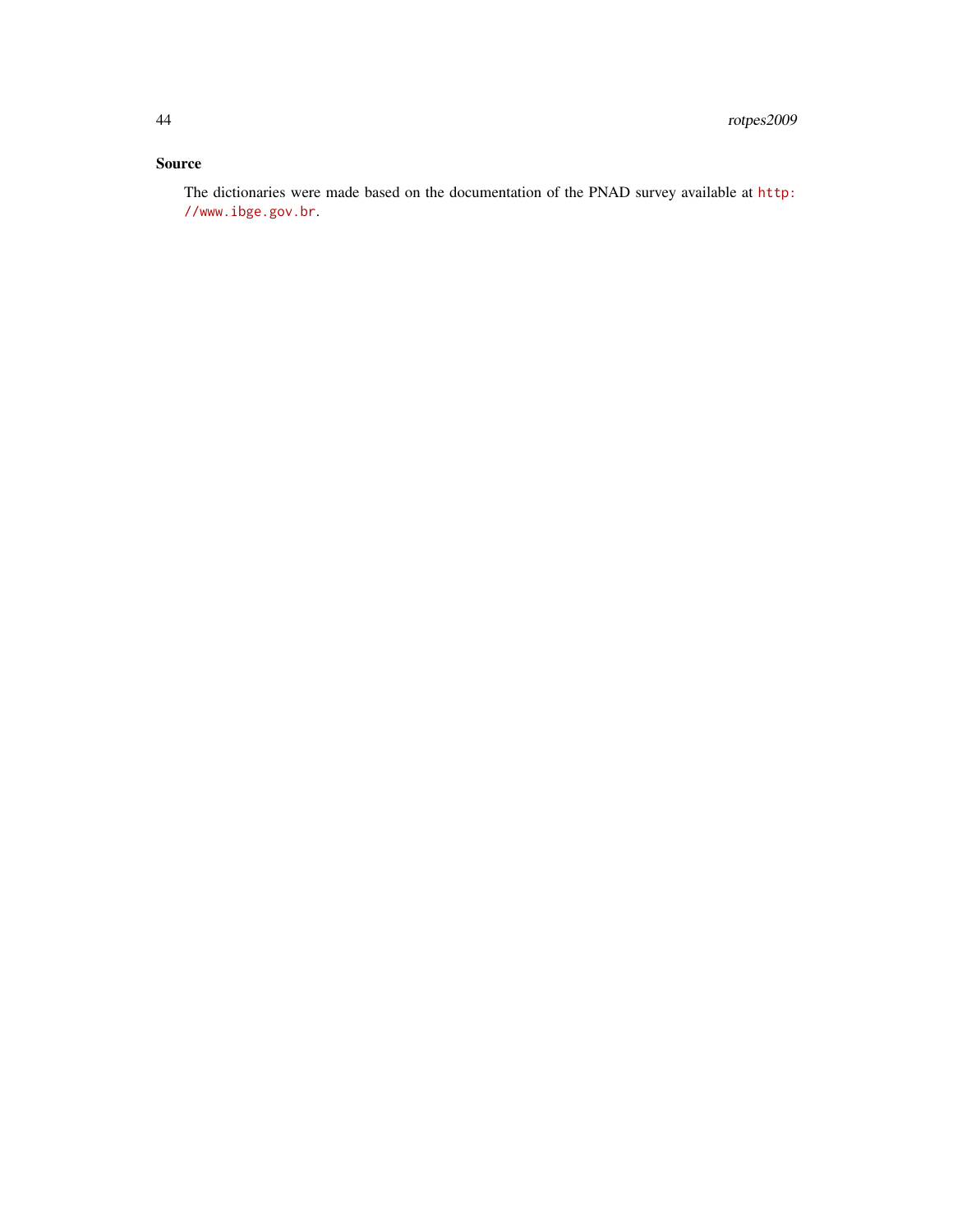# <span id="page-44-0"></span>Index

∗Topic datasets dic10pof2008.2009 , [3](#page-2-0) dic11pof2008.2009 , [4](#page-3-0) dic12pof2008.2009 , [5](#page-4-0) dic13pof2008.2009,[5](#page-4-0) dic14pof2008.2009 , [6](#page-5-0) dic15pof2008.2009 , [7](#page-6-0) dic16pof2008.2009 , [7](#page-6-0) dic1pof2008.2009 , [8](#page-7-0) dic2pof200[8](#page-7-0).2009, 8 dic3pof2008.2009 , [9](#page-8-0) dic4pof2008.2009 , [9](#page-8-0) dic5pof2008.2009 , [11](#page-10-0) dic6pof2008.2009 , [11](#page-10-0) dic7pof2008.2009 , [12](#page-11-0) dic8pof2008.2009 , [13](#page-12-0) dic9pof2008.2009 , [13](#page-12-0) dicdom2006 , [15](#page-14-0) dicdom2006supl , [15](#page-14-0) dicdom2007 , [17](#page-16-0) dicdom2008 , [17](#page-16-0) dicdom2009 , [19](#page-18-0) dicdom2012 , [20](#page-19-0) dicpes2006 , [20](#page-19-0) dicpes2006supl , [22](#page-21-0) dicpes2007 , [22](#page-21-0) dicpes2008 , [24](#page-23-0) dicpes2009 , [24](#page-23-0) dicpes2012 , [25](#page-24-0) dicPME, [26](#page-25-0) dicPNAD , [26](#page-25-0) dicPNAD2006 , [27](#page-26-0) dicPNAD2007 , [27](#page-26-0) dicPNAD2008 , [28](#page-27-0) dicPNAD2009, [28](#page-27-0) dicPNAD2012 , [29](#page-28-0) dicPOF , [29](#page-28-0) dicPOF2008.2009 , [30](#page-29-0) Extra-Tables, [32](#page-31-0)

rot10pof2008.2009 , [35](#page-34-0) rot11pof2008.2009 , [35](#page-34-0) rot12pof2008.2009 , [36](#page-35-0) rot13pof2008.2009 , [36](#page-35-0) rot14pof2008.2009 , [37](#page-36-0) rot15pof2008.2009 , [37](#page-36-0) rot16pof2008.2009 , [38](#page-37-0) rot1pof2008.2009 , [38](#page-37-0) rot2pof2008.2009 , [39](#page-38-0) rot3pof2008.2009 , [39](#page-38-0) rot4pof2008.2009 , [40](#page-39-0) rot5pof2008.2009 , [40](#page-39-0) rot6pof2008.2009 , [41](#page-40-0) rot7pof2008.2009 , [41](#page-40-0) rot8pof2008.2009 , [42](#page-41-0) rot9pof2008.2009 , [42](#page-41-0) rotdom2009 , [43](#page-42-0) rotpes2009 , [43](#page-42-0) ∗Topic package dicionariosIBGE-package , [3](#page-2-0) ∗Topic read.survey le.pesquisa, [33](#page-32-0) dic10pof1995.1996 *(*dicPOF *)* , [29](#page-28-0) dic10pof2002.2003 *(*dicPOF *)* , [29](#page-28-0) dic10pof2008.2009 , [3](#page-2-0) dic11pof1995.1996 *(*dicPOF *)* , [29](#page-28-0) dic11pof2002.2003 *(*dicPOF *)* , [29](#page-28-0) dic11pof2008.2009 , [4](#page-3-0) dic12pof1995.1996 *(*dicPOF *)* , [29](#page-28-0) dic12pof2002.2003 *(*dicPOF *)* , [29](#page-28-0) dic12pof2008.2009,[5](#page-4-0) dic13pof2002.2003 *(*dicPOF *)* , [29](#page-28-0) dic13pof2008.2009,[5](#page-4-0) dic14pof2002.2003 *(*dicPOF *)* , [29](#page-28-0) dic14pof2008.2009,[6](#page-5-0) dic15pof2008.2009 , [7](#page-6-0) dic16pof2008.2009 , [7](#page-6-0)

dic1pof1987.1988 *(*dicPOF *)* , [29](#page-28-0) dic1pof1995.1996 *(*dicPOF *)* , [29](#page-28-0)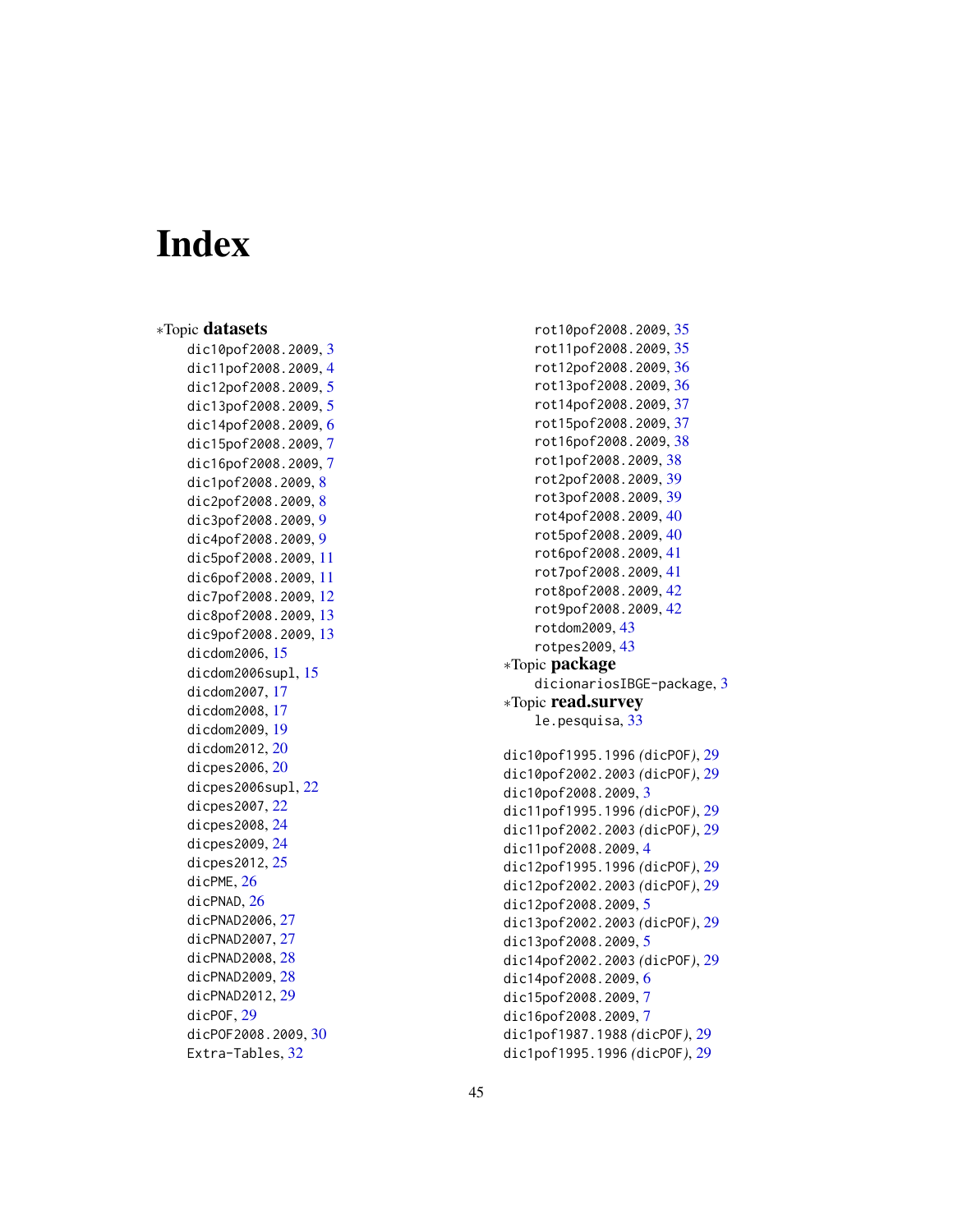46 INDEX

```
dic1pof2002.2003 (dicPOF), 29
dic1pof2008.2009, 8
dic2pof1987.1988 (dicPOF), 29
dic2pof1995.1996 (dicPOF), 29
dic2pof2002.2003 (dicPOF), 29
dic2pof2008.2009, 8
dic3pof1987.1988 (dicPOF), 29
dic3pof1995.1996 (dicPOF), 29
dic3pof2002.2003 (dicPOF), 29
dic3pof2008.2009, 9
dic4pof1987.1988 (dicPOF), 29
dic4pof1995.1996 (dicPOF), 29
dic4pof2002.2003 (dicPOF), 29
dic4pof2008.2009, 9
dic5pof1987.1988 (dicPOF), 29
dic5pof1995.1996 (dicPOF), 29
dic5pof2002.2003 (dicPOF), 29
dic5pof2008.2009, 11
dic6pof1995.1996 (dicPOF), 29
dic6pof2002.2003 (dicPOF), 29
dic6pof2008.2009, 11
dic7pof1995.1996 (dicPOF), 29
dic7pof2002.2003 (dicPOF), 29
dic7pof2008.2009, 12
dic8pof1995.1996 (dicPOF), 29
dic8pof2002.2003 (dicPOF), 29
dic8pof2008.2009, 13
dic9pof1995.1996 (dicPOF), 29
dic9pof2002.2003 (dicPOF), 29
dic9pof2008.2009, 13
dicdom1983 (dicPNAD), 26
dicdom1988 (dicPNAD), 26
dicdom1993 (dicPNAD), 26
dicdom1995 (dicPNAD), 26
dicdom1996 (dicPNAD), 26
dicdom1997 (dicPNAD), 26
dicdom1998 (dicPNAD), 26
dicdom1999 (dicPNAD), 26
dicdom2001 (dicPNAD), 26
dicdom2002 (dicPNAD), 26
dicdom2003 (dicPNAD), 26
dicdom2004 (dicPNAD), 26
dicdom2005 (dicPNAD), 26
dicdom2006, 15, 27
dicdom2006supl, 15, 27
dicdom2007, 17, 27
dicdom2008, 17, 28
```
dicdom2009, [19,](#page-18-0) *[28](#page-27-0)*

dicionariosIBGE *(*dicionariosIBGE-package*)*, [3](#page-2-0) dicionariosIBGE-package, [3](#page-2-0) dicpes1983 *(*dicPNAD*)*, [26](#page-25-0) dicpes1988 *(*dicPNAD*)*, [26](#page-25-0) dicpes1993 *(*dicPNAD*)*, [26](#page-25-0) dicpes1995 *(*dicPNAD*)*, [26](#page-25-0) dicpes1996 *(*dicPNAD*)*, [26](#page-25-0) dicpes1997 *(*dicPNAD*)*, [26](#page-25-0) dicpes1998 *(*dicPNAD*)*, [26](#page-25-0) dicpes1999 *(*dicPNAD*)*, [26](#page-25-0) dicpes2001 *(*dicPNAD*)*, [26](#page-25-0) dicpes2002 *(*dicPNAD*)*, [26](#page-25-0) dicpes2003 *(*dicPNAD*)*, [26](#page-25-0) dicpes2004 *(*dicPNAD*)*, [26](#page-25-0) dicpes2005 *(*dicPNAD*)*, [26](#page-25-0) dicpes2006, [20,](#page-19-0) *[27](#page-26-0)* dicpes2006supl, [22,](#page-21-0) *[27](#page-26-0)* dicpes2007, [22,](#page-21-0) *[27](#page-26-0)* dicpes2008, [24,](#page-23-0) *[28](#page-27-0)* dicpes2009, [24,](#page-23-0) *[28](#page-27-0)* dicpes2012, [25,](#page-24-0) *[29](#page-28-0)* dicPME, [26](#page-25-0) dicPNAD, [26](#page-25-0) dicPNAD1983 *(*dicPNAD*)*, [26](#page-25-0) dicPNAD1988 *(*dicPNAD*)*, [26](#page-25-0) dicPNAD1993 *(*dicPNAD*)*, [26](#page-25-0) dicPNAD1995 *(*dicPNAD*)*, [26](#page-25-0) dicPNAD1996 *(*dicPNAD*)*, [26](#page-25-0) dicPNAD1997 *(*dicPNAD*)*, [26](#page-25-0) dicPNAD1998 *(*dicPNAD*)*, [26](#page-25-0) dicPNAD1999 *(*dicPNAD*)*, [26](#page-25-0) dicPNAD2001 *(*dicPNAD*)*, [26](#page-25-0) dicPNAD2002 *(*dicPNAD*)*, [26](#page-25-0) dicPNAD2003 *(*dicPNAD*)*, [26](#page-25-0) dicPNAD2004 *(*dicPNAD*)*, [26](#page-25-0) dicPNAD2005 *(*dicPNAD*)*, [26](#page-25-0) dicPNAD2006, [27](#page-26-0) dicPNAD2007, [27](#page-26-0) dicPNAD2008, [28](#page-27-0) dicPNAD2009, [28](#page-27-0) dicPNAD2012, [29](#page-28-0) dicPOF1987.1988 *(*dicPOF*)*, [29](#page-28-0)

dicdom2012, [20,](#page-19-0) *[29](#page-28-0)*

dicPOF, [29](#page-28-0) dicPOF1995.1996 *(*dicPOF*)*, [29](#page-28-0) dicPOF2002.2003 *(*dicPOF*)*, [29](#page-28-0)

dicPOF2008.2009, [30](#page-29-0)